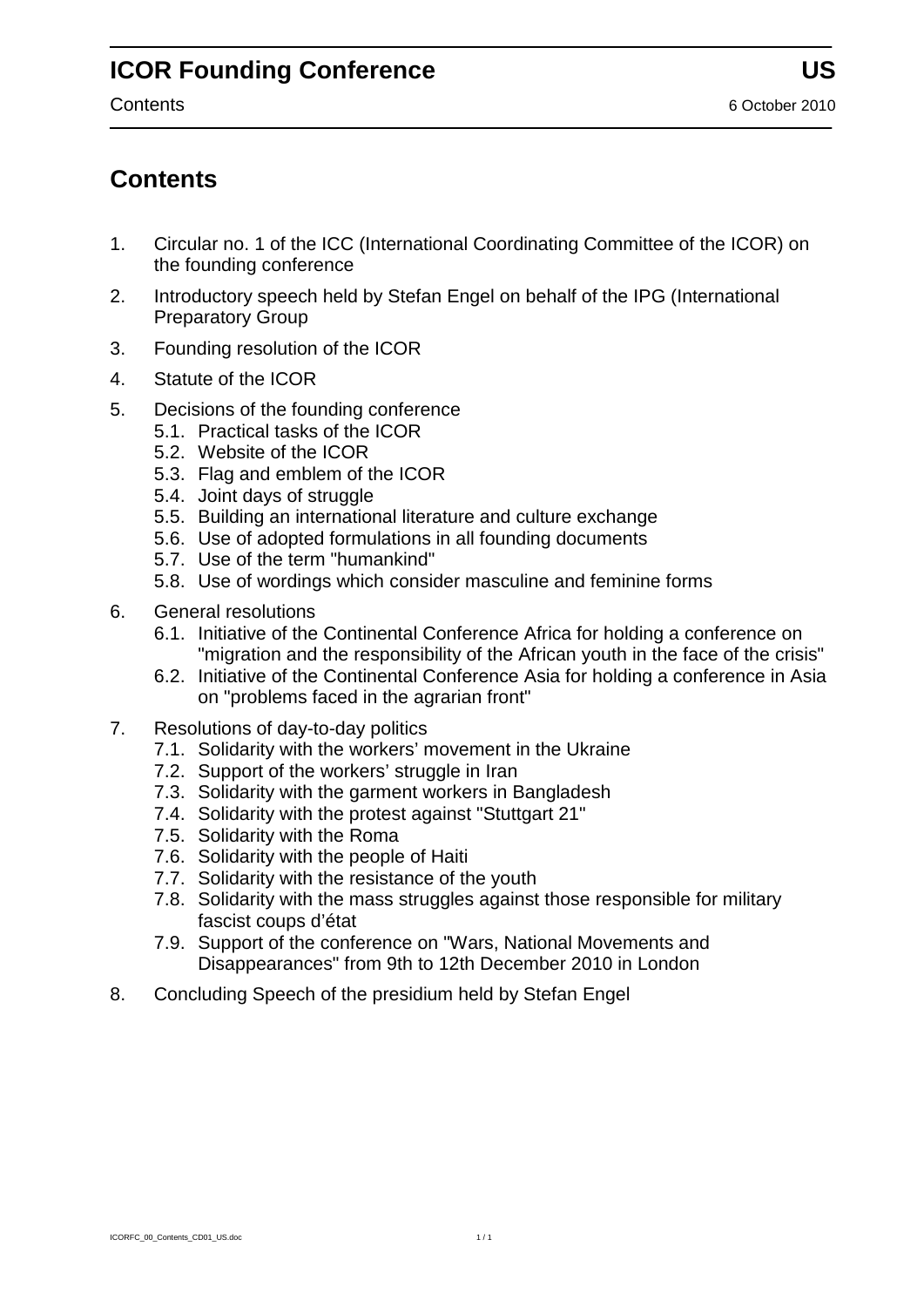1. Circular letter no. 1 6 October 2010

International Coordination of Revolutionary Parties and Organizations (ICOR) International Coordinating Committee

#### **Circular letter no. 1**

#### 5 **To the participating organizations of the ICOR founding process**

With this circular we would like to inform you that the founding conference has successfully taken place and that, after a preparation of more than three years, the ICOR was founded. An International Coordinating Committee consisting of seven

10 members was elected, with the comrades Stefan Engel (MLPD, Germany) as Main Coordinator and Sanjay Singhvi (CPI(ML), India) as Deputy Main Coordinator elected at the procedural session. Both are public representatives of the ICOR.

You will find all adopted founding documents on this CD. Unfortunately, not all parties and organizations which had already agreed to the documents and the founding during

- 15 the preparatory process could participate personally, with delegates, in the founding conference. This is why there is the possibility for all organizations which had declared they will participate in the ICOR to express their agreement on the basis of these documents in writing. All organizations which will have submitted this declaration until 30 November, 2010 at the latest will hereby become official founding members of the 20 ICOR.
	- The complete documentation of the ICOR founding conference including the final list of the founding members will be published in December.

On behalf of the ICC

25 Stefan Engel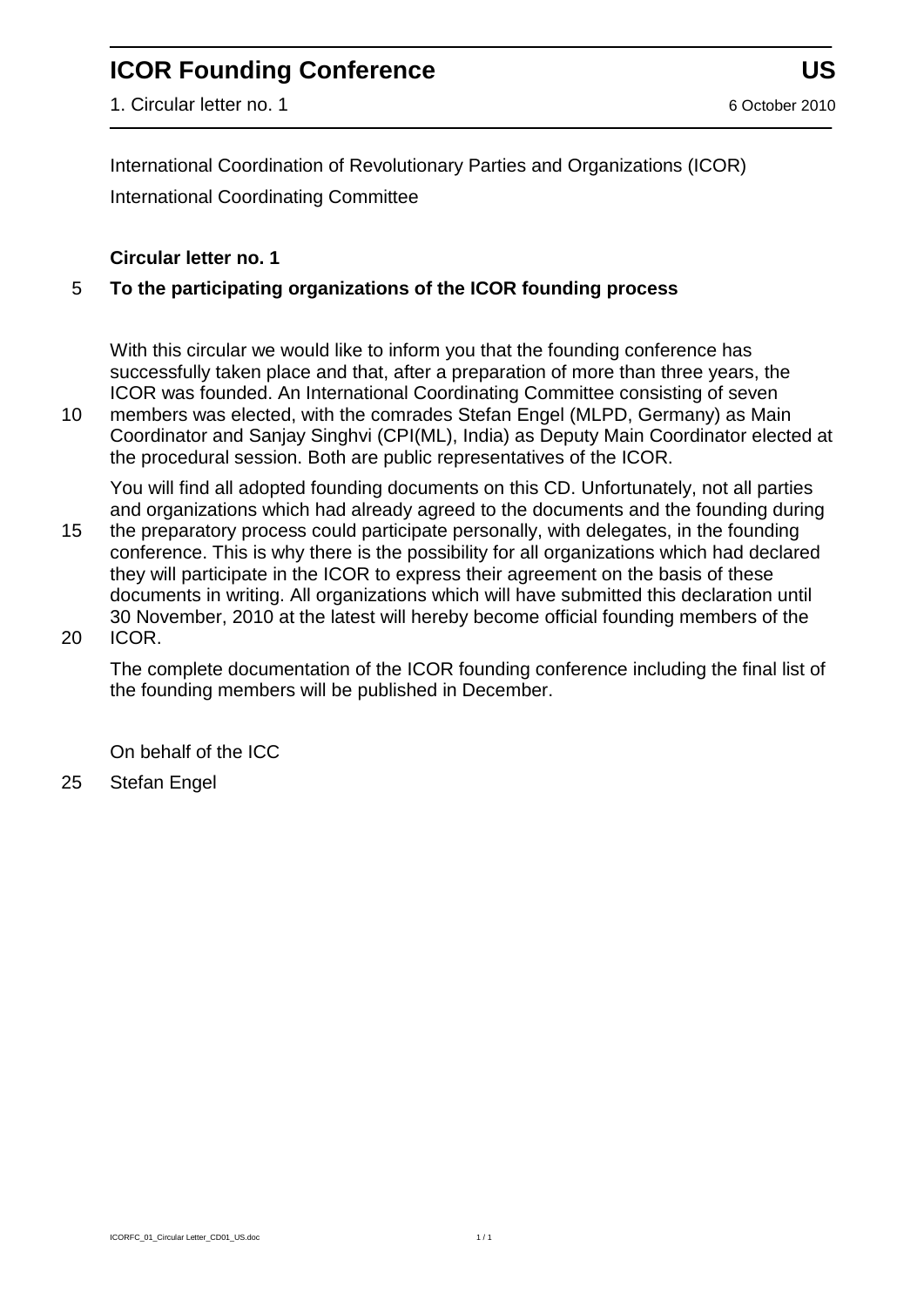# **Introductory Speech ICOR Founding Conference**

*(held by Stefan Engel on behalf of the International Preparatory Group)*

#### **Dear Comrades,**

On behalf of the International Preparatory Group and as provisional main coordinator in 5 the initial phase of the preparatory process, I warmly welcome you to the Founding Conference of ICOR.

We have come together here to set up an international organization for cooperation and for the coordination of the practical work of revolutionary parties and organizations in party building and in class struggle.

- 10 67 years after the dissolution of the Third International we venture the step towards a new international organization of the revolutionary proletariat and all the oppressed masses fighting for their liberation. This initiative is necessary to raise the level of the struggle against world imperialism, which has carried the exploitation and oppression of the vast number of dependent and oppressed countries to extremes with its neocolonial
- 15 methods.

Of course, this can not be about, and is not intended to be about, the reestablishment of the Comintern, which had formed around the nucleus of the socialist Soviet Union as a bastion of proletarian world revolution.

The goal is to make a contribution to the reorganization of the international revolutionary 20 and working-class movement taking into account the lessons from the past and the concrete conditions and tasks of the present and the future.

The cross-border coordination of the work of revolutionary parties and organizations should combine with making contributions to overcoming their ideological-political fragmentation and differences, supporting each other in the class struggle in the 25 individual countries and becoming a very visible international force.

Following the deep split in the international communist movement – with the 20th Party Congress of the CPSU in 1956 as starting point – the international revolutionary and working-class movement suffered its deepest setback.

Once strong revolutionary working-class parties degenerated into reformist, bourgeois

30 parties; a number of revolutionary organizations became hopelessly split and fragmented; the revolutionary working-class movement downright marginalized itself in various countries, and reactionary anticommunism penetrated deep into the masses.

It took a long time until the steadfast revolutionary parties and organizations undertook the effort again mainly to seek cooperation at first, to clear up differences in an objective

35 way, and to reach out to each other.

That has happened since the end of the 1980s initially at international seminars, conferences and in public debates.

Now, in the international revolutionary and working-class movement the situation has matured for taking a major step forward to a durably organized cooperation in practice.

40 The founding of ICOR should become a milestone for the unification of the international revolutionary and working-class movement.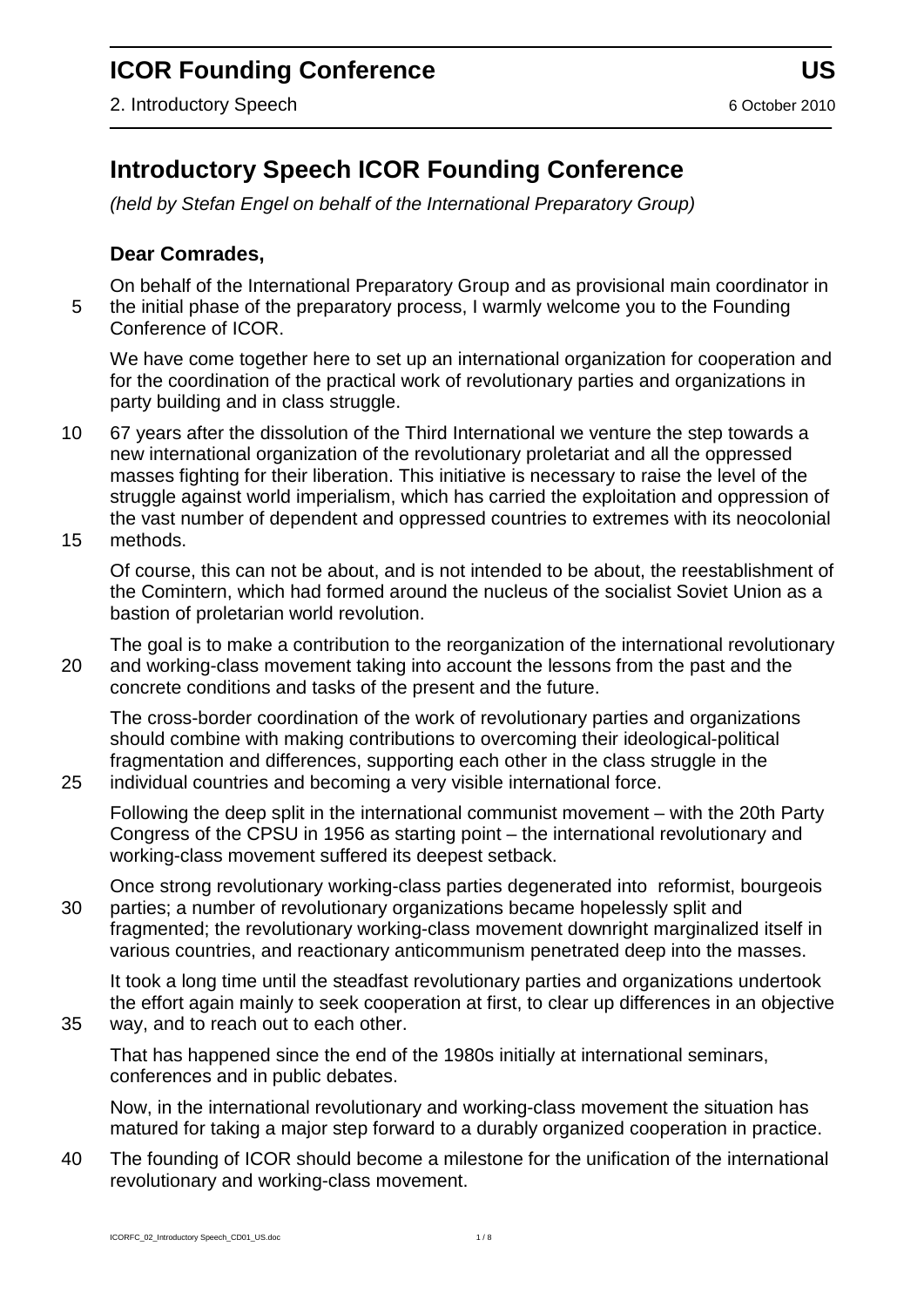2. Introductory Speech 6 October 2010

The positive process of cognition regarding the necessity of the international, practical cooperation of revolutionary parties and organizations was furthered by the **objective developments**.

45 In the 1990s, after the collapse of the Soviet Union and the former CMEA, in the capitalist world economy a reorganization of international production on the basis of liberalized markets took place.

On the basis of the general tendency of capitalist production towards internationalization, an unprecedented cross-border process of concentration raised the 50 capitalist division of labor to an internationalized level.

That led to profound social changes in the framework of the imperialist world system. Humanity is confronted with the comprehensive effects of this development only gradually.

The most drastic effects were the armed aggression against Afghanistan and Iraq, 55 which was passed off as a "fight against international terrorism", and the world economic and financial crisis in 2008, whose, depth, scope and course is without parallel in the history of capitalism.

The internationalization of the markets, of production and trade also entailed corresponding changes in the liberation struggle of the working class and the masses of 60 the people.

#### Alongside the **class struggle in the national framework** a very visible **tendency to international class struggle** established itself.

- Was it not almost 19 million people in 660 cities **worldwide** who **simultaneously** demonstrated against the imminent aggression of US 65 imperialism against Iraq on 15 February 2003?
	- Didn't an internationally networked active resistance in 100 countries to rescue the world climate from ruthless destruction by the imperialists and monopolies establish itself in December 2009 in Copenhagen?
- Didn't the cross-border strike of the dockworkers in 2005 scuttle the European 70 port liberalization law?
	- Didn't the countries of Latin America defeat the planned US-dominated South American free trade zone in a joint struggle?
	- And most recently, since 2004, haven't the now corporation-wide and crossborder strikes in Europe repeatedly become reality?
- 75 How else can the masses defend themselves against the internationally coordinated activities of the international monopolies and imperialists except by coordinating their class struggle across borders?

With the outbreak of the **world economic and financial crisis** in 2008, the world saw 80 an **international crisis management** of the 20 biggest industrial countries and their monopolies – together they account for more than 90 percent of the world domestic product – which is **unique to date**.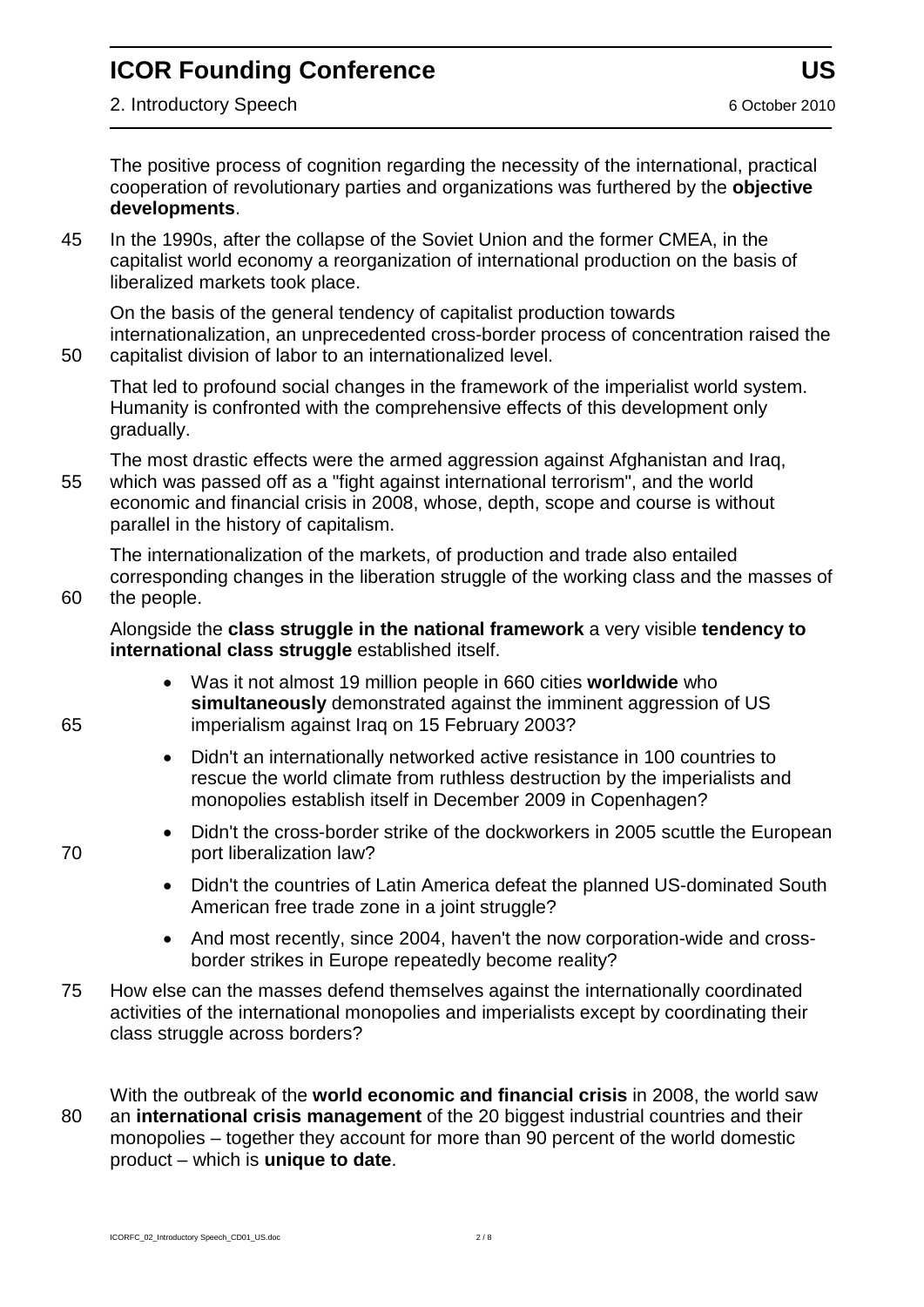2. Introductory Speech 6 October 2010

To prevent the collapse of the world financial system, to head off an uncontrolled collapse of the world economy and above all to potentially head off social unrest as 85 basis of a cross-border revolutionary ferment, no less than 24 trillion US dollars were spent to date worldwide and the national budgets of all countries rigorously plundered.

Of course, the international crisis management of the leading international monopolies and the imperialist governments was only of a temporary nature until it was again superseded by mutual unrelenting rivalry to seek one's own best advantage.

90 Moreover, it is an incontestable fact that the international crisis management greatly intensifies the danger of state bankruptcy, which led in early 2010 to the euro crisis.

Such a gigantic crisis management effort cannot be repeated any time one chooses, because it is not possible to shift the virtually immeasurable burdens of the crisis onto the shoulders of the broad masses at will, without dangerously intensifying the general 95 destabilization of the imperialist world system for the ruling forces.

Everywhere in the world the protests have taken on the character of a struggle against this shifting of the crisis burdens onto the masses' backs.

But in many cases this still happens without coordination, spontaneously, and mostly led by reformists and opportunists, which of course robs these struggles of their society-100 changing thrust, diminishes their success or even leads to their defeat.

With the growing proneness of the imperialist world system to crisis, in future a tendency to a revolutionary crisis also will emerge and grow.

The broad masses, the working class, the peasants, the students and women must prepare themselves for this in their struggle, in their thinking, feeling and acting.

105 For that they need the international unity that will make them an invincible force in the struggle against imperialism and for a socialist society.

The unification of the revolutionary potential in the entire world is an **objective necessity** – also for the class struggle in the individual countries.

It is time to overcome the fragmentation of the revolutionary forces and to focus the 110 struggle against the imperialists!

#### **Dear Comrades!**

Naturally, the class struggle in the individual countries retains priority.

It is the **political basis of proletarian internationalism**, since the power of the 115 capitalists and of imperialism continues to be organized at the national-state level.

All international integration and concentration notwithstanding, world imperialism does not have a common power apparatus.

That is its fundamental weakness, which it cannot overcome within the framework of the capitalist social order.

120 The united revolutionary forces must know how to take advantage of the inter-imperialist contradictions to weaken the imperialist world system and to strengthen their own forces in the process.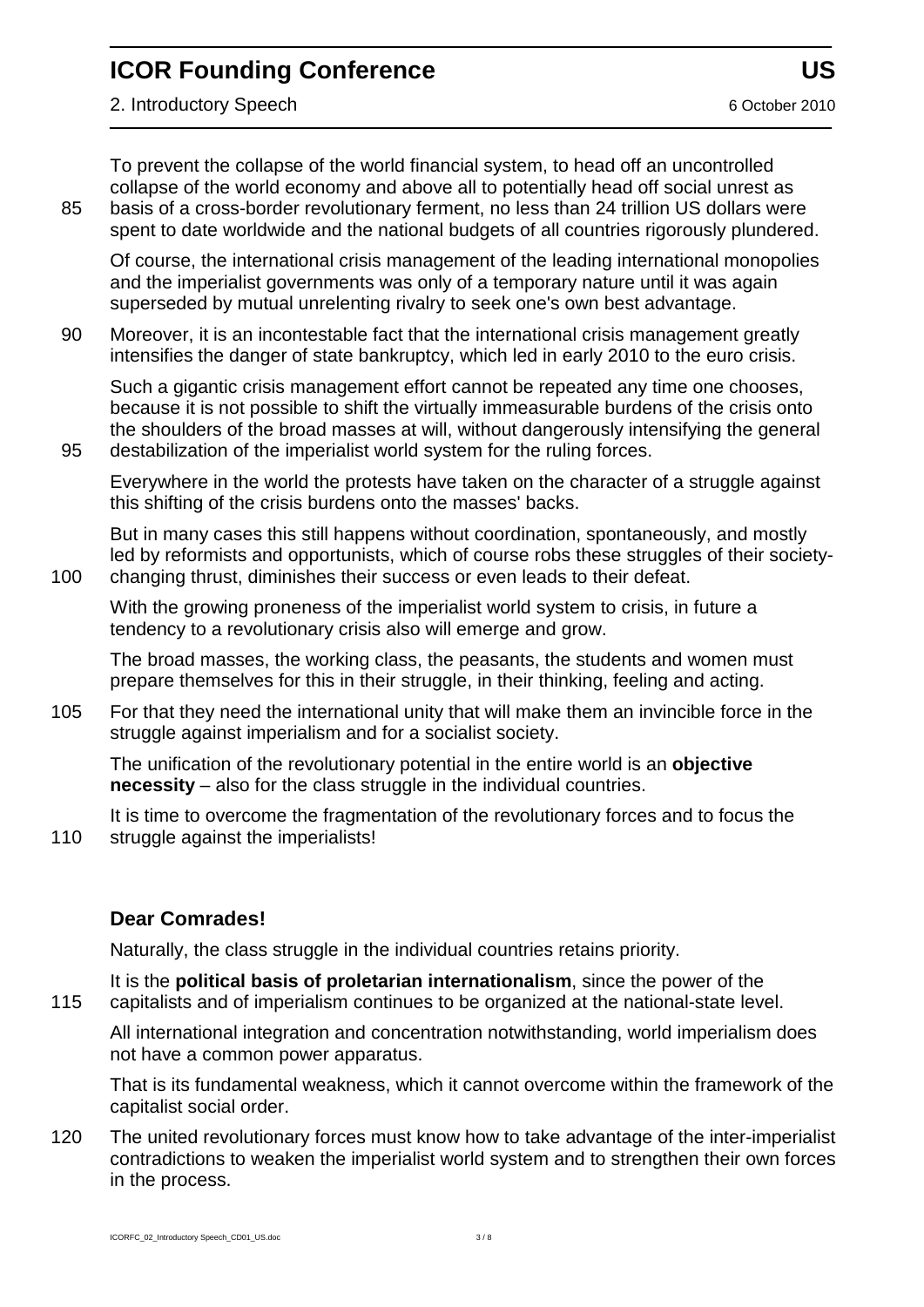Nonetheless, it would be naive to demand that the working class and the broad masses of each country should come to grips with their own bourgeoisie independently of one 125 another and without international union.

Isn't the strategy and tactics of the fight against international "terrorism" the joint platform of the ruling classes for rigorously, and as far as possible, jointly crushing any threat to their relations of power, no matter which country is concerned?

With the concept of a "world domestic policy" the imperialists justify their interference in 130 the affairs of all countries throughout the world and their right to take armed action, if necessary, against revolutionary uprisings.

Only to insist on the independence of the revolutionary struggle in each country in such a strategic situation, without simultaneously seeking international union, would be a sure road to defeat.

135 Didn't Marx and Engels see the reason for the defeat of the "Paris Commune" in the fact that the international proletariat did not come to the aid of their class brothers in Paris with revolutionary actions in their own countries and instead allowed the bourgeoisie to form itself into the ultimately superior counterrevolution?

Didn't the spread of the international proletarian revolution after the 1917 October 140 Revolution fail, didn't the counterrevolution manage to drown the various revolutionary uprisings and struggles in blood because the subjective prerequisites in the individual imperialist countries – particularly in Germany – had not matured, despite a revolutionary crisis from 1918 to 1923?

We cannot allow it to happen again that revolutionary forces, revolutionary uprisings 145 and heroic liberation movements can be stifled because of national isolation and lack of international solidarity, and by an international counterrevolution!

That is what the creation of the international organization for the coordination of the practical activity of revolutionary parties and organizations is about:

the accelerated development of the subjective conditions for an international 150 revolutionary liberation struggle to overcome imperialism!

#### **Dear Comrades!**

In August 2007, in a resolution 21 organizations decided to create an international organization for the practical cooperation of revolutionary parties and organizations.

155 Since then, in a systematic decentralized discussion process in the Americas, Asia, Africa and Europe a large number of organizations have become involved in the discussion of this.

More than 70 actively and constructively participated in this and see themselves as a part of the founding process, even if not all of them can be present.

160 Further organizations have taken part in the discussion, take a favorable view of it, but could not yet make up their minds to actively participate themselves in this process of the creation of the international organization.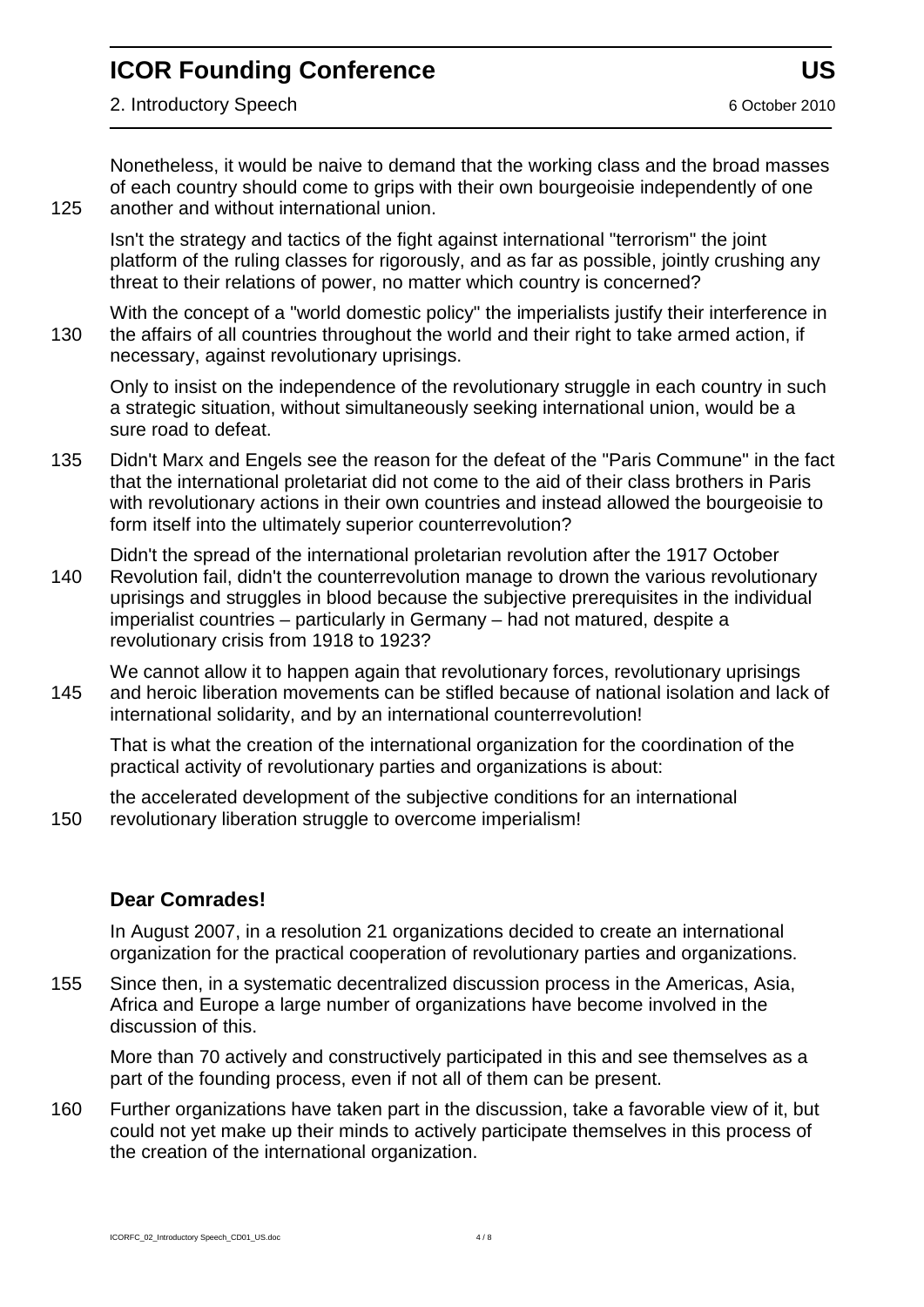ICOR should be open to cooperation with other progressive, democratic and revolutionary associations and must not make the mistake of one-sidedly seeing itself 165 as competition for them.

Of course, we must continue to be vigilant towards forces which undermine the revolutionary road and oppose the unity of the revolutionary forces in the world when we set about today to create a higher, organized form of proletarian internationalism. But that is something different from skeptical mistrust amongst each other and petty

170 bickering in minor issues, which unnecessarily divides us and weakens our revolutionary community.

Events of world-historical importance need time to mature:

- That includes a process of the building of confidence between organizations that have not worked together to date.
- 175 That includes a process of the practical cooperation of very different organizations which struggle in their particular countries under very different conditions.
	- That includes not least of all a patient ideological-political exchange, unanimous critical and self-critical discussion and unification.
- 180 All the same, we have arrived at a point where we can proceed to found this international organization in order to speed and improve the process of its construction and advance it also in a new quality.

A lot of doubts had to be dispelled to arrive at today's founding process.

One of the most important was that various organizations do not yet see themselves in 185 a position at the current time to participate in international activities.

Despite all the material, ideological or financial limitations of the individual organizations, this serious objection is nevertheless one-sided, because it does not take into account that precisely the international union brings extraordinary benefits to many organizations.

190 They can now fall back on the many and varied experiences of other organizations, avail themselves of direct material aid, and in this way also overcome their own weakness faster.

Other reservations concerned the question how such a union can be successfully brought about as long as the unification of views on all essential ideological-political 195 issues has not been brought about yet.

Much as gradual ideological-political unification is necessary, a joint practice, a joint struggle in a few essential questions does not depend on being in agreement in all essential questions.

Don't we all have many and varied experiences in united action and united front politics 200 in our revolutionary practice?

Do we always ask the different participants in antifascist demonstrations and activities about their different world outlooks and political ideas before working together with them in practice?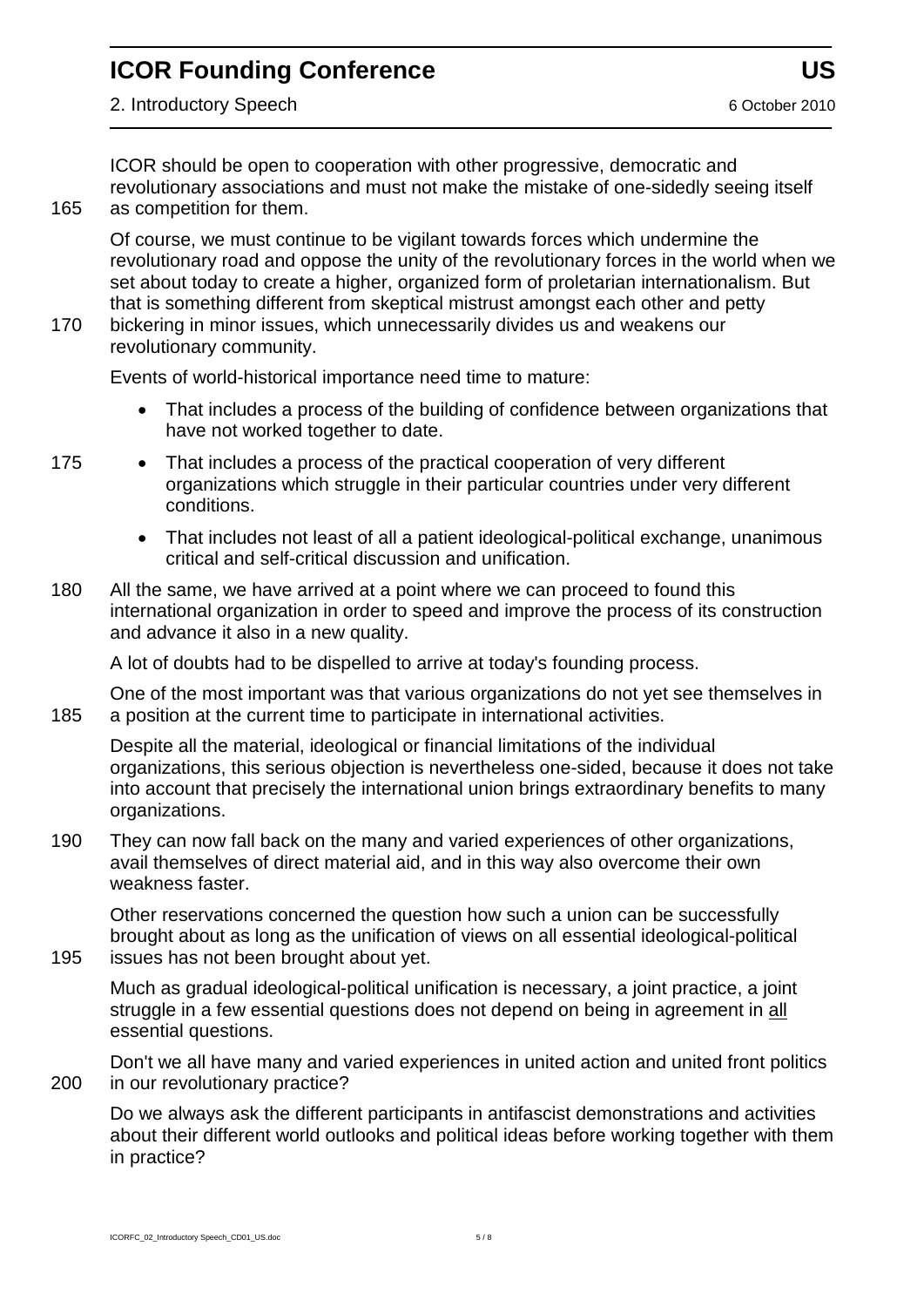No strike could be organized in a factory if it were not possible to put aside ideological 205 and political differences of opinion and fight together to enforce economic and political demands.

Conversely, experience shows that joint revolutionary practice helps to overcome ideological-political differences.

Unity and struggle of opposites is a dialectical principle which every revolutionary must 210 master if he does not want to languish in self-isolation.

The organizations involved in the ICOR process are in agreement on important basic positions, despite all their differences of opinion in matters of world outlook or in political analysis and programmatic issues.

There is agreement that this imperialist world system is the root of the unsolved 215 problems of humanity;

that only the overcoming of the imperialist world system can solve the problems of humanity.

It is the common understanding that that must be done by revolutionary means;

the old powers must be overthrown and their structures replaced by structures of the 220 dictatorship of the proletariat and people's power.

In our documents we must define this fundamental unity without losing sight of the fact that there is, of course, also a certain percentage of as yet unsolved problems, of ideological-political differences that we have to put on the back burner today and can only clear up step by step in the further process of the construction of ICOR.

225 We have to do here as well with completely different organizations:

With mature revolutionary parties with decades of experience, mass influence and experience in revolutionary class struggle.

With parties which have experience in the illegal work of revolutionaries.

With large parties, with small parties.

230 With parties from former socialist countries which have gained experience with the degeneration of the formerly socialist countries under the condition of the restoration of capitalism; which have experienced the futility of revisionism.

With parties newly created based on the recognition that the revolutionary class struggle cannot be victorious without a revolutionary avant-garde.

235 Not least of all, the revolutionary parties and organizations are different due to ideological-political differences of opinion that may be specifically rooted in world outlook, history or social economics.

It is the mutual respect for the ideological-political differences of opinion, the different conditions, qualifications, experience, but also quality of work, a respect which we must

240 muster if we want to come together on an equal basis, if we want to become a joint international force.

Working together respectfully on a basis of equality – without a strong revolutionary center such as the socialist Soviet Union once was, this is the only chance of achieving a revolutionary union in which it can be possible to become a force superior to

245 imperialism.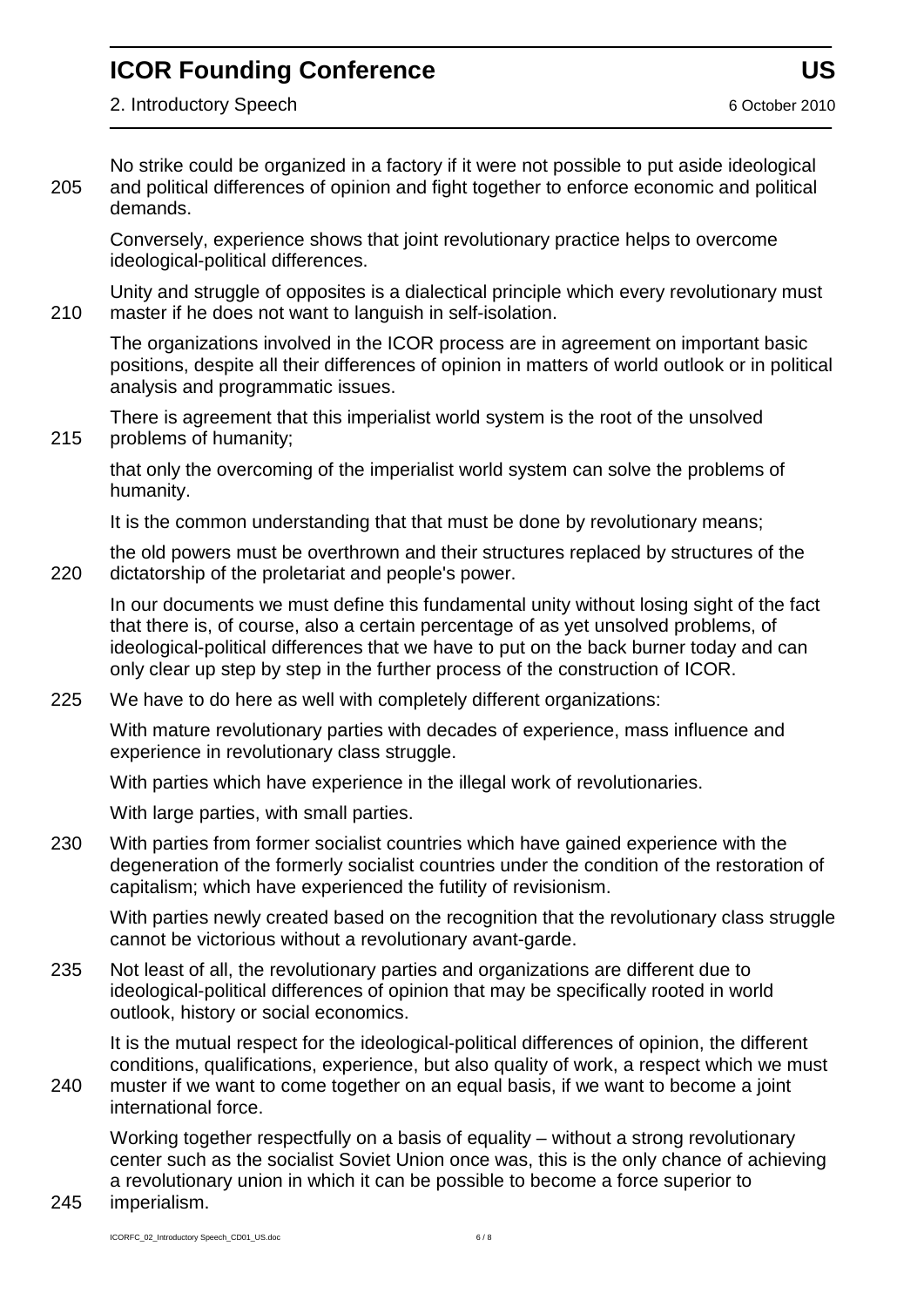2. Introductory Speech 6 October 2010

It goes without saying that this will not come about through the founding act alone.

It can only give a signal to other revolutionary organizations to support this important common interest and make the idea of internationally organized cooperation become reality.

250 The process of cooperation **in a few** essential questions, advancing to cooperation **in all** essential matters, is a stony, protracted path, requires a great mutual trust and must not be underestimated.

It will moreover be attacked by the class enemy, who of course controls the international communication channels and transportation routes too, and solely through this fact can 255 exert immense influence on our cooperation.

Visa applications must be submitted for every meeting, for every email it is necessary to use the channels of the internet, electronic mail services or telephone, which are controlled by the ruling classes.

The so-called international fight against "terrorism" serves mainly to impede 260 revolutionary activity.

Not to be underestimated too are the limited financial and organizational means which prevent many organizations particularly from Africa, Latin America or Asia from taking part in such meetings.

Despite all this we have managed to prepare this founding assembly today and actually 265 to come together in this group.

The main part of ICOR construction still lies ahead of us, however.

We must unite the most diverse revolutionary parties and organizations mainly at the continental and regional levels and organize actual practical cooperation in party building and class struggle.

270 This will be the chief task of the continental and regional coordinating committees, requiring qualified comrades, but also the willingness of all participants to fill this cooperation with life in a spirit of solidarity.

Surely we will not have only successes, but will also suffer defeats, and perhaps also will have to accept setbacks and disappointments.

275 That's in the nature of the thing, has to do with the given relative strength.

With our revolutionary enthusiasm, our fundamental convictions and our intrepid perseverance we must gradually come to grips with the problems of cooperation and support each other in doing so.

We must develop a new feeling of togetherness.

- 280 This is a **new stage of proletarian internationalism** in which one not only feels responsible for oneself, for class struggle and party building in one's own country, but in the same way also for class struggle and party building in Africa, in the Americas, in Asia, in Europe, in Australia, in countries where we've never been and perhaps know very little about.
- 285 All this calls for a process of self-transformation of all those involved in which we must break with old habits without lapsing into lack of principles and opportunism or sectarianism.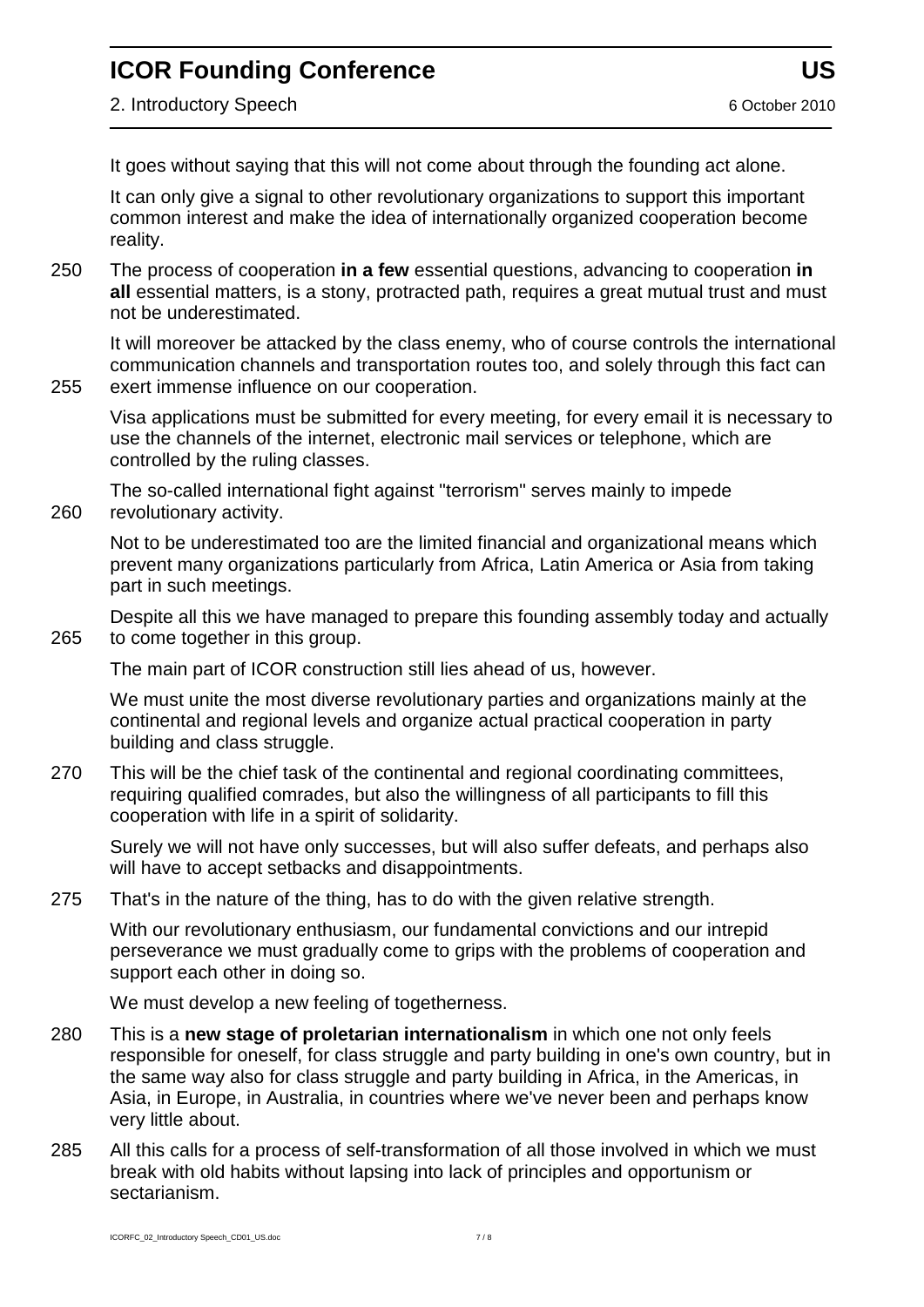2. Introductory Speech 6 October 2010

We should jointly discuss this process too, evaluate it and critically and self-critically draw conclusions again and again.

290 This must be done practicing a proletarian culture of debate.

Of course, given the generally still relatively poorly developed parties and organizations today we can not unfold international work to an excessive degree without overtaxing our own forces.

For this reason we must master the principle of the concentration of forces and expand 295 our projects in a gradual and systematic process.

Even at this Founding Conference we must of necessity limit ourselves to discussing and passing the founding documents, to the founding act, and also to the deployment of the necessary cadres for the international structures.

There is no point in putting out a great many resolutions which we cannot yet fill with 300 substance under the present conditions.

The separation of theory and practice is one of the big vices of petty-bourgeois politicians, who like to give out lots of paper and resolutions, but are unable to even begin putting them into practice.

Right from the start we should not let this bad habit take hold and really do the things 305 that we undertake to do!

We should be quided by this principle from the start.

The greatest persuasive power always comes from the unity of theory and practice.

The concentration of forces will help us to set ourselves realistic tasks which we then want to carry out with all determination, discipline and reliability.

310 The prospects of ICOR are good and its potential is inexhaustible.

The point is to fill these prospects with substance.

This common concern should inform this Founding Conference.

#### **Forward with ICOR!**

#### **Down with the imperialist world system!**

#### 315 **Forward to socialism!**

The Founding Conference is hereby opened.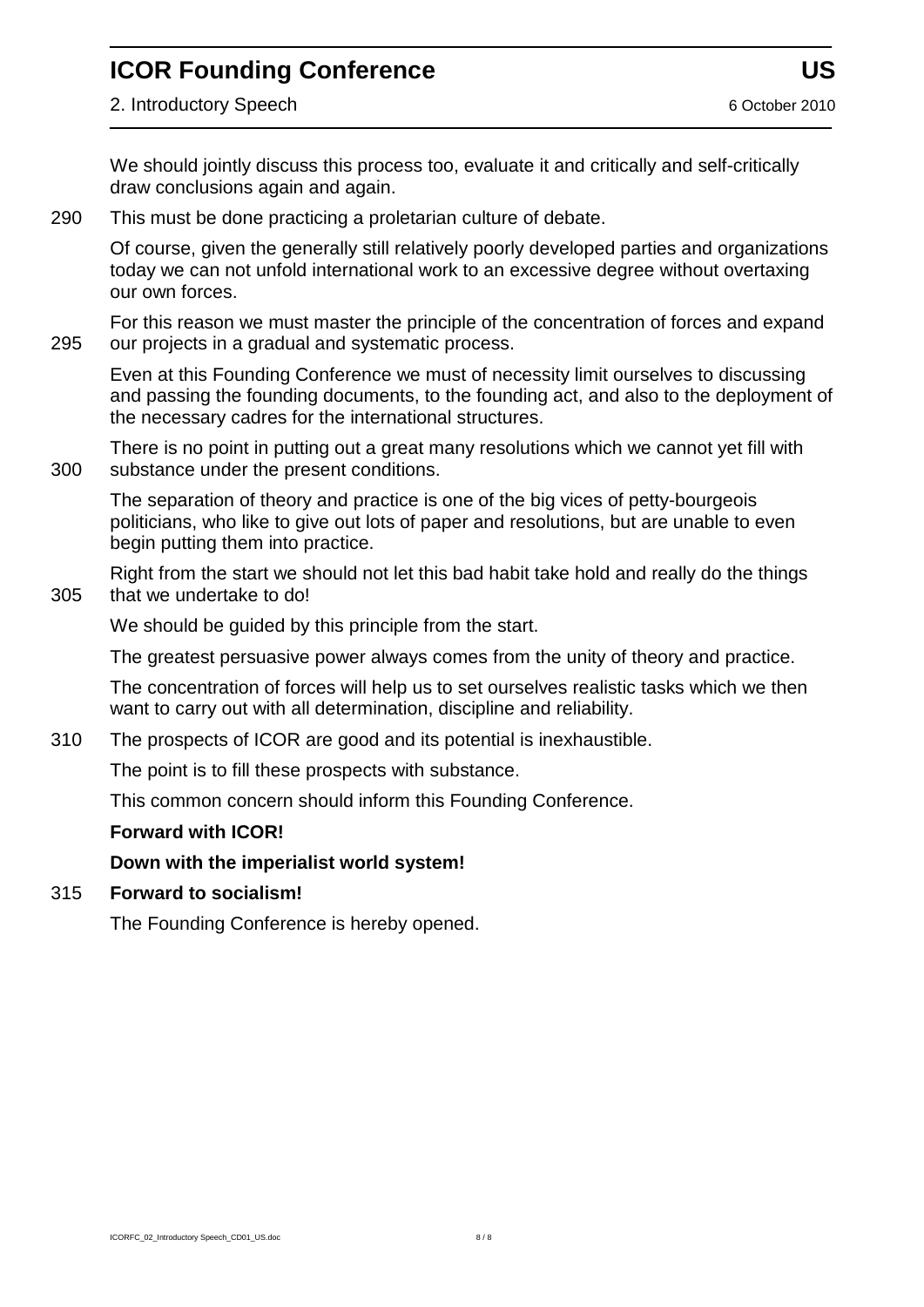3. Founding Resolution of the ICOR 6 October 2010

# **Founding Resolution of the ICOR**

**6 October 2010**

#### **The World Conference of the Initiative "Coordination and Cooperation of**  5 **Revolutionary Parties and Organizations" resolves to constitute itself as an international organization. Its name is "International Coordination of Revolutionary Parties and Organizations" (ICOR).**

#### **I.**

- 10 The founding of the ICOR follows from the understanding: The time is ripe to counter highly organized, globally linked international finance capital and its imperialist world system with something new - the organized power of the international revolutionary and working-class movement and of the broad masses in a new stage of the cross-border cooperation and coordination of the practical activity.
- 15 Imperialism with its system of neo-colonialism can further exist only in a developing proneness to crisis which dramatically calls into question the existence of humankind. It is expressed in the world economic and financial crisis 2008, the structural crises of the capitalist system of production and reproduction, the debt crises, the global environmental crisis, the growing absence of family of the proletariat and the broad
- 20 masses, the political crises, but also in the growing international threat of war, the increasing imperialist aggressions, and in the general tendency of imperialism to reaction and fascism.

Capitalism has no future to offer to the working class and the broad masses of people in the world. Therefore, the ICOR calls upon all revolutionaries of the world to join together 25 in the spirit of the words of Lenin: "*Disunited, the workers are nothing. United, they are everything.*" (Lenin, 1913, "Working-Class Unity")

The ICOR takes up the achievements of the internationally organized revolutionary and working-class movement. That includes the great revolutionary action of the Paris Commune in 1871, the victorious Russian October Revolution in 1917, the Chinese

30 revolution 1945 to 1949, the revolutionary struggle of liberation for the destruction of the old colonial system and the emergence of the socialist camp after the Second World War.

The ICOR is based on the rich experiences of historical examples of international forms of organization like the First, Second and Third International. It takes into account 35 today's circumstances, necessities and possibilities for such a

union. It puts into practice the great revolutionary slogan of Karl Marx, "*Workers of all countries, unite!*" as well as the one of Lenin, "*Workers of all countries and oppressed peoples, unite!*"

The revisionist betrayal, with its starting point in the Soviet Union at the Twentieth Party 40 Congress in 1956, led to the hitherto biggest defeat that the international communist and working-class movement has suffered and resulted in a division of unprecedented dimension. The restoration of capitalism triggered off a gigantic wave of anticommunism and counterrevolution.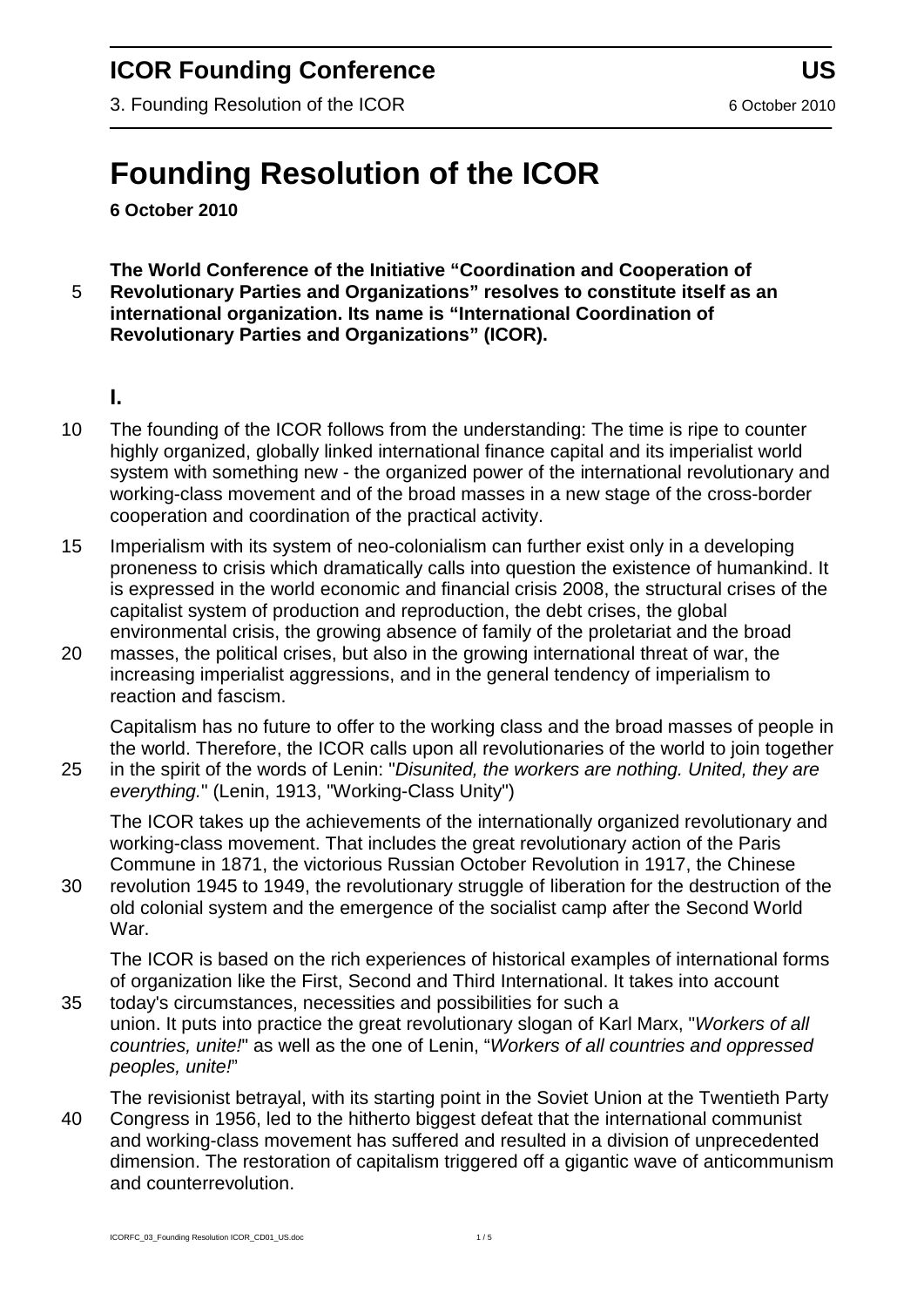3. Founding Resolution of the ICOR 6 October 2010

Also the occurrence of sectarian and anarchist tendencies harmed the international 45 communist movement and workers' movement in part. However, the main danger for the upswing of the international revolutionary movement remained and remains the influence of reformism and revisionism on the workers' and people's movement.

With the decline of the Soviet Union at the beginning of the 1990s, modern revisionism lost its center. The imperialist bourgeoisie could take advantage of this in the 1990s for

50 a worldwide anticommunist offensive. The weakening of the revisionist bastion of the Soviet Union is, however, at the same time an important factor for a new upswing of the worldwide struggle for socialism.

The billions-strong worldwide proletariat, in alliance with the broad masses, ultimately is a superior power to imperialism if it takes up the struggle for its liberation organized on 55 an international scale and plays its leading role in the peoples' struggle for national and

#### **II.**

social freedom.

At today's stage of imperialism with its highly developed and internationally linked 60 productive forces, the material prerequisites for socialism have already matured to a great extent.

At the same time, under the dictatorship of worldwide finance capital, devastating destructive forces are taking effect:

- In those countries that are plundered and oppressed by imperialism, the 65 impoverishment of the masses is increasing with the plundering of the wealth of these countries, military threats against any revolutionary activity, environmental destruction, starvation and expulsion.
- Even in the highly developed capitalist countries, the immensely increased exploitation is accompanied by a growing impoverishment of the masses and 70 the dismantling of bourgeois-democratic rights and liberties and even the fascistization of the state apparatuses.
- The imperialistic bourgeoisie is a permanent threat to the sovereignty and integrity of the national states. This has led to a militarization of foreign politics of the imperialist countries that can only scarcely be covered with the veil of UN 75 missions and humanitarian pathos.
	- The rivalry of the imperialists, especially of the imperialist main powers, constantly fuels the danger of a world war and leads to regional armed conflicts in the struggle for a redivision of the world.
- The capitalist mode of production today confronts the world with a global 80 environmental catastrophe which could make all human life impossible within a foreseeable future.
- Children and youth are robbed of their future by imperialism and the masses of the world's women are shackled by double exploitation and oppression. The women in those countries that are oppressed by imperialism often are also 85 especially subjected to national and religious discrimination.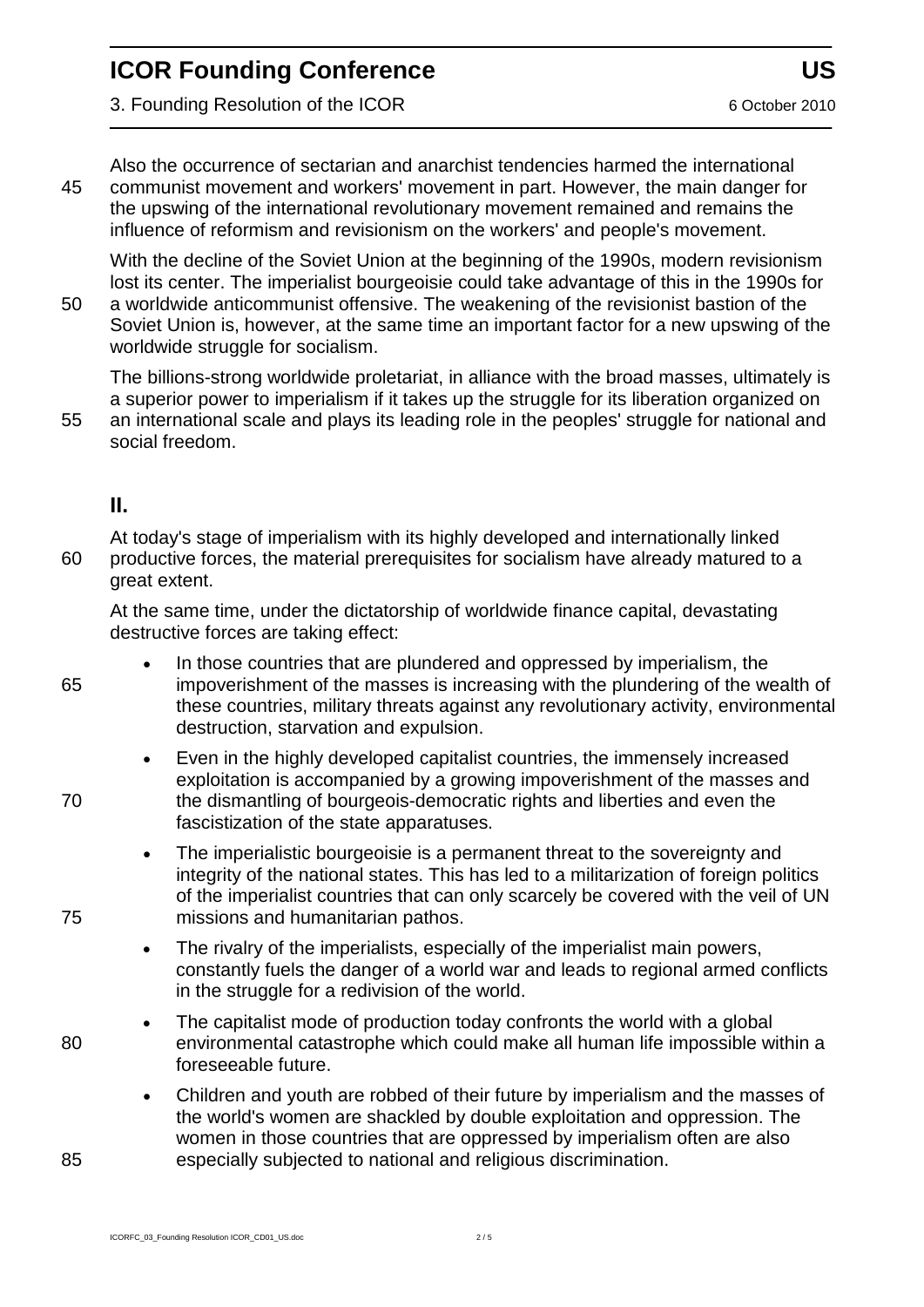3. Founding Resolution of the ICOR 6 October 2010

The desire and search for a society liberated from exploitation and oppression has to become a force for changing society which overcomes the basic evil of the imperialist world system.

The ICOR has arisen from the practical necessity to respond to the destabilization of the 90 imperialist world system by developing to a higher level the revolutionary liberation struggle against imperialism and for socialism.

The building and strengthening of revolutionary parties in the individual countries is the decisive factor for a new upswing in the struggle to overthrow imperialism and for building socialism. This includes creating further organizational forms and platforms for 95 the joint struggle of the masses at national, regional and international levels.

This historical challenge makes the cross-border cooperation, coordination and revolutionization of the struggles raging worldwide more necessary than ever before.

#### 100 **III.**

**Whereas** 

- many parties and organizations have developed the desire for constructive cooperation on the basis of equal rights;
- the masses of people and the core of the industrial proletariat are increasingly 105 recognizing that the division between different nations must be overcome, which can be seen in the beginning of cross-border struggles;
	- numerous international revolutionary forms of organization (conferences, forums, platforms) have emerged already;
- the slogans "*Workers of all countries, unite!*" as well as "*Workers of all countries*  110 *and oppressed peoples, unite!*" can only become reality through international forms of organization;
	- different societal conditions and traditions of the class struggle exist in the individual countries and in the individual organizations;
- the responsibility for the preparation and implementation of the revolution rests 115 with the parties and the working-class and mass movements of the respective countries;
	- there are still many ideological-political differences among the revolutionaries of the world;
- joint organized revolutionary action cannot wait until all of these differences are 120 resolved,

the ICOR regards itself as contribution to promote the solidarity-based unity of the international revolutionary and working-class movement.

On the basis of a clear ideological-political minimum consensus it pursues the unity of revolutionary action in connection with a lively process of discussion and clarification in

125 order to deepen and broaden the foundations in terms of content.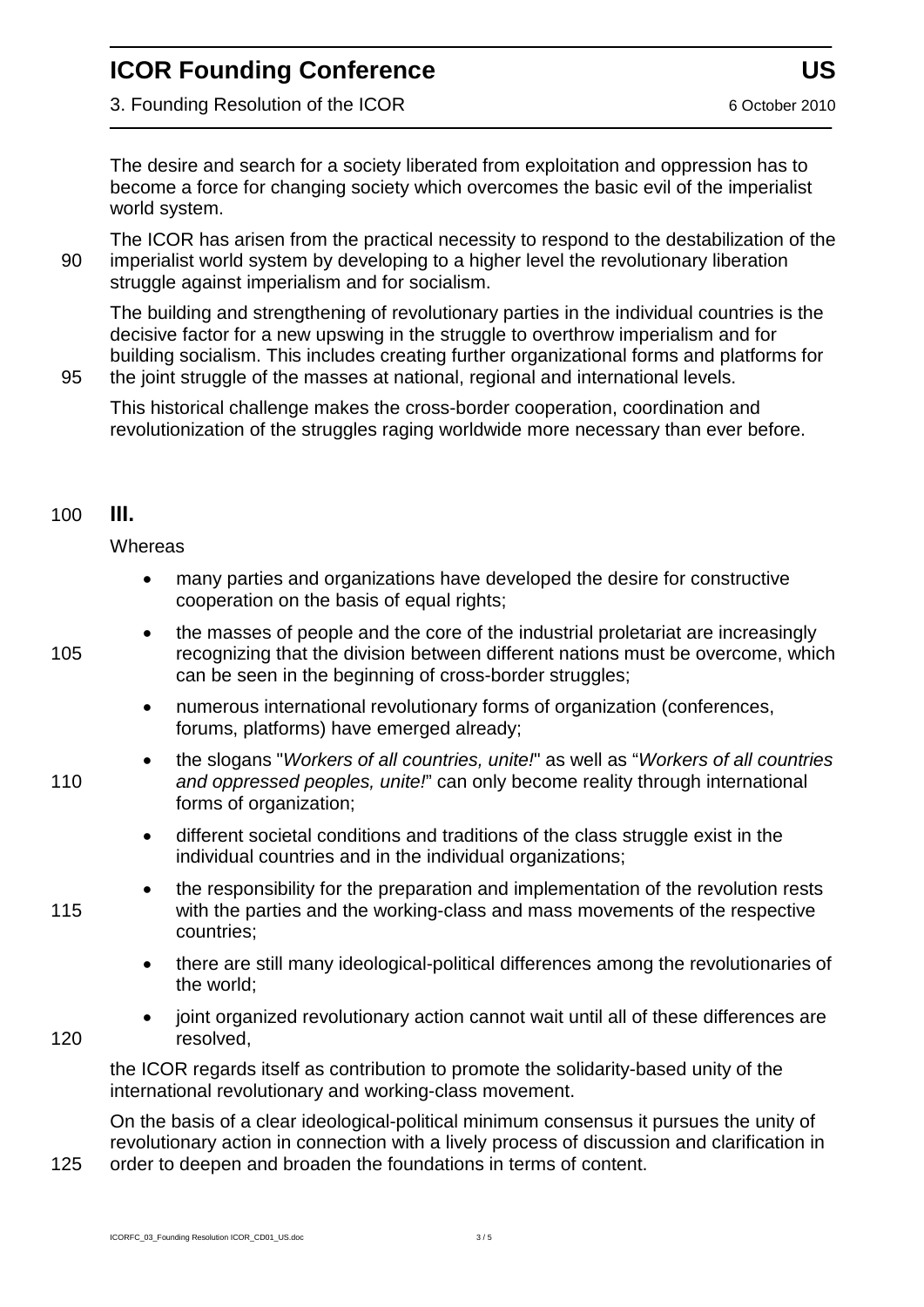3. Founding Resolution of the ICOR 6 October 2010

The Founding Conference declares that the ICOR will consistently pursue an open-door policy toward all revolutionary parties and organizations and other international unions.

Its main issue is the coordination and cooperating in organizing class struggle and practical solidarity.

130 It seeks the close union and cooperation with other progressive internationalist forms of organization in the world and explicitly does not regard itself as their competitor. It establishes and confirms a new quality of the unity of the proletarian and revolutionary parties and organizations throughout the world.

#### 135

#### **IV.**

Unified in regard to the strategic goal of overcoming the imperialist world system and establishing socialist societal relations, the Founding Conference resolves as essential ideological-political foundations for mutual cooperation:

- 140 to recognize the necessary revolutionary transformation of the societal conditions of capitalism/imperialism with the claimed goal of a socialist society and the necessity of establishing the dictatorship of the proletariat as democracy for the broad masses and suppression for the deadly enemies of humanity's liberation from exploitation and oppression;
- 145 to draw a clear dividing-line to revisionism, Trotskyism and anarchism and any form of anticommunism like the hostile attacks and the bourgeois smear campaign against so-called "Stalinism" or "Maoism" and the dictatorship of the proletariat.

#### 150

#### **V.**

The Founding Conference resolves that its organizational principle be the consensual coordination and cooperation of autonomous, independent and self-reliant parties and organizations.

- 155 In the voting on fundamental documents the conference aspires to decide about them on the basis of consensus. Principled ideological questions and fundamental political issues are not subject to a vote. However, in questions of practical necessity, concerning the founding documents and after an extensive discussion, respecting ideological-political differences, a majority decision can be taken. This requires a
- 160 minimum of 80 percent of the votes of the delegates present. All resolutions on current affairs can be adopted by a simple majority. Parity of votes is regarded as rejected.

Every organization decides itself which project and which activities it supports. This is connected to the principle of reliability carrying out accepted tasks in the spirit of full responsibility for jointly putting them into practice.

165 Emphasis lies on cooperation and on mutual assistance in the class struggle and in revolutionary party building in the individual countries.

ICOR will cooperate on a worldwide, continental and regional level in general main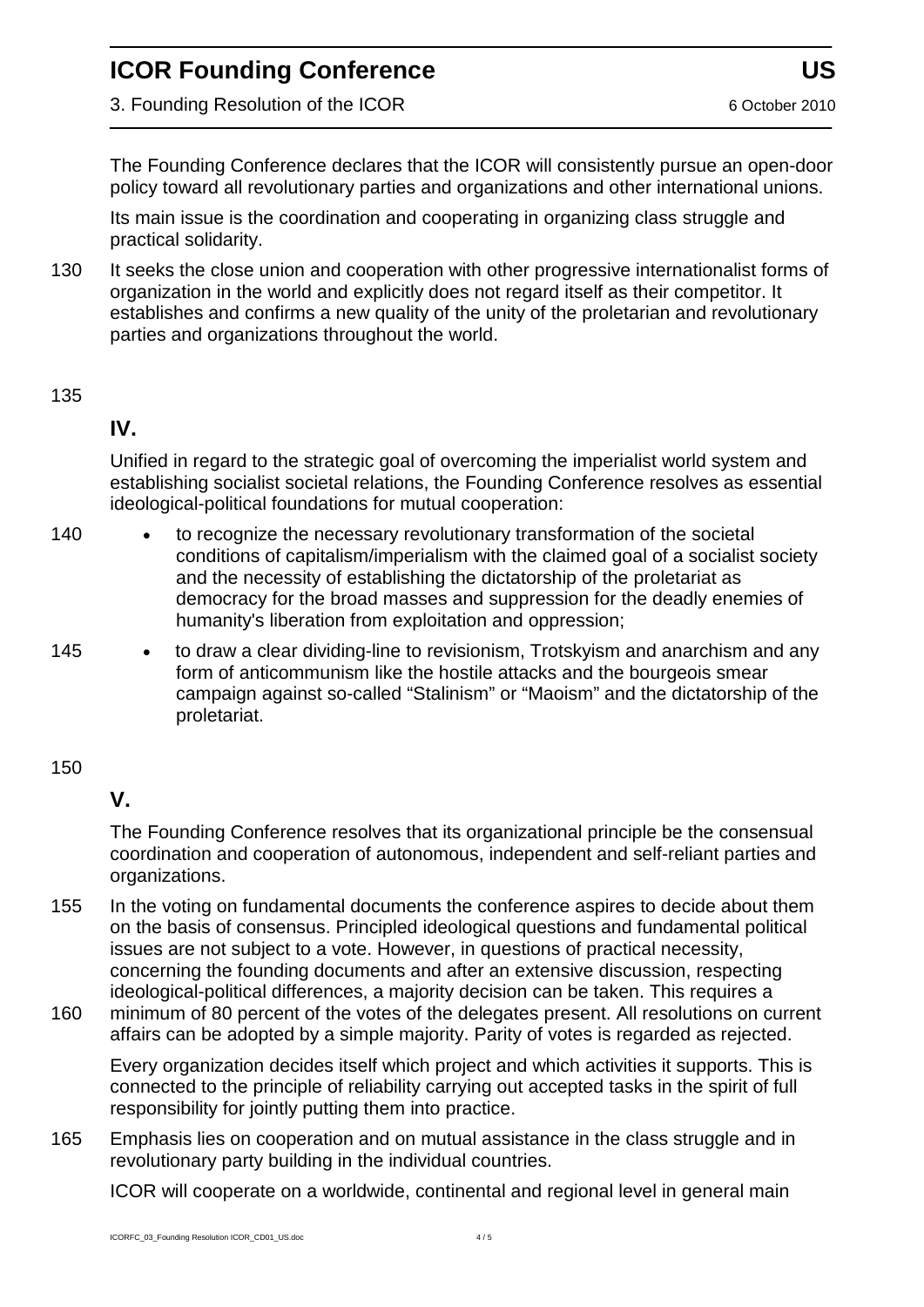3. Founding Resolution of the ICOR 6 October 2010

tasks, as well as in single projects planned for a limited time.

It practices coordination to come to agreement on various processes and activities, as 170 well as cooperation with regard to joint projects and practical fighting tasks.

It is based on mutual respect and the respect for the sovereignty of the member organizations and commits itself to non-interference in the internal affairs of the organizations.

It commits itself to a proletarian culture of debate in opinion building, in developing 175 understanding for and implementing common practice.

#### **Workers of all countries, unite!**

**Workers of all countries and oppressed peoples, unite!**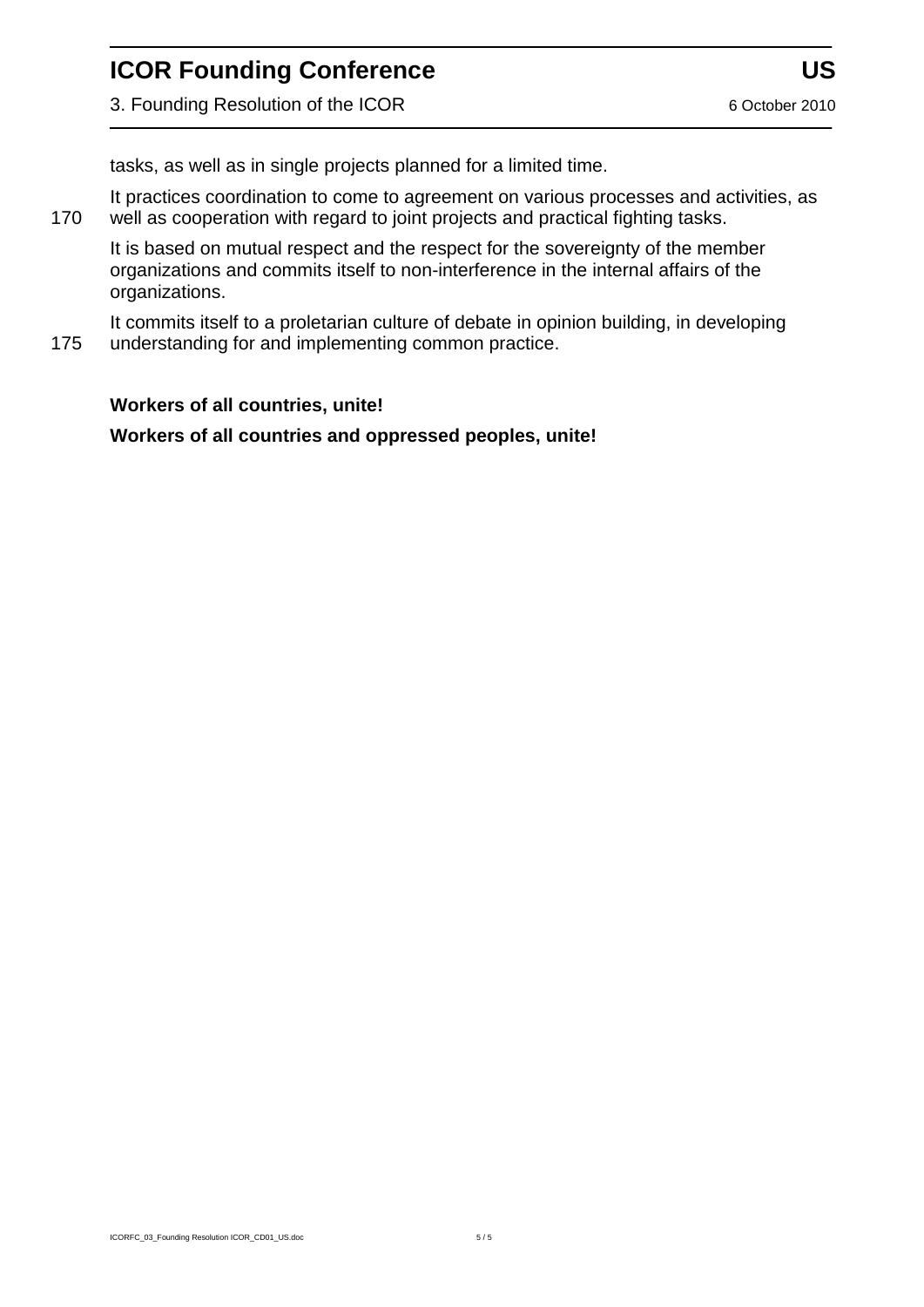4. Statute of the ICOR 6 October 2010

# **Statute of the ICOR**

**6 October 2010** 

#### **I. Preamble**

5 "Workers of all countries, unite!" – this urgent call of Karl Marx and Frederick Engels at the end of the Communist Manifesto was formulated as the guideline of the liberation struggle of the revolutionary proletariat of the whole world.

The development of the imperialist world system is extremely contradictory:

- While the greatest wealth of all times has been accumulated and enormous potentials 10 have matured that make a life in prosperity, health and peace possible for all of humankind, worldwide hunger and mass poverty have reached an unprecedented dimension. The worldwide growth of the working class and the progress of labor productivity are accompanied by the ruination of the existence of peasants on a massive scale, mass unemployment and underemployment. While scientific-technical
- 15 progress would long make the unity of human life and nature possible, the dramatic changes of the climate are endangering the foundations of human existence.

Never before has the material preparation of flourishing socialist conditions been as mature as it is today. At the same time, the crisis-proneness of the imperialist world system has the tendency to call the human mode of existence into question. The danger

- 20 of a ravaging imperialist war has been a burden upon humanity for decades; the global environmental crisis is threatening the foundations of human existence; the absence of family of the masses with far-reaching deteriorations, especially with regard to the situation of the women and children, is growing worldwide. The overexploitation of billions of people brought forth the world economic and financial crisis of 2008 that has
- 25 shaken the world.

All of this is crying out for the replacement of capitalism by a new order in which the productive forces can be used for the benefit of all humankind. The masses of people in the world do not want to sink into capitalist barbarism! The antihuman politics of international finance capital challenges the revolutionary drive of humanity toward a

30 society without exploitation, oppression, misery, environmental destruction and war and which offers a perspective for the youth.

With the decline of the socialist camp through revisionism, the working-class movement suffered the severest defeat in its history. For decades it plunged the international revolutionary movement into a mood of defeatism deeper than ever before and 35 promoted the increase of liquidationism, division and fragmentation among their ranks.

In spite of all that, many revolutionary parties and organizations stood by the revolutionary party building and continued the struggle for national and social liberation. This led to diverse conclusions and experiences in building up new revolutionary and Marxist-Leninist parties and organizations, their growing ability to lead the class struggles,

40 and their beginning international cooperation.

Thus the time has become ripe for a new stage of cross-border cooperation of the international revolutionary and working-class movement and the development of an international united front against imperialism.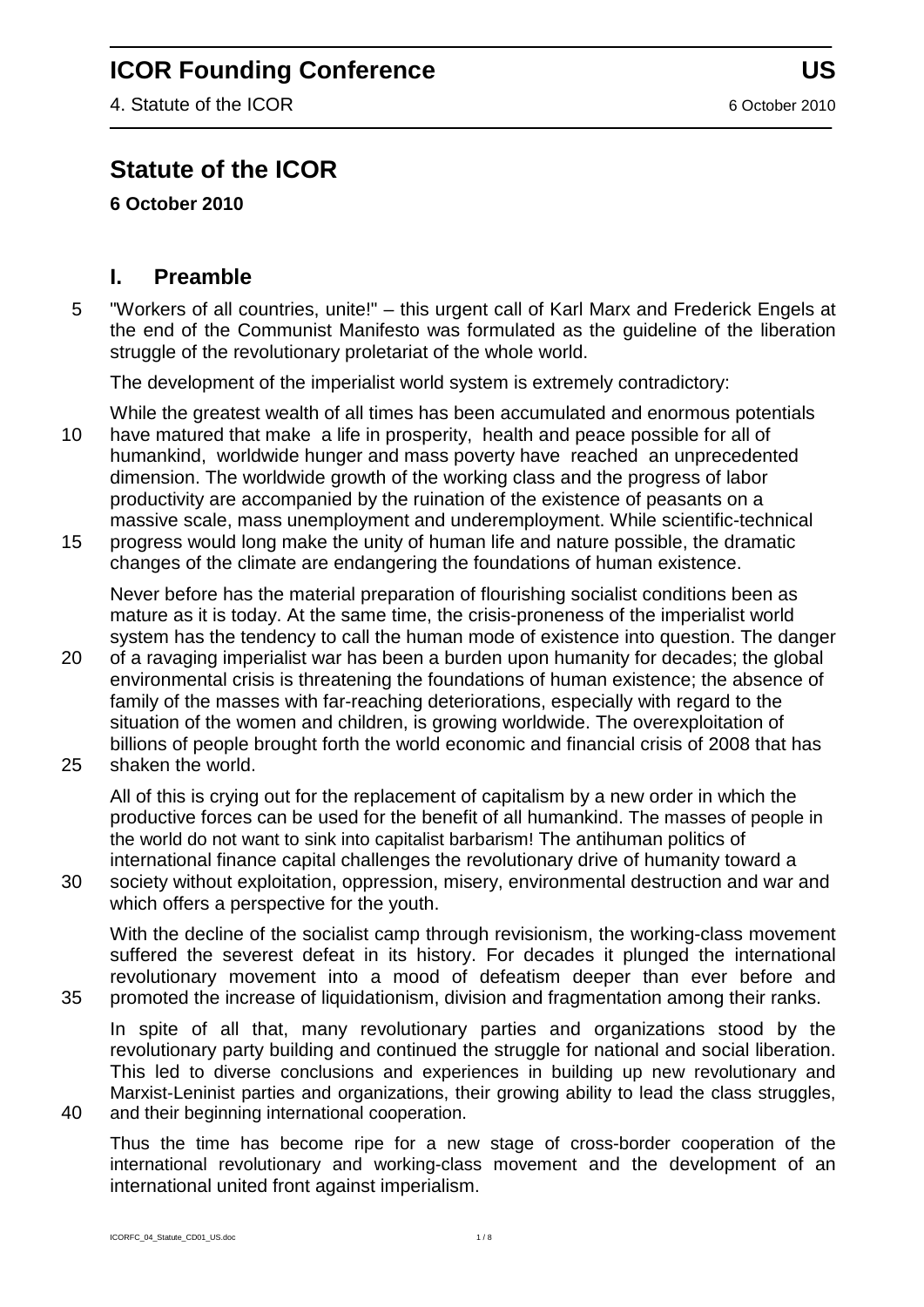We need an organizational form for international cooperation and coordination of the 45 activities of the revolutionaries of the world in revolutionary party building and the class struggle.

The Founding Conference of the ICOR follows the insight of Lenin, the brilliant leader of the world's first socialist state, that proletarian internationalism can only be realized in the necessary forms of organization:

50 *"Capital is an international force. To vanquish it, an international workers' alliance, an*  international workers' brotherhood, is needed." (Lenin Collected Works, 4th English Edition, Progress Publishers, Moscow, 1965, Volume 30, pages 291-297 "Letter to the Workers and Peasants of the Ukraine Apropos of the Victories over Denikin", 1920)

ICOR unites different parties and organizations with equal rights being very different in 55 respect of their size, their practical, organizational and political experiences, their historical-ideological roots, strategic task and social-economic conditions. They have to cooperate respectfully and learn from each other for their joint struggle.

To realize its goals the Founding Conference of the ICOR has adopted the following statute:

#### 60 **II. Name**

*International Coordination of Revolutionary Parties and Organizations* (**ICOR**)

#### **III. Structure**

#### 65 **A. World Conference**

1. The supreme **organ of the ICOR** is the World Conference of the representatives of all parties and organizations belonging to the ICOR. The World Conference convenes every three years. In voting, each member organization has one vote.

The World Conference has a quorum if more than 50 percent of the member 70 organizations are represented and an invitation was sent to every member organization at least three months before. If due to special conditions and justified reasons the minimum number of participants of more than 50 percent cannot be reached, a legitimation of at least 50 percent of the member organizations should exist. As an absolute minimum for the quorum, however, 75 more than one third of the member organizations have to be represented. In addition, for the quorum at least two delegations of each continent have to be present.

2. At the beginning the **World Conference** adopts an agenda and rules of procedure for holding the conference. It is led by a presidium which is elected at 80 the conference. The World Conference is prepared, held and financed multilaterally.

> The World Conference takes place on the basis of equal rights and duties of observing the commonly adopted conference rules of procedure.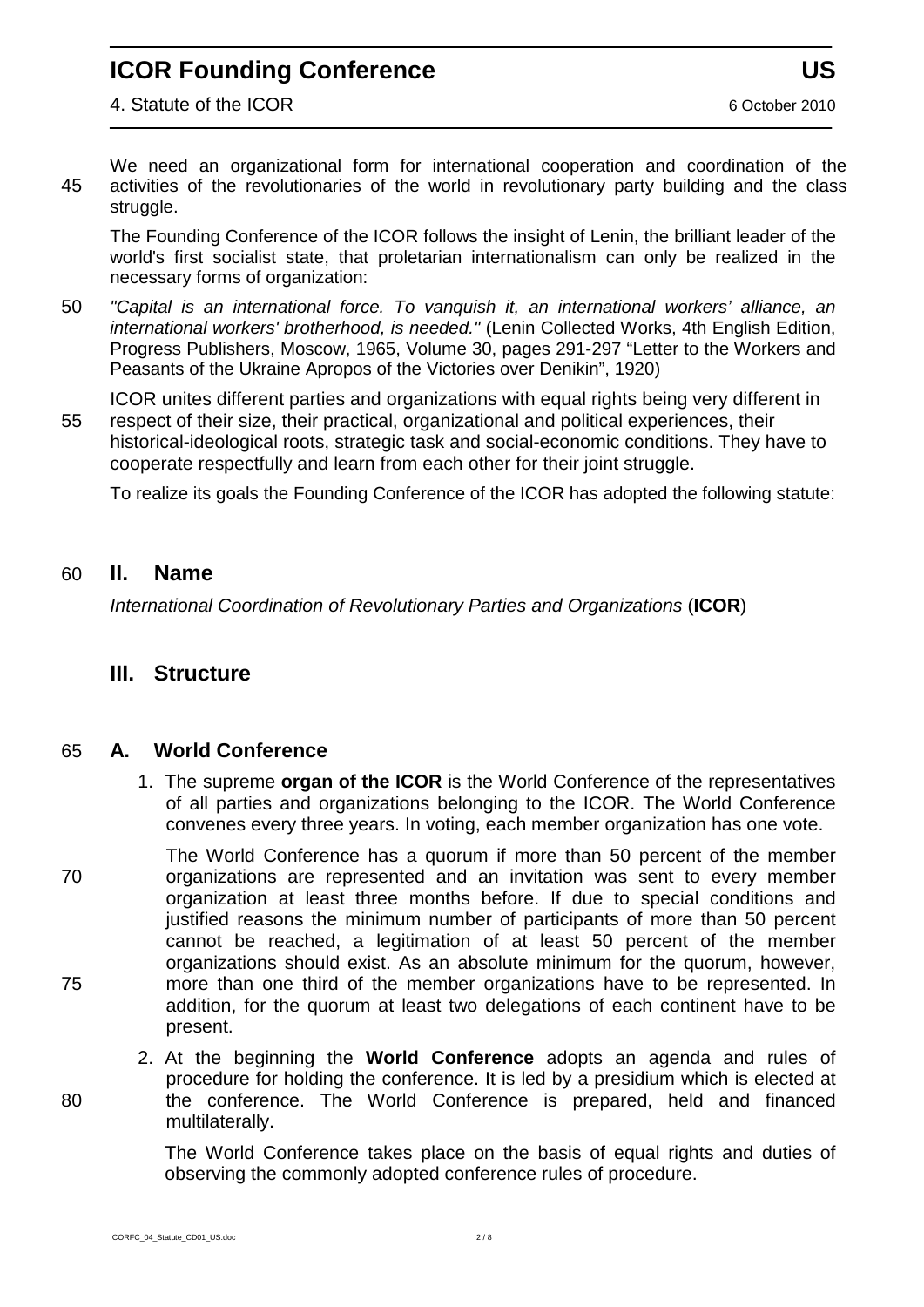The main conference language is English. The conference organizes further 85 translations if possible.

> The World Conference elects the International Coordinating Committee for coordinating the work of the ICOR between the world conferences, and an auditor.

In the voting on fundamental documents the conference aspires to decide about 90 them on the basis of consensus. Principled ideological questions and fundamental political issues are not subject to a vote. However, in questions of practical necessity, concerning the founding documents and after an extensive discussion, respecting ideological-political differences, a majority decision can be taken. This requires a minimum of 80 percent of the votes of the present 95 delegates. All resolutions on current affairs can be adopted by a simple majority. Parity of votes is regarded as rejected.

Each member organization of the ICOR is autonomous and independent in adopting and implementing common projects. It is responsible independently for the realization of the respective tasks in the class struggle and in revolutionary 100 party building and must reliably keep made promises.

#### **B. Continental Conference**

At the beginning of the common work of the ICOR Continental Conferences should be 105 held in Africa, America, Asia (including Australia/Oceania) and Europe.

In voting, each member organization has one vote.

The conference language is determined according to the respective Continental Conferences.

The respective Continental Conferences elect the Continental Coordinating Committee 110 (CCC) and an auditor.

Otherwise the rules for the World Conference are valid accordingly.

#### **C. Regional Conference**

With the extension of the activities of the ICOR and the number of its member 115 organizations a subdivision of the continents into suitable **regions** should be made. An understanding about the number of subdivisions has to be established with the highest organ of the ICOR.

#### **D. International Coordinating Committee (ICC)**

120 The ICC is the coordinating center of the ICOR in the time between the World Conferences for the coordination of the activities of its member organizations and represents the ICOR in public.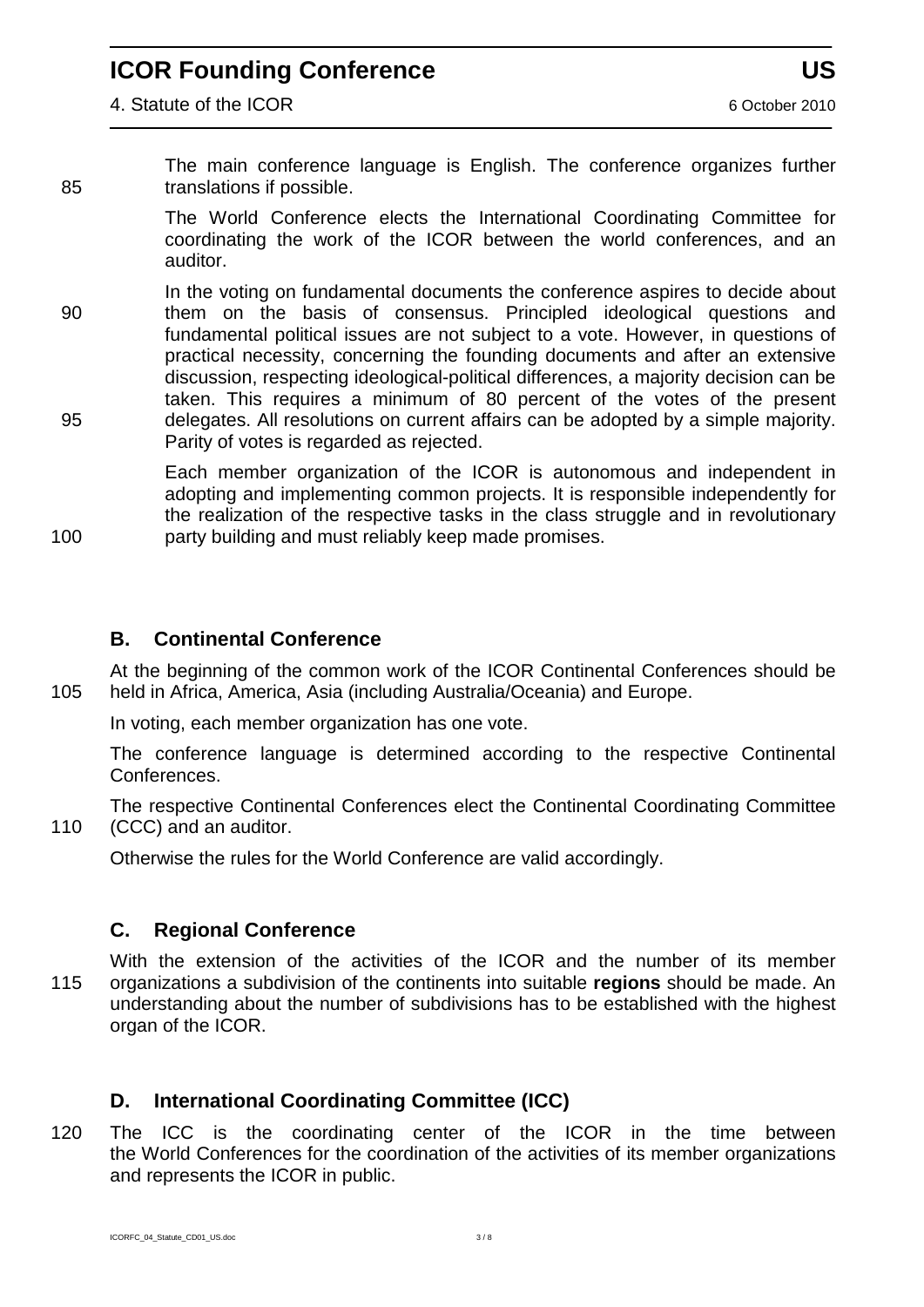The ICC consists of at least seven and not more than nine members who have the same rights and duties. These members will be proposed to the World Conference by 125 the respective parties and organizations and elected by it. The respective parties and organizations to which the elected ICC members belong take the collective responsibility for the performance of tasks of the members in the ICC.

Proxy representation of a member is possible. Each member organization can also recall its member from the ICC for serious reasons and replace him/her accordingly. 130 However, he/she must belong to the same organization and an explicit, written authorization by the leadership of the respective party or organization must be submitted.

Each continent should be represented by at least one representative in the ICC. The Continental Conferences each send a representative to the ICC, who must be

135 confirmed by her/his party or organization. They also determine a deputy in reserve, who also must be confirmed as well.

The ICC works on the instructions of the World Conference and to implement its decisions. It cannot make any decisions on fundamental principles and political main questions. However, in connection with the coordination of the common work of the

140 ICOR members, the ICC has the duty to work out declarations and proposals for the practical work of the member organizations and, if necessary, to bring them to a decision by a consultative procedure.

The ICC holds meetings regularly and comes together at least once a year. Authorized minutes of the meetings will be taken.

145 It has a quorum if at least half of the members are present.

The ICC can invite other members of the ICOR to its meetings. However, these do not have the right to vote in the ICC.

The ICC renders account for its activities in writing at the World Conference.

The Financial Officer gives a cash report at the World Conference, the auditors do the 150 same.

The ICC elects from its ranks the Main Coordinator, the Deputy Main Coordinator and the Financial Officer, who together form the secretariat of the ICOR.

The Main Coordinator and his/her deputy are the main representatives of the ICOR and 155 bound by the decisions of the ICOR World Conference.

#### **E. Continental Coordinating Committee (CCC)**

The ICC rules apply accordingly to the respective Continental Coordinating Committee (CCC).

160 The respective Continental Conferences themselves decide on the number of its members.

The CCC elects from its ranks the Continental Coordinator, the Continental Deputy Coordinator and the Financial Officer, who together form the secretariat of the CCC.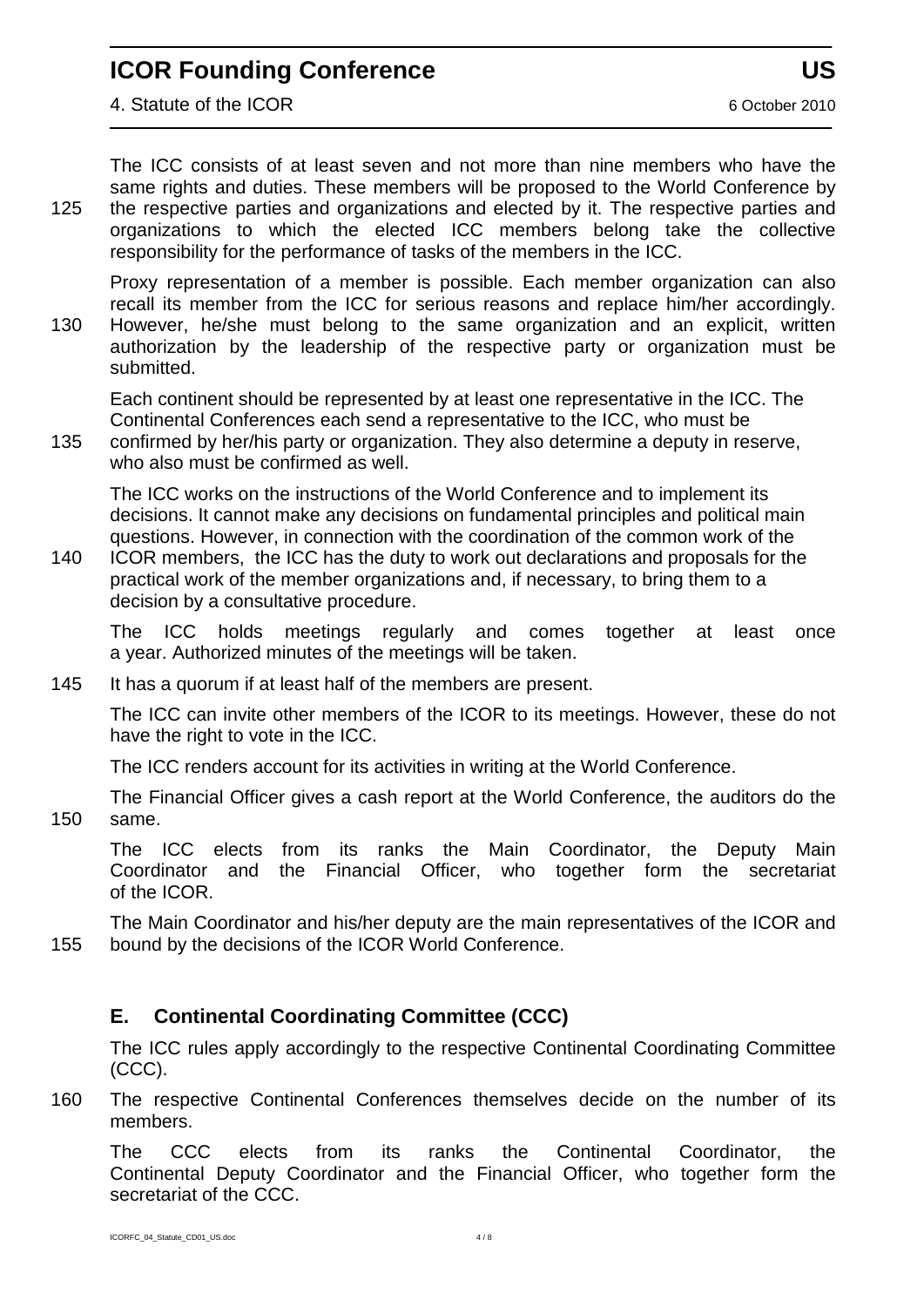4. Statute of the ICOR 6 October 2010

165 The Continental Coordinator, or, if he/she is unable to attend, his/her deputy, is invited to the meetings of the ICC.

#### **F. Regional Coordinating Committee (RCC)**

The ICC rules apply accordingly to the respective Regional Coordinating Committee 170 (RCC).

The respective Regional Conferences themselves decide on the number of its members.

The RCC elects from its ranks the Regional Coordinator, the Regional Deputy Coordinator and the Financial Officer, who together form the 175 secretariat of the RCC.

The Regional Coordinator, or, if he/she is unable to attend, his/her deputy, is invited to the meetings of the ICC.

#### 180 **IV. On membership in the ICOR**

#### **A. General notes**

1. The **membership of ICOR** consists of independent and self-reliant parties and organizations from different countries of the world.

#### 185

- 2. **The precondition for membership in the ICOR** is the recognition of the principles and basic decisions of the World Conference.
- 3. The **recognition of the principles and basic decisions of the world conference** and the self-commitment to their realization are voiced by the 190 respective member organization itself. The membership in the ICOR is confirmed by the decision-taking assembly. An ideological-political qualification by ICOR does not take place.
- 4. Admission of member organizations to the ICOR takes place through an **admission procedure** which is adopted by the World Conference of the ICOR 195 by a qualified majority of 80 percent of the votes of the delegates present.
	- 5. Membership in the ICOR is tied to equal **rights and duties of the member organizations**.
	- 6. The consensual coordination and cooperation of its independent and self-reliant members is the **common organizational principle of the ICOR**.
- 200 7. Common tasks will be discussed and decided in the respective bodies of the ICOR according to their scope (world, continent, region).

ICORFC\_04\_Statute\_CD01\_US.doc 5 / 8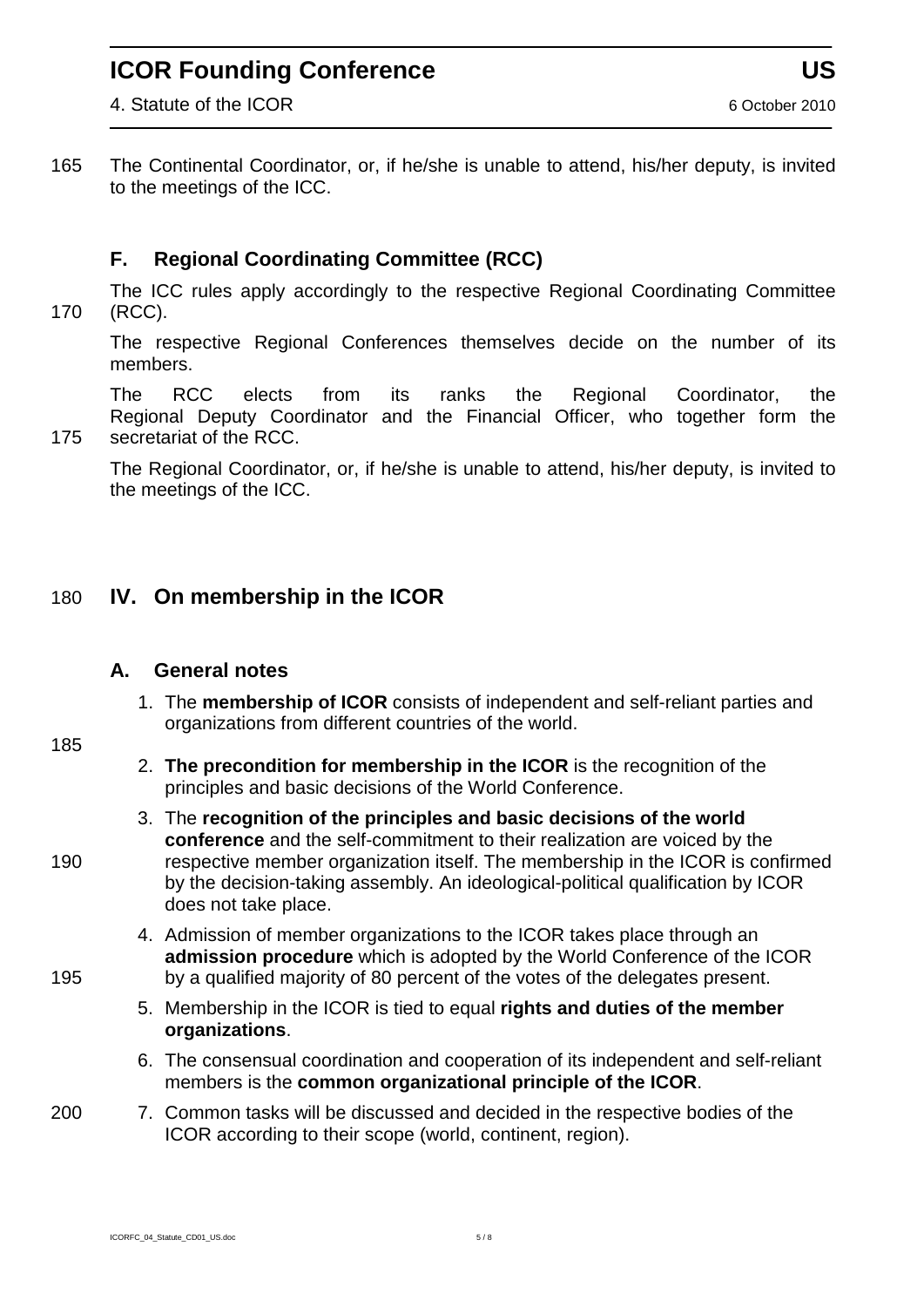#### **B. Conditions for membership**

- 205 1. The common ground for membership in the ICOR is the **revolutionary character** of the respective member organization.
	- 2. That includes **different ideological-political opinions and foundations of the individual member organizations**, as far as they do not contain any antagonistic contradiction to the character of the ICOR.
- 210 3. The common strategic goal of the ICOR member organizations is **overcoming the imperialist capitalist world system and realizing socialist societal relations**.
- 4. The common strategic objective of the ICOR can be pursued in the respective countries and by the member organizations with **different strategies and tactics** 215 which are to be decided upon only by the member organizations in the individual countries.
	- 5. A basic condition for membership in the ICOR is
	- **real revolutionary work** in the respective countries **among and with the masses** of the exploited and oppressed;
- 220 **class-militant politics** and the rejection of class collaboration with the ruling monopolies and their puppets;
	- the **recognition of the revolutionary change of the societal relations and the necessity of the establishment of the dictatorship of the proletariat,** no matter in which form;
- 225 a **clear dividing-line to revisionism, Trotskyism and anarchism as well as any form of anticommunism** like the hostile attacks and bourgeois smear campaign against so-called "Stalinism" or "Maoism" and the dictatorship of the proletariat;
- the recognition and realization of **proletarian internationalism** as the 230 common tie for the theory and practice of the international coordination and the cooperation of the member organizations in party building and class struggle.

#### **C. Rights and duties of the member organizations**

- 235 1. Each member organization has the right to
	- **participate and play an active part in the mutual coordination and cooperation** on the international, continental and regional levels;
	- **participate in the events and conferences** and take part in the common activities of the ICOR and **to make proposals for them**;
- 240 **take part in the elections** of the responsible organs **and be elected to them**;
	- **participate** in the decision-making conferences **with a right to vote** according to the distribution of delegates;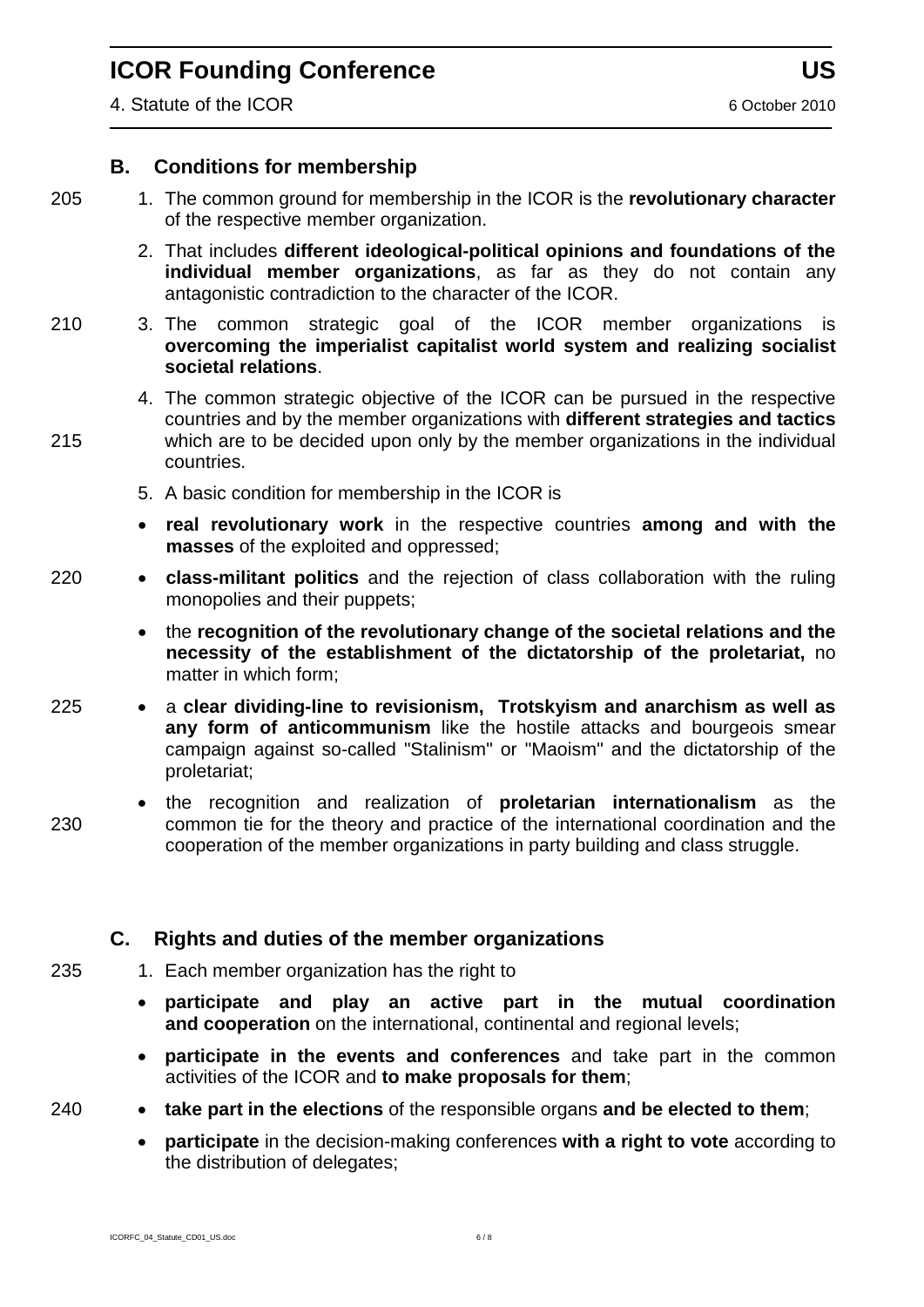- **turn immediately to every other member organization of the ICOR** in order to cooperate in a special form, to discuss objectively or to give hints as far as that 245 does not mean any interference in the internal affairs of the other member organization;
- **refrain from approving controversial questions** and **to decide independently and if necessary against the implementation of commonly adopted decisions in one's own country**, with corresponding respect for the opinion of 250 the majority in the ICOR;
	- **unite with any other organizations also outside of the ICOR** and/or to participate in other unions as long as they are not explicitly directed against the ICOR;
	- **participate** according to the agreed rules **in the common publications**.
	- 2. Each member organization has the duty
- **to actively support the gradual ideological-political unification of the ICOR**  in all essential questions on the basis of the common political platform and to 260 encourage the initiative for that,
	- to practice **steadfast solidarity and mutual practical aid**, according to its possibilities,
	- to practice a **proletarian culture of debate** among the member organizations,
- of mutual **respect, of preservation of independence, of non-interference in** 265 **the internal affairs of the other member organizations, and observance of equal rights**,
	- to **reliably** keep to consensually reached agreements,
	- to **participate in the self-financing of the ICOR** according to its possibilities.

270

#### **D. Admission or expulsion procedure**

- 1. Admission to the ICOR normally takes place consensually.
- 2. Objections to admission must be raised on the basis of the principles of the ICOR 275 and not, for example, on the grounds of bilateral differences of opinion that do not affect the tasks of the ICOR.
	- 3. For the admission the applying party or organization has to declare its agreement concerning the principles of the ICOR and introduce itself to the ICOR in a written form.
- 280 4. Admission takes place consensually through the responsible regional conference or, if none exists yet, through the continental conference. To this aim the Coordinating Committee responsible organizes a consultative procedure with the member organizations of that region or continent. If no consensus can be

255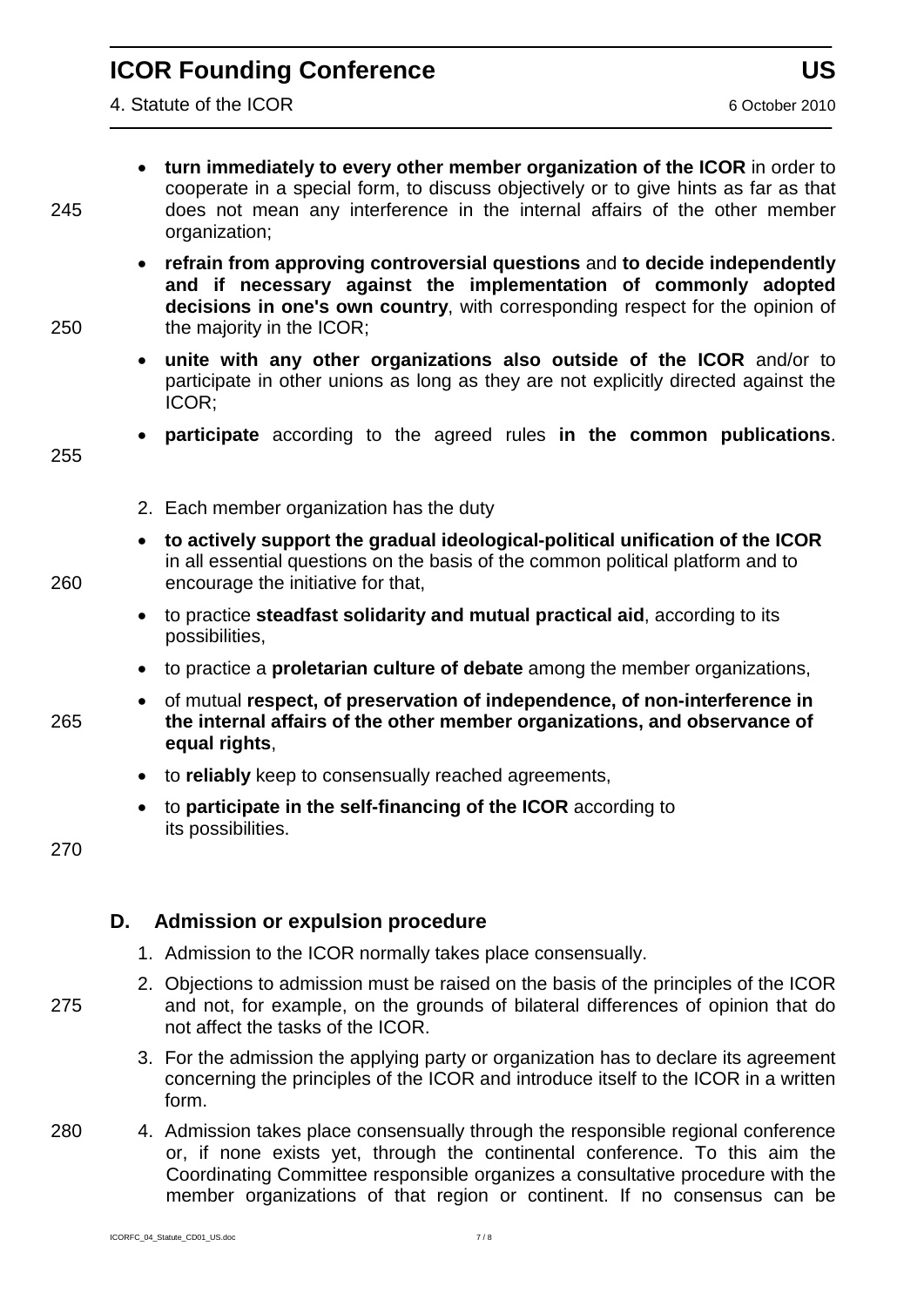4. Statute of the ICOR 6 October 2010

reached in this manner, the next regional conference, or continental conference 285 respectively, can decide with at least 80 percent majority.

- 5. Withdrawal from the ICOR is made by a written and authorized declaration.
- 6. The expulsion of a member organization is effected on request of one or several member organizations. This request must be substantiated in writing. 80 percent of the member organizations entitled to vote must consent to the expulsion.

290

#### **V. Finances**

- 1. The ICOR is financially independent. It finances its common work itself. Having confidence in the masses it opens up financial resources for its activities.
- 295 2. The financial independence exists in the same way in the relationships between the parties and organizations belonging to the ICOR.
	- 3. Each member organization commits itself to making a financial contribution to the form of organization and the work of the ICOR according to its possibilities. This includes mutual support in solidarity.
- 300 4. Each member organization is supposed to pay for this purpose an annual contribution to the ICOR quantified by the organization itself.
- 5. Each member organization commits itself to developing initiatives for the financial strengthening of ICOR. Part of this are contributions in form of donations and donation actions, contributions in kind, gains from the sale of revolutionary 305 literature and similar opportunities.
- 6. The financial means of ICOR are administered by the respective Coordinating Committees. For this purpose the Continental or Regional Coordinating Committees and the International Coordinating Committee elect a financial officer from their midst. The Continental or Regional Conferences and the World 310 Conference elect auditors.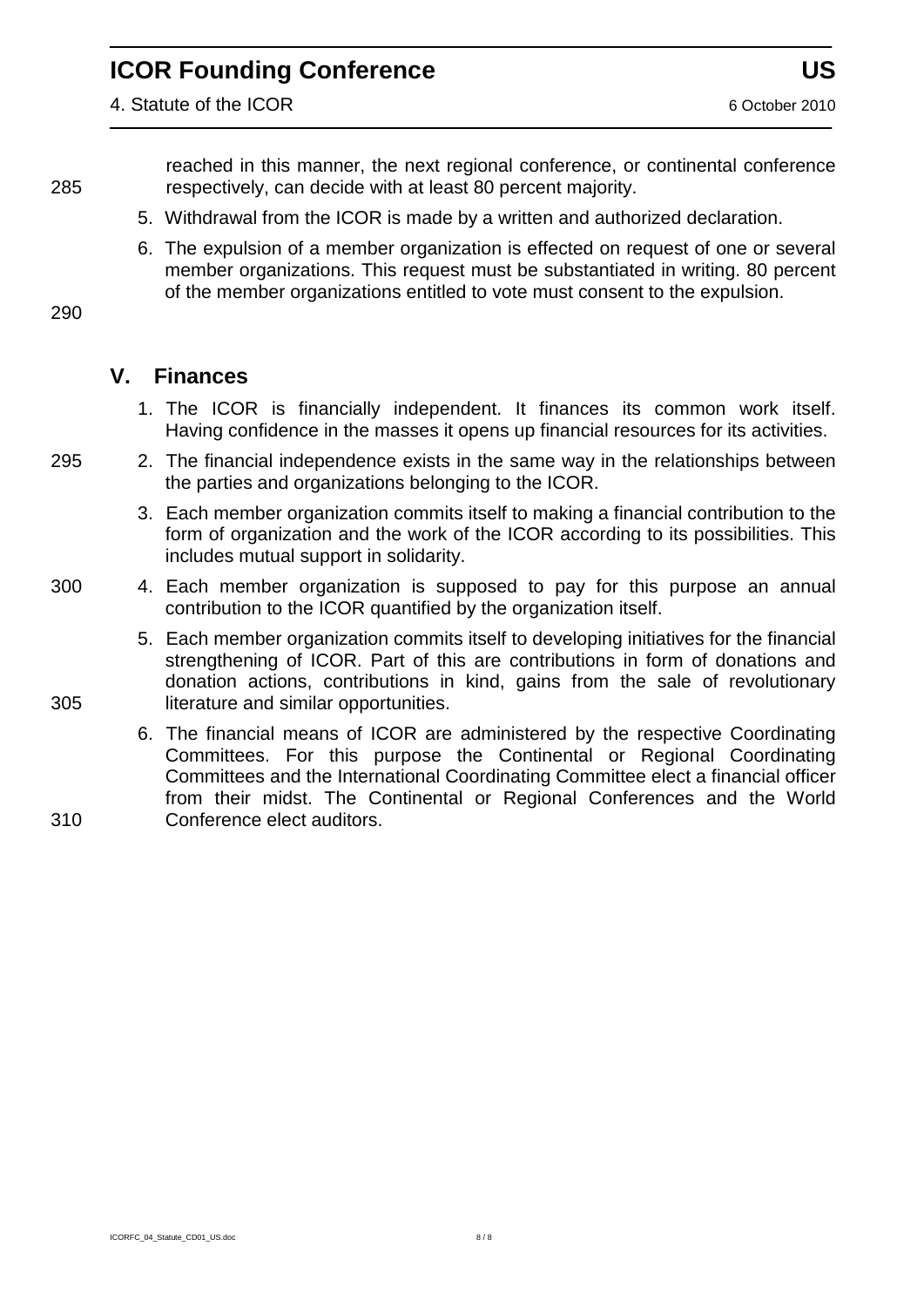**Decisions of the founding conference**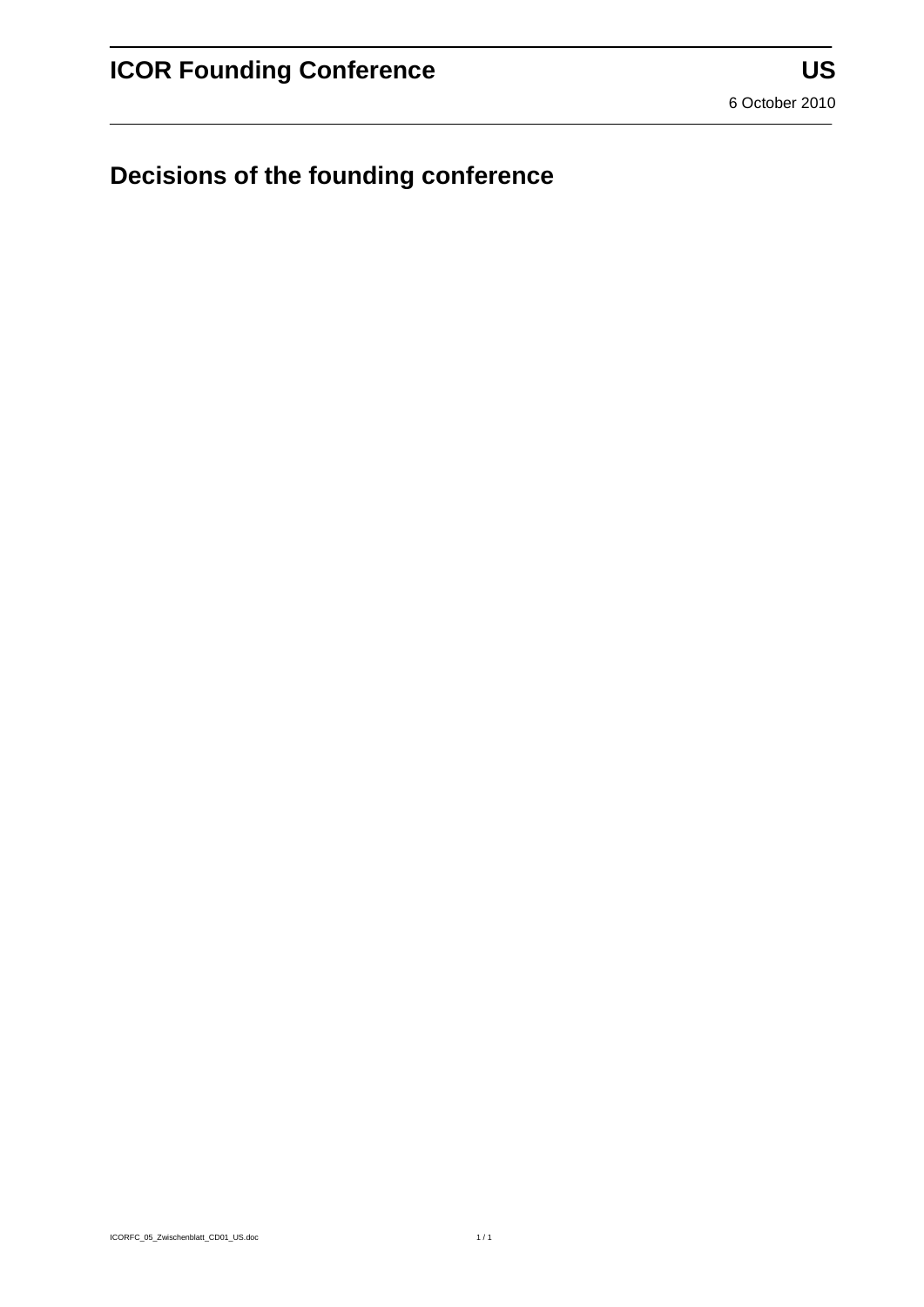5.1. Practical Tasks of the ICOR 6 October 2010

#### **Practical Tasks of the ICOR**

The ICOR supports international projects for the coordination of the working-class movement.

This includes the **International Automobile Workers' Counsel 2012** and the 5 **International Miners' Conference 2012** (tentative).

ICOR supports the active preparation and holding of the **World Women's Conference of Rank-and-File Women** from 4th to 8th March 2011 in Venezuela.

ICOR promotes bilateral and multilateral cooperation and agreements **for mutual support in Marxist-Leninist party building**.

10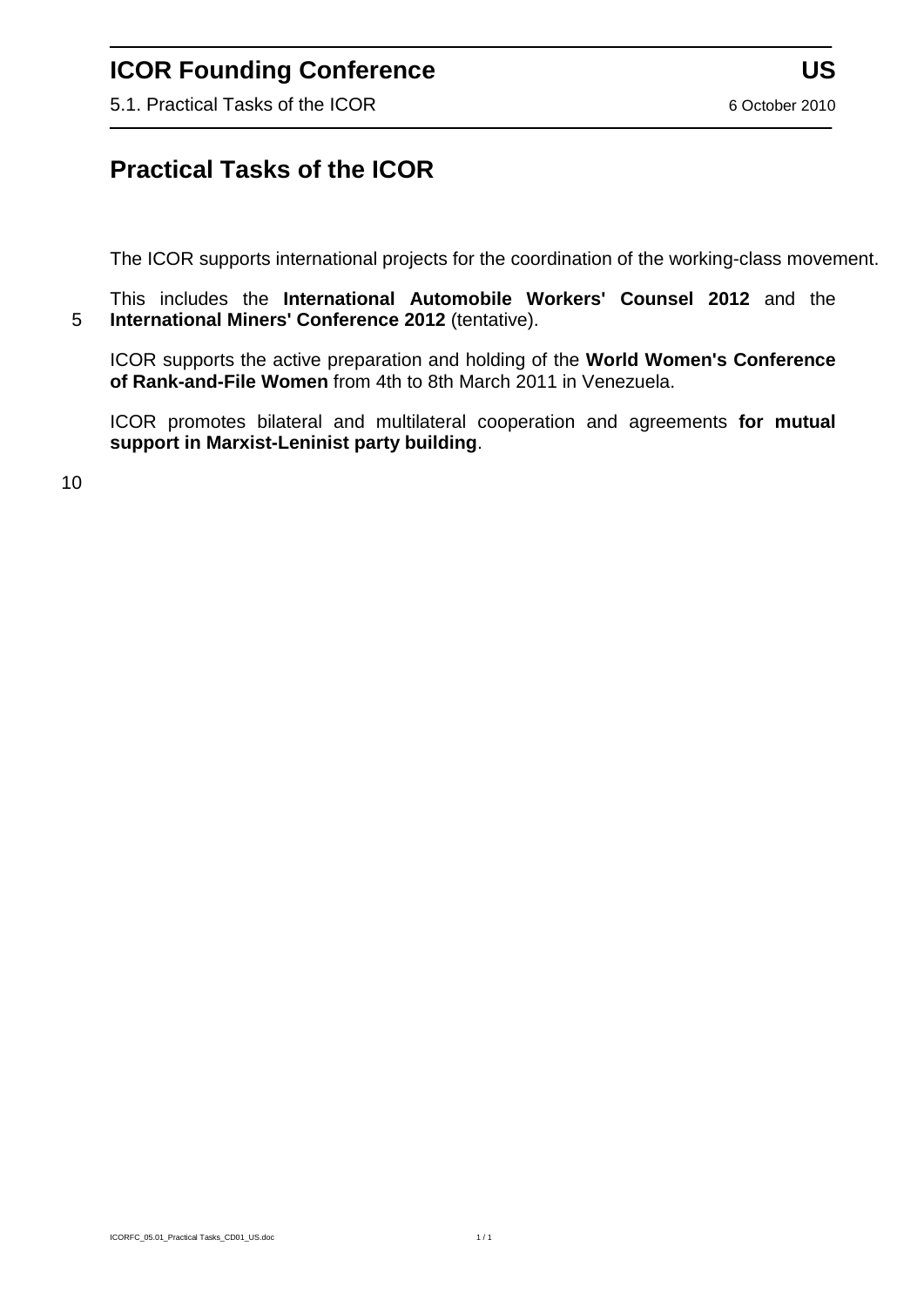5.2. Website of the ICOR 6 October 2010

### **Website of the ICOR**

The ICOR establishes a website to serve the following goals:

- Public representation of the ICOR as international organizational form, its decisions, 5 its joint projects and political statements
	- To win over new member organizations by information about the activities and developments of the ICOR
	- Mutual information and lively exchange between the ICOR members
- Possibility for communication for parties and organizations, international 10 organizations and alliances and individuals with the ICOR.

The website publishes exclusively contributions that are in accordance with the spirit of the ICOR.

Each party/organization can place an article/information in the portal once a month and decides itself on the selection.

15 The political, organizational and legal responsibility for the website rests with the ICC. It is recommended to the Continental and Regional Coordinating Committees to proceed in the same way to ensure a continental and regional responsibility for the website.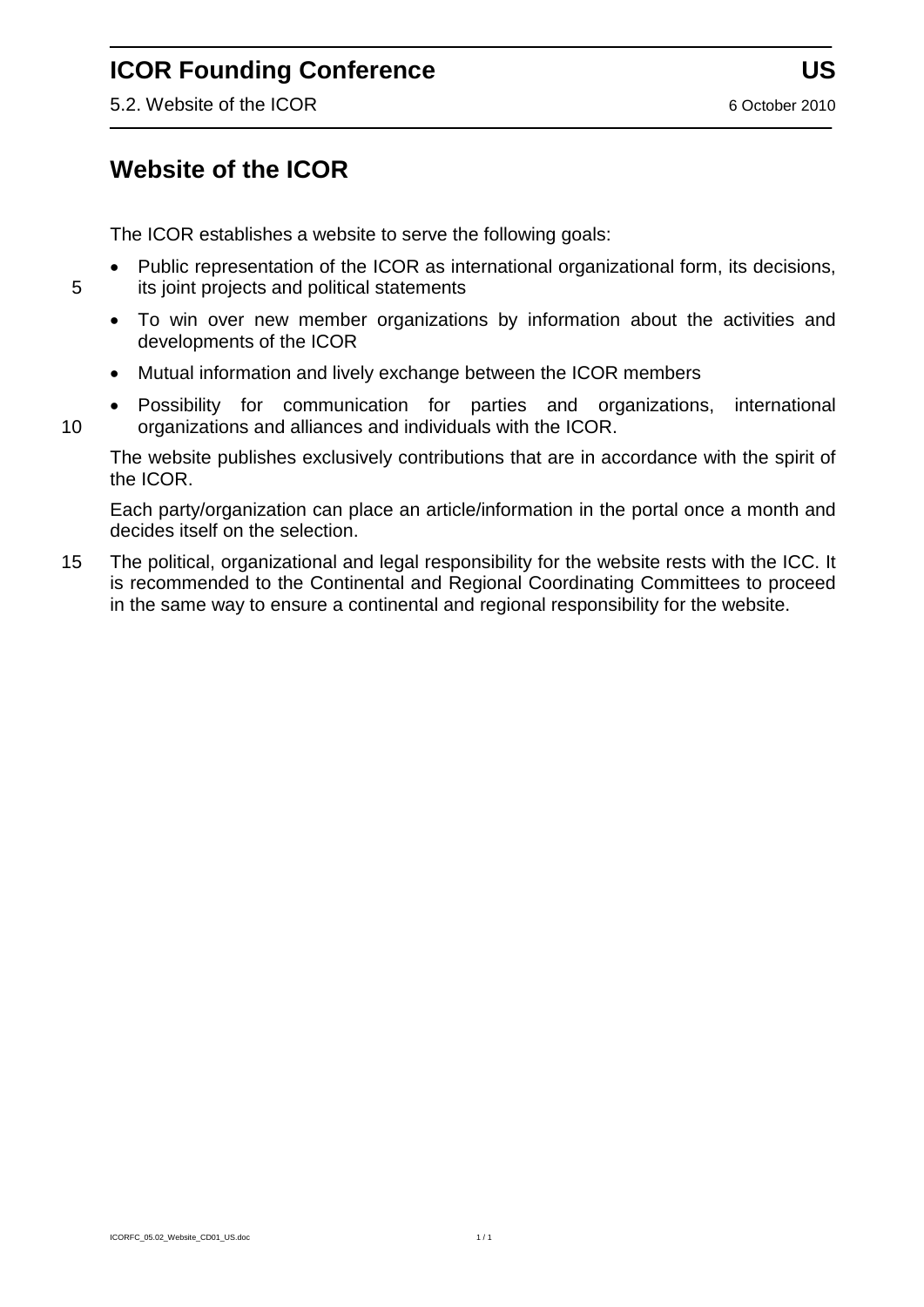5.3. Flag and Emblem of the ICOR 6 October 2010

# **Flag and Emblem of the ICOR**

ICOR will create a common flag (red cloth) with the letters "ICOR" on it.

ICOR will create an emblem. The ICC is responsible for the design of the emblem.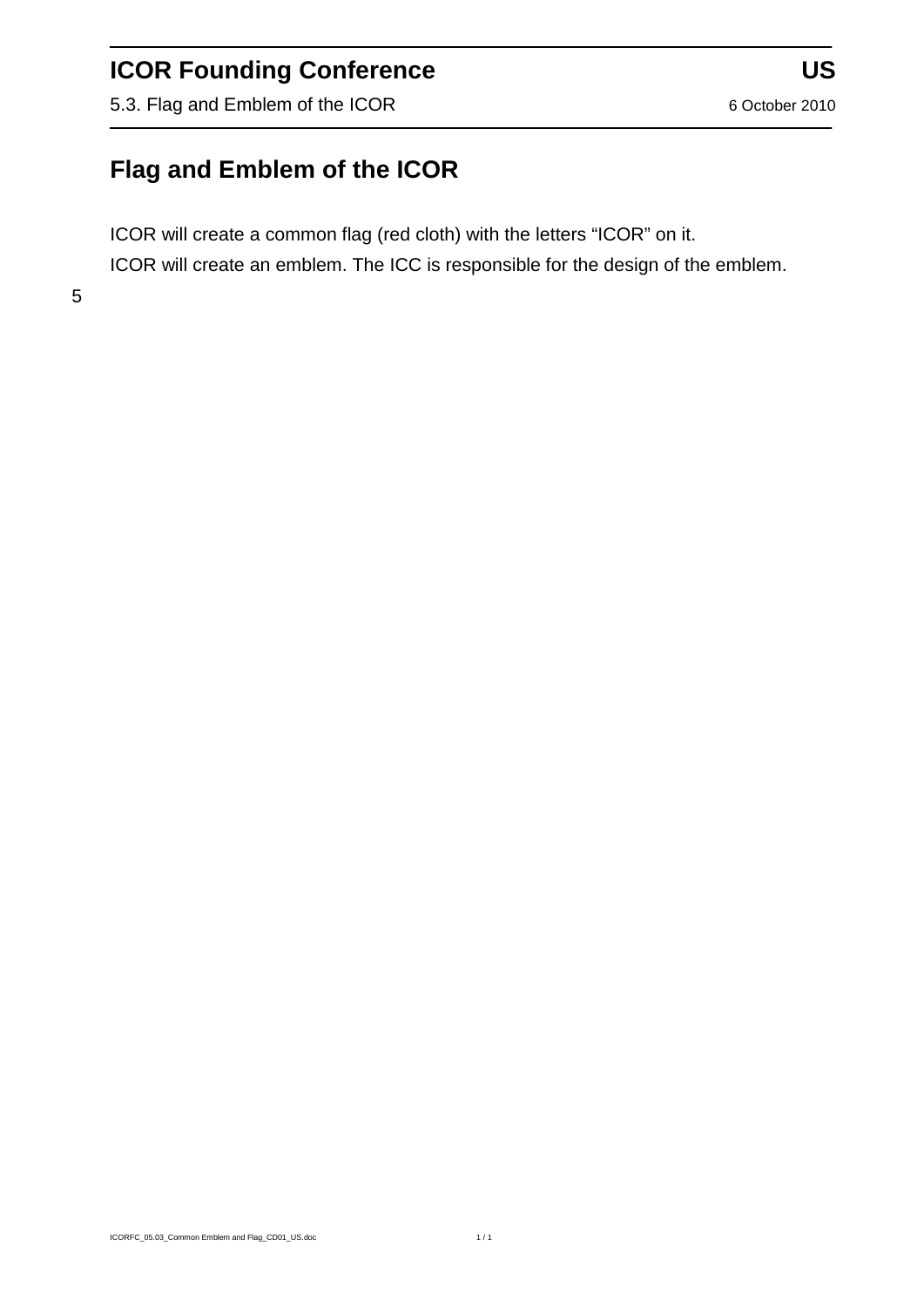5.4. Joint Days of Struggle 6 October 2010

# **Joint Days of Struggle**

The members of ICOR commit themselves to and call upon the working class and the masses of the people worldwide to observe consciously and jointly the following four 5 international days of action each year:

- 1) **May Day** has been the **international day of struggle of the working class** for over 100 years. It was instituted by the Founding Congress of the Second Socialist International in 1889 in Paris. The occasion was the bloody suppression of the struggle of the workers in Chicago for the eight-hour day on the 1 of May 10 1886.
- 
- 2) **March 8** as **international day of struggle for the liberation of women**. This day goes back to a decision of the International Socialist Women's Conference in Copenhagen in 1910.
- 3) In every country, in accordance with the respective traditions, either **May 8/ 9**, 15 **August 6** or **September 1** shall take place as an **international day of struggle against fascism and war**. May 8, 1945, was the day on which Hitlerite fascism was defeated; on August 6, 1945, the first nuclear bomb was dropped on Hiroshima, and September 1, 1939, was the first day of the Second World War.
- 4) At the beginning of December an **international day of struggle to save the**  20 **natural environment** should take place. International days of action against the climate catastrophe have been taking place at this time since 2005. In December 2009, in over 100 countries a mass protest took place against the World Climate Summit in Copenhagen. The international day of struggle to save the natural environment promotes an international front of active resistance to rescue the 25 environment.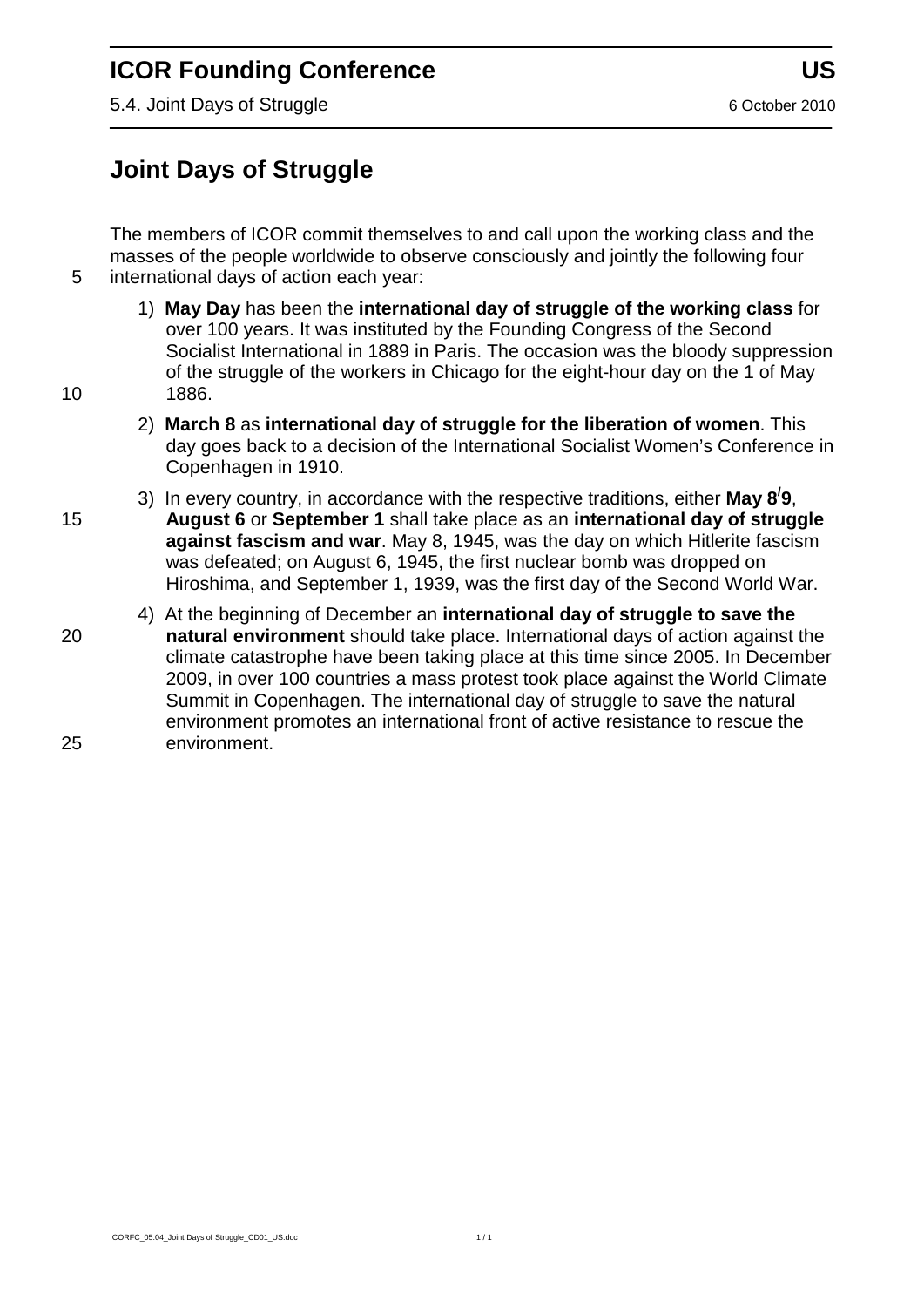# **Building an International Literature and Culture Exchange**

The International Coordinating Committee (ICC) of ICOR is instructed to initiate concrete steps to build up an international literature and culture exchange and to 5 promote all initiatives in that direction.

Information is to be provided in the form of a catalogue – which is also published on the website – about publications of the ICOR members and their translations including price details and supply sources.

In addition, cultural activities and cultural exchange are to be promoted, among other 10 things:

music and theater groups, events and tours, films, texts and music on data media, arts and crafts.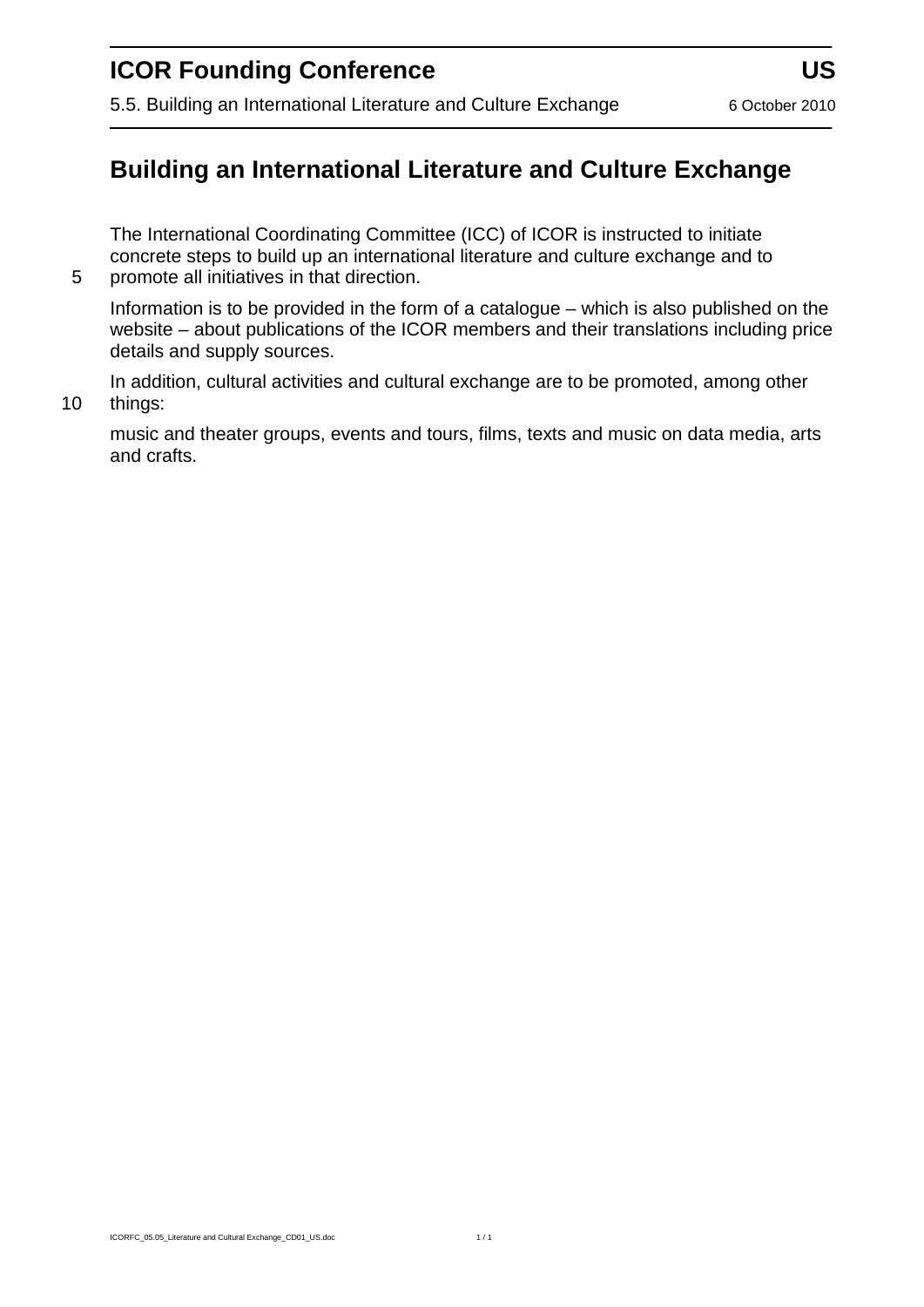5.6 Use of Adopted Formulations... 6 October 2010

## **Use of Adopted Formulations in all Founding Documents of the ICOR**

Previously adopted formulations on the same issues, such as the organizational

5 principle or the assessment of the classics, shall be uniformly adopted for all founding documents after they are passed.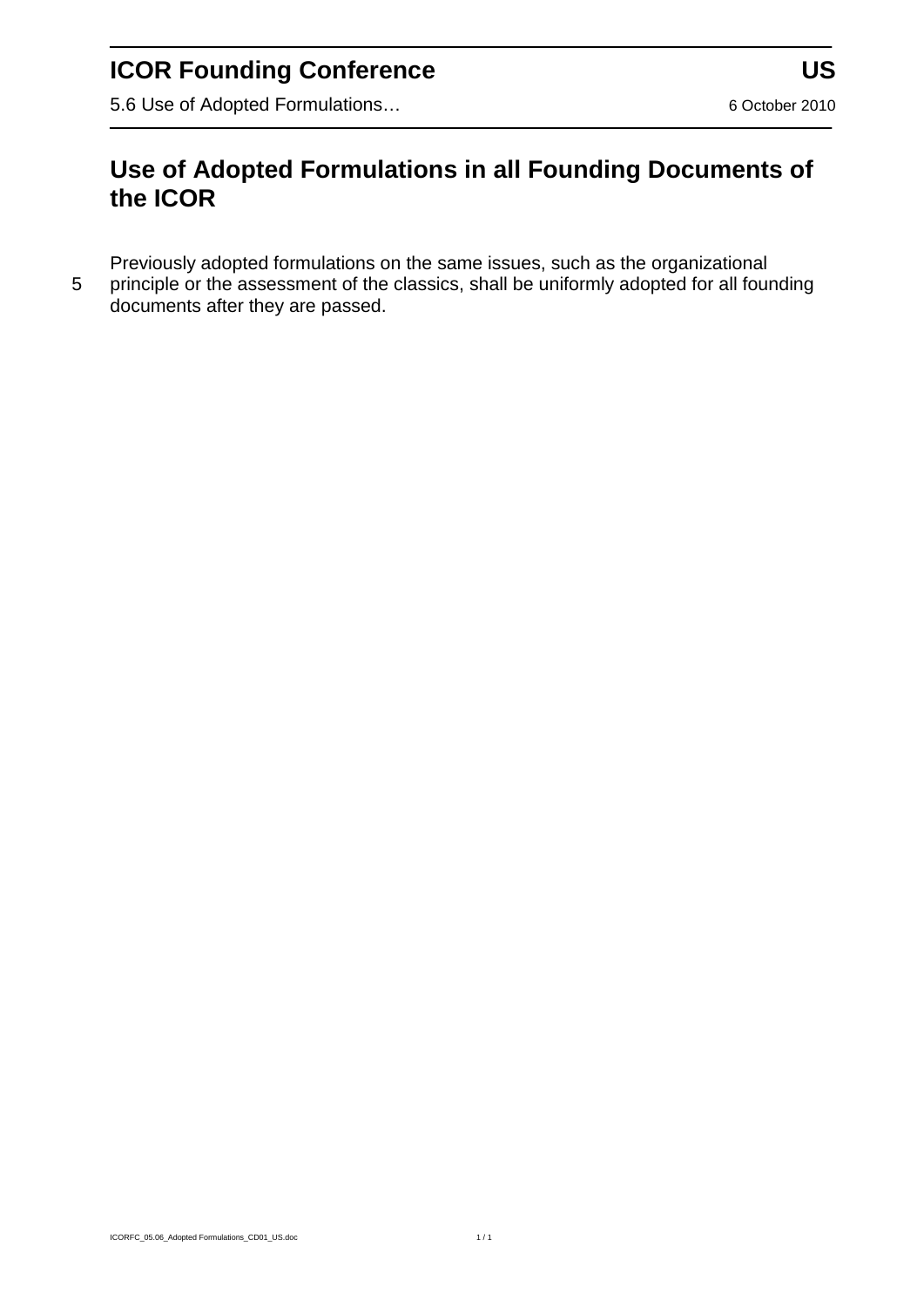5.7 Use of the Term "Humankind" 6 October 2010

### **Use of the Term "Humankind"**

In all documents in English language only the term "humankind" will be used.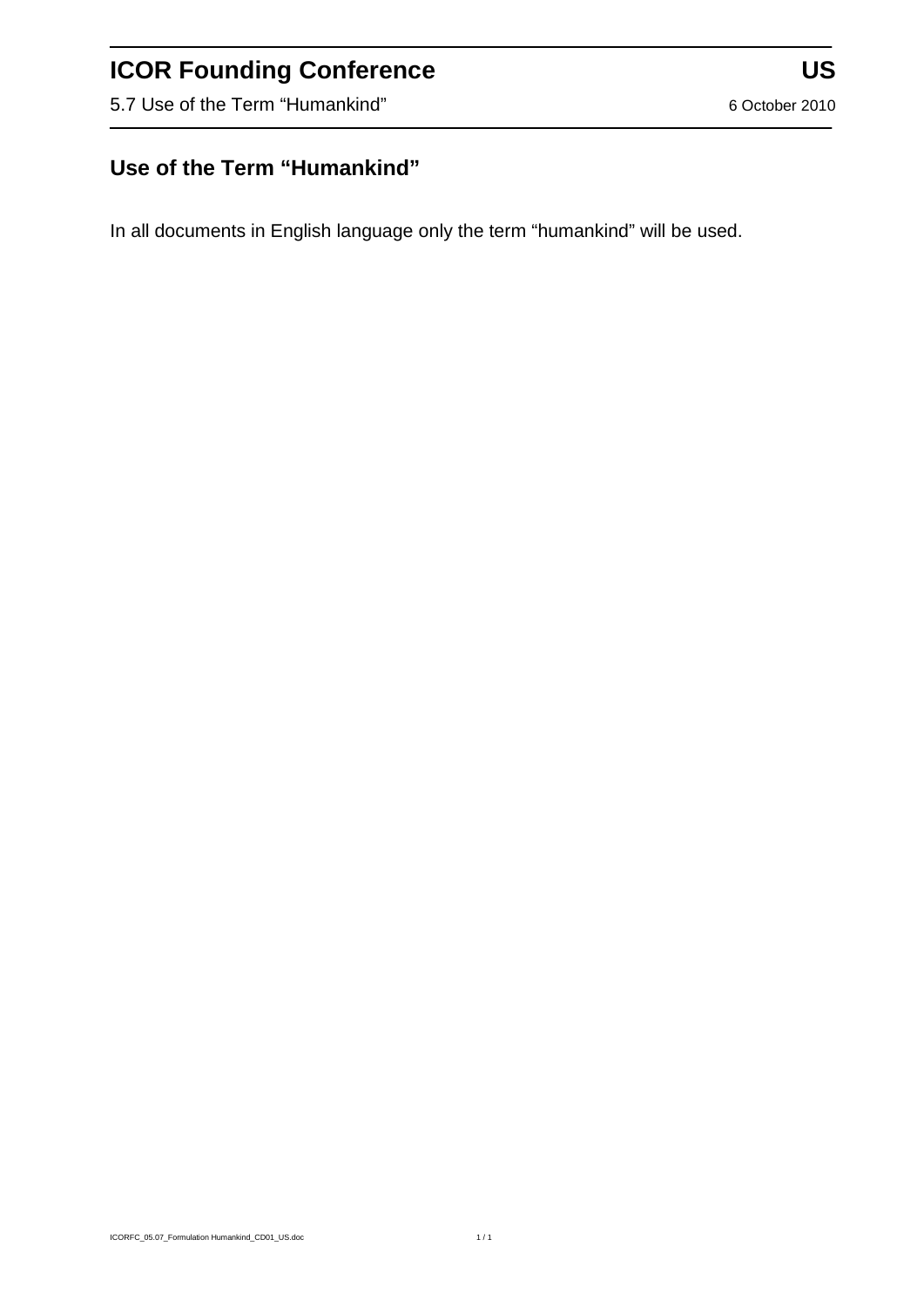#### **Use of Wordings which Consider Masculine and Feminine Forms**

In the English and German translations of the motions, most of the words expressing persons such as general coordinator, representative etc. are used in the masculine

5 form. With the aim of defending a demand and a general achievement of the struggles of working and labouring women, these words will be changed and the masculine and feminine forms will be used (e.g. his/her, der/die Vertreter/in etc.) This will be appropriately decided in the respective languages.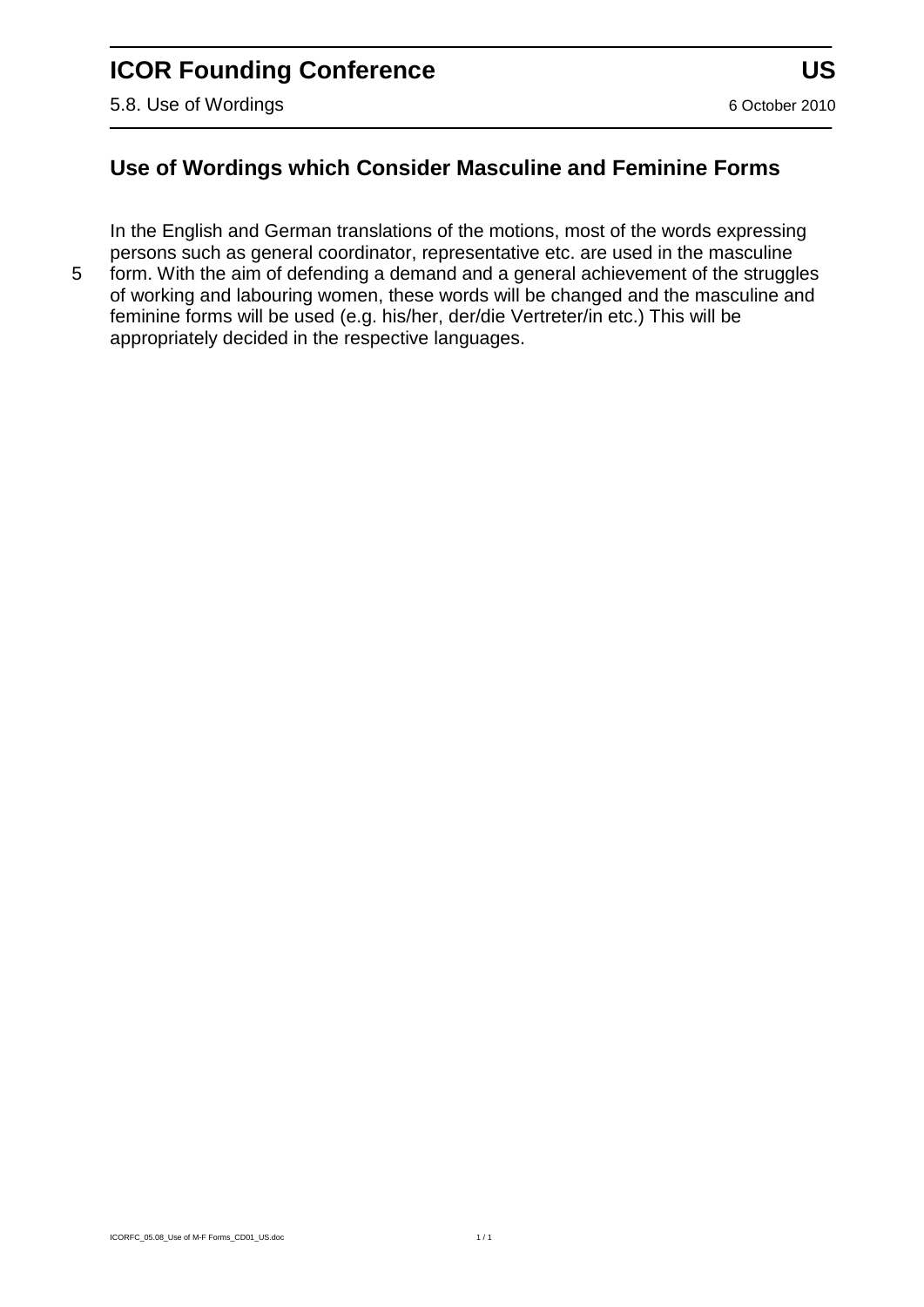# **General resolutions of the founding conference**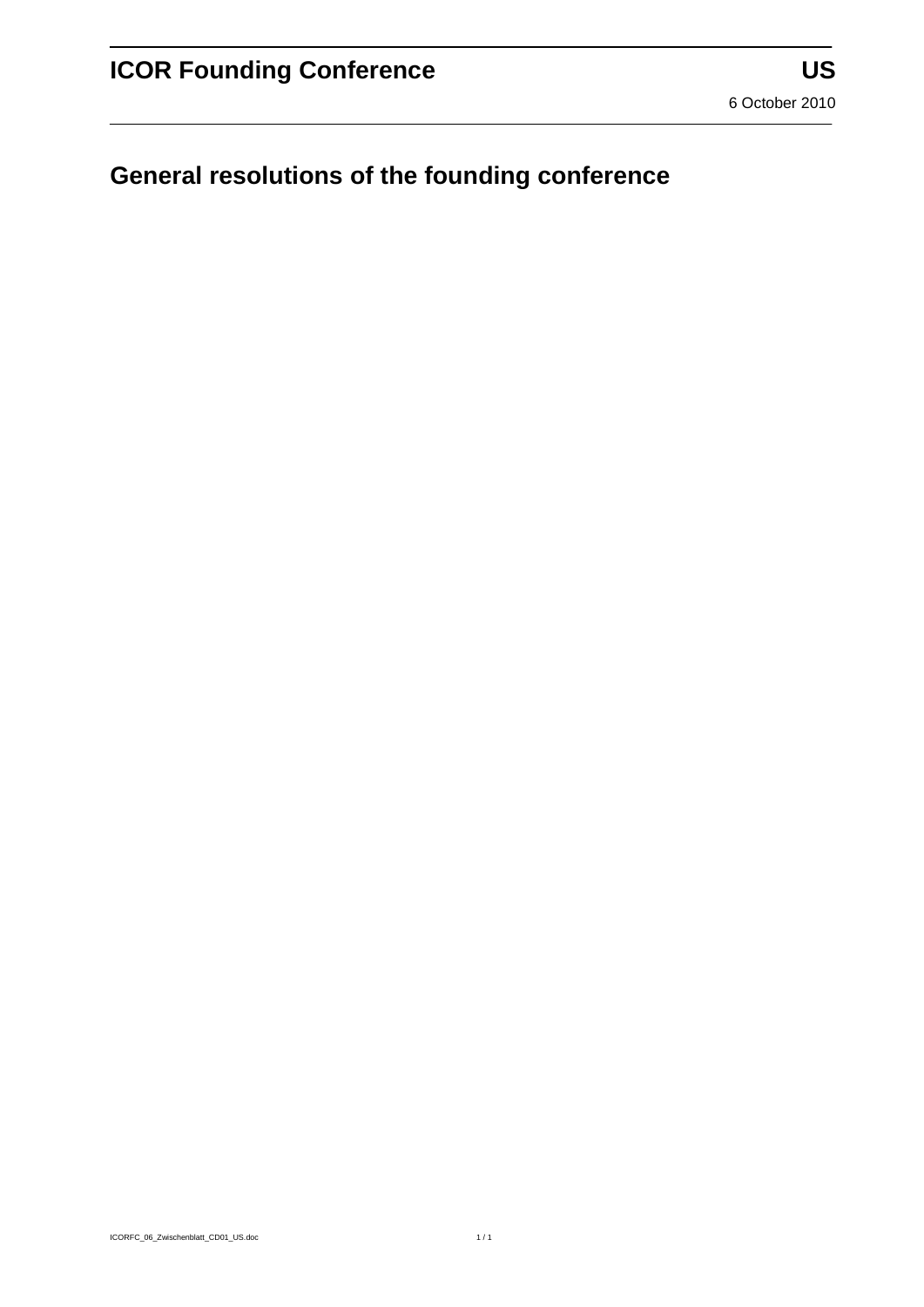6.1. Initiative of the Continental Conference Africa 6 October 2010

### **Initiative of the Continental Conference for Holding a Conference on "Migration and the Responsibility of the African Youth in the Face of the Crisis"**

**- Resolution of the ICOR Founding Conference -**

#### 5

The Founding Conference of ICOR supports the initiative of the Continental Conference Africa to hold a conference on "Migration and the responsibility of the African youth in the face of the crisis".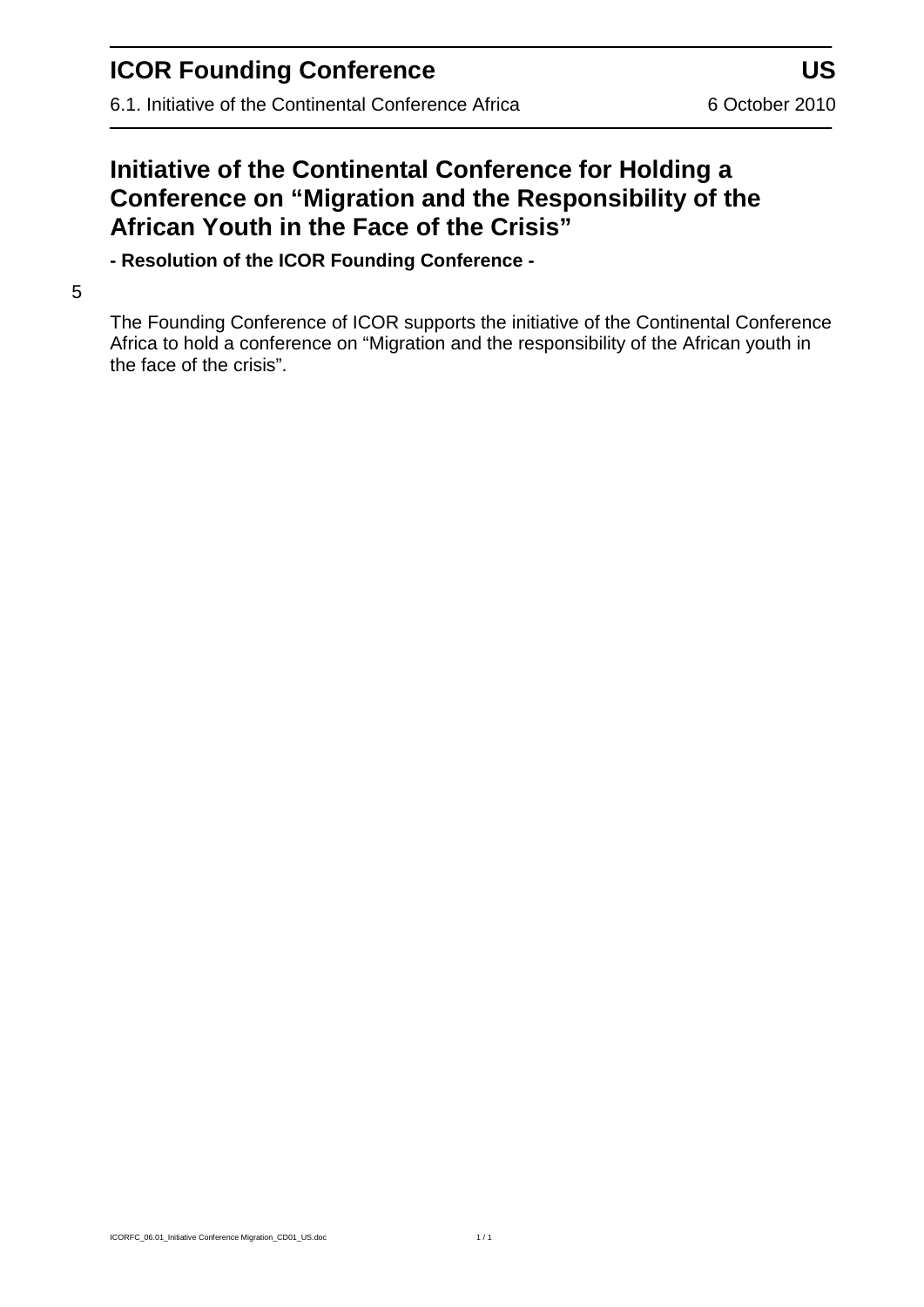6.2. Initiative of the Continental Conference Asia 6 October 2010

#### **Initiative of the Continental Conference Asia for Holding a Conference in Asia on "Problems faced in the Agrarian Front"**

**- Resolution of the ICOR Founding Conference -**

5

The Founding Conference of ICOR supports the initiative of the Continental Conference Asia to hold a conference in Asia on "The problems faced in the agrarian front".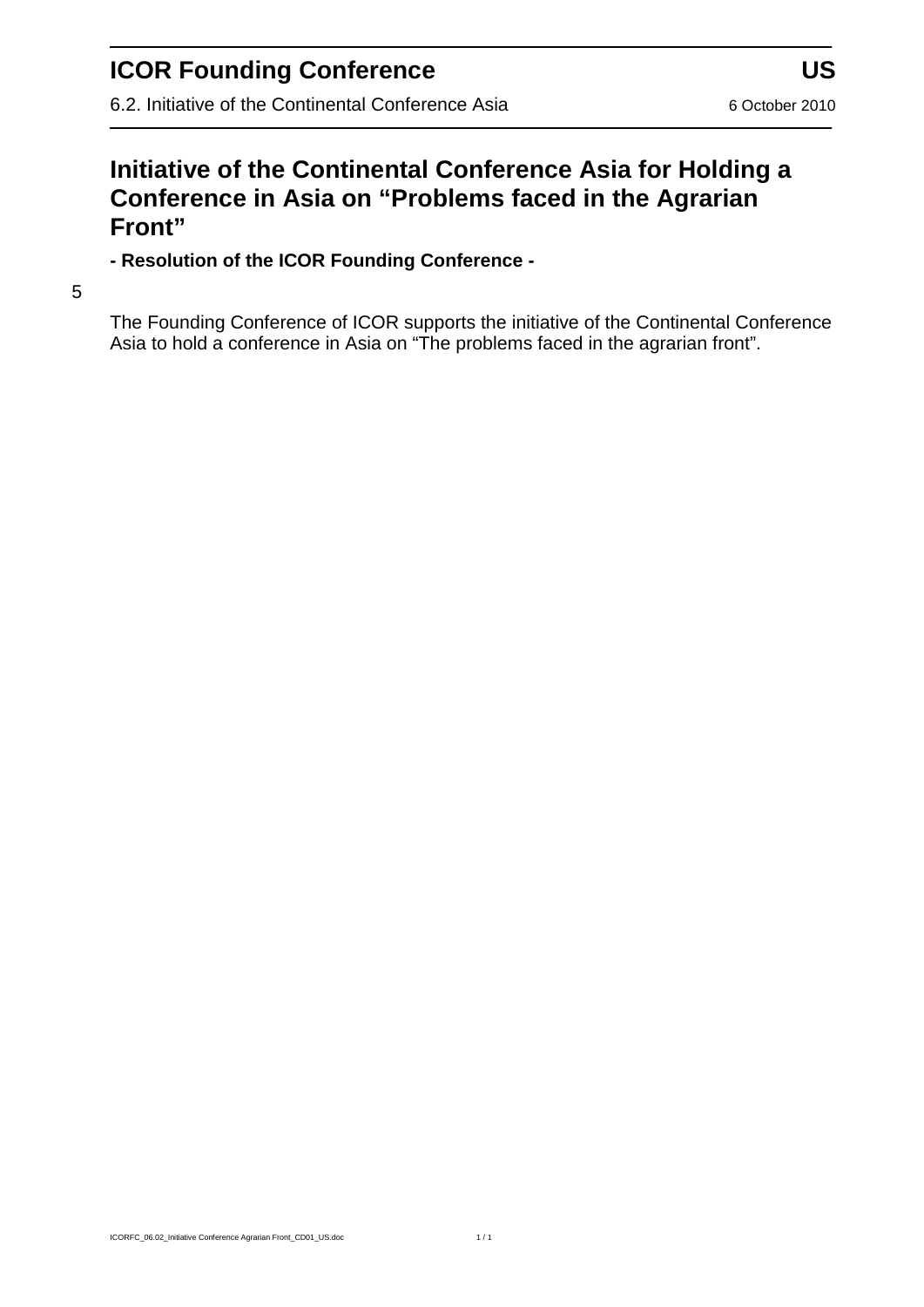# **Resolutions of day-to-day politics of the founding conference**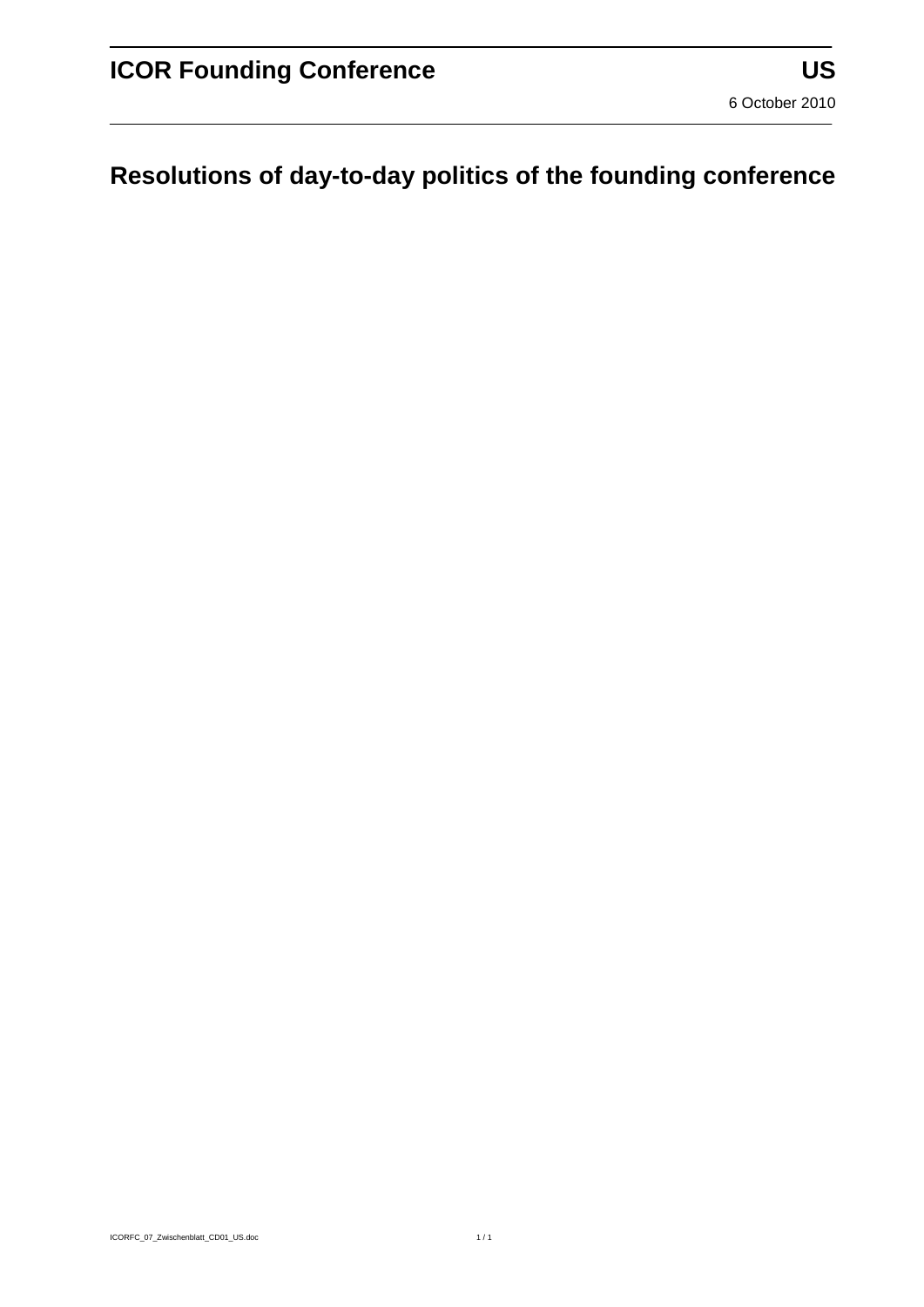7.1. Solidarity with the Workers' Movement in the Ukraine 6 October 2010

#### **Solidarity with the Workers' Movement in the Ukraine - Resolution of the ICOR Founding Conference -**

After the presidential elections other faces and names appeared in the Ukraine, but the 5 "new" state power continues the attacks on the militant workers' unions in the same way as as the "old" one. Thus the management of the joint stock company "Krasnodonugol" (combine of a series of mines in the Lugansk region that is owned by the billionaire Rinat Akhmetov, whose protégé has recently become president) decided to take revenge on the militant and actually independent workers' organization, the

10 Independent Miners' Union (NPG) of the Barakov mine, with "outraged composure". For the director, the straw that broke the camel's back was the fact that the NPG stood up against the deterioration of the working conditions of the miners.

An "integrated wage system" had been elaborated especially for the combines "Krasnodonugol" and "Pavlogradugol" of Achmetow at the beginning of the year 2010 –

- 15 and with it worse working conditions in essence. Apart from that, the paying of wages was fixed personally, and now it depends to a great deal on the individual relation between superiors and workers. The NPG stood up resolutely against these changes, describing them as a transformation of workers into peasants in serfdom. The new system corresponds neither to the national nor international requirements, standards
- 20 and norms of work organization.

The Independent Union demands that payment be carried out in line with the industry agreements and laws of the Ukraine. And it succeeded in getting the state labor inspection in the Lugansk region to demand from the management of "Krasnodonugol" that it immediately cease the violations of the laws regarding the payment of the miners.

- 25 The masters of the enterprise not only failed to meet the demands of the court, but even dismissed several activists of the NPG. And this is by far not the first attempt to take revenge on the union. The NPG described the act of the management "not only as a crime in the form of a severe violation of the labor laws, but also as an act of revenge against the union and the entire working-class movement, as an attempt to transform
- 30 the workers into silent slaves". And they went to court against the dismissals. As a result the majority of the activists were re-employed, despite the hard resistance of the court as well as of the management. They continue the struggle against the management und the masters of "Krasnodonugol". However, the leader of the NPG, Dmitri Kalitventsev, is still dismissed.
- 35 Help is necessary for the re-employment of the militant trade union leader! Solidarity and support from the troops of the working-class movement of all countries is necessary!

The **Coordinating Council of the Working Class Movement of the Ukraine (KSRD)**  asks people to send protest letters to the following addresses in the Ukraine:

40 President: ul. Bankovaya, 11, Kiev, 01220, email: [press@apu.gov.ua](mailto:press@apu.gov.ua) Cabinet of Ministers: ul. Grushevskogo, 12/2, Kiev, 01008, email: [portal@kmu.gov.ua](mailto:portal@kmu.gov.ua) Chief public prosecutor: ul. Reznitskaya, 13/15, Kiev, 01601 Supreme Court: ul. Pilipa Orlika, 4a, Kiev, 01024, email: web editor@scourt.gov.ua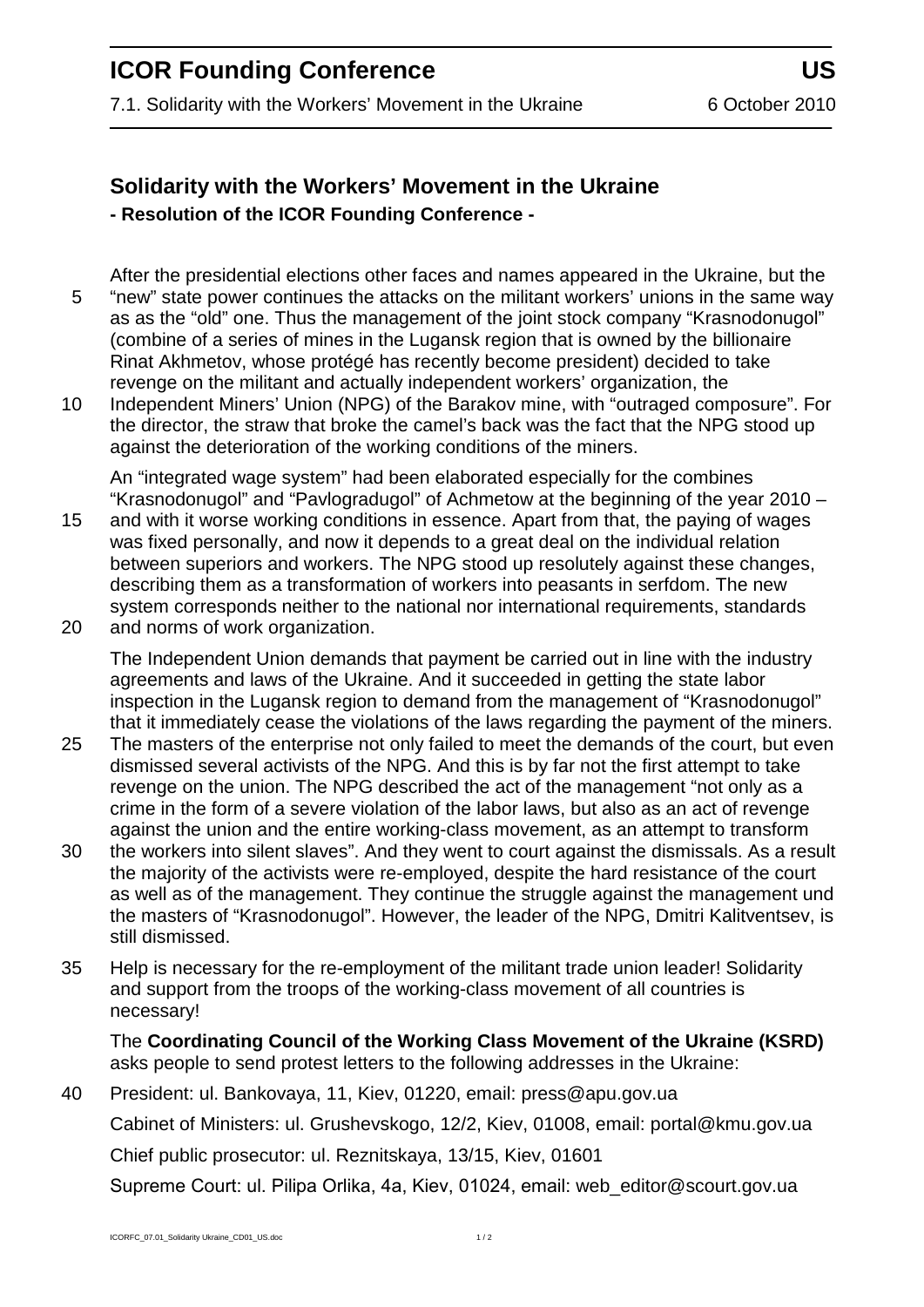Government of the Lugansk Region: pl. Geroyev WOW, 3, Lugansk, 91016, email: 45 [gubernator@loga.gov.ua](mailto:gubernator@loga.gov.ua)

As well as to the embassy of the Ukraine in your countries.

Send copies of this letter to the address of the Coordinating Council of the Working Class Movement of the Ukraine (KSRD): [ksrd@pisem.net](mailto:ksrd@pisem.net)

50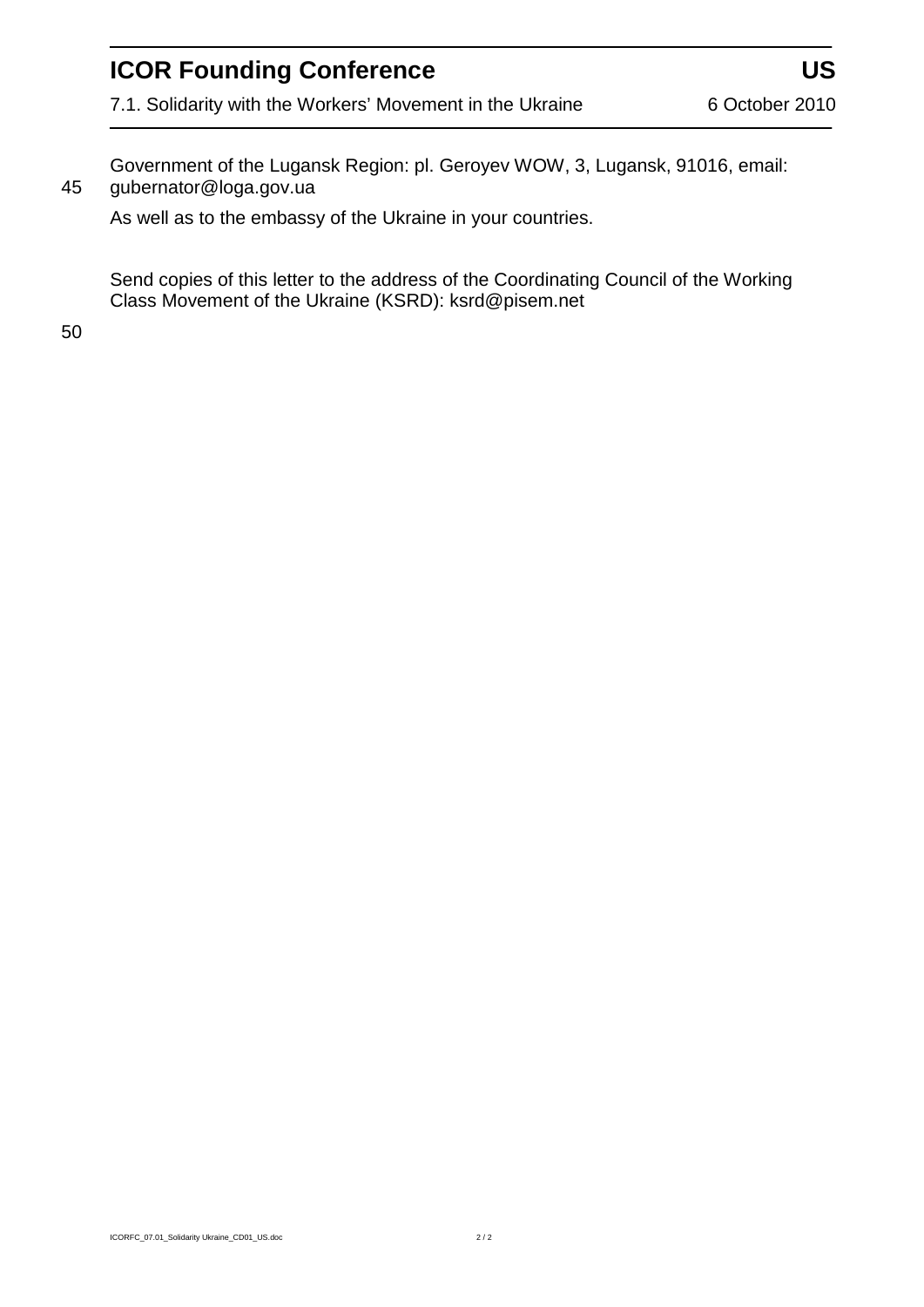7.2. Support of the Workers' Struggles in Iran 60 October 2010

# **Support of the Workers' Struggles in Iran**

#### **- Resolution of the ICOR Founding Conference -**

The ruling classes in Iran are suppressing the workers' organizations and activists 5 there.

Mahmoud Salehi, a well known worker activist, together with five other activists got arrested on May Day 2006. Since 1997 Salehi has spent seven years in jail. This has affected his health, especially his kidney.

Similarly the members of the "Sugar Can Union in 7 Tape" were arrested in the past 10 year. Ali Najati with four other worker activists has been in jail for one year.

Reza Shahabi, Mansoor Osanloo and Ibrahim Madadi, members of the "Vahed Syndicate", are in jail.

Members of the "Coordinating Committee to help form Workers Organization" are being strongly confronted by the regime. Every once in a while they receive invitation from 15 "Etlaat", the security agency, asking them to cancel their organization.

The ICOR founding conference, in support and defence of the workers' movement in Iran, strongly condemns the ruling class of Iran and demands that they stop torture and arrests of worker activists.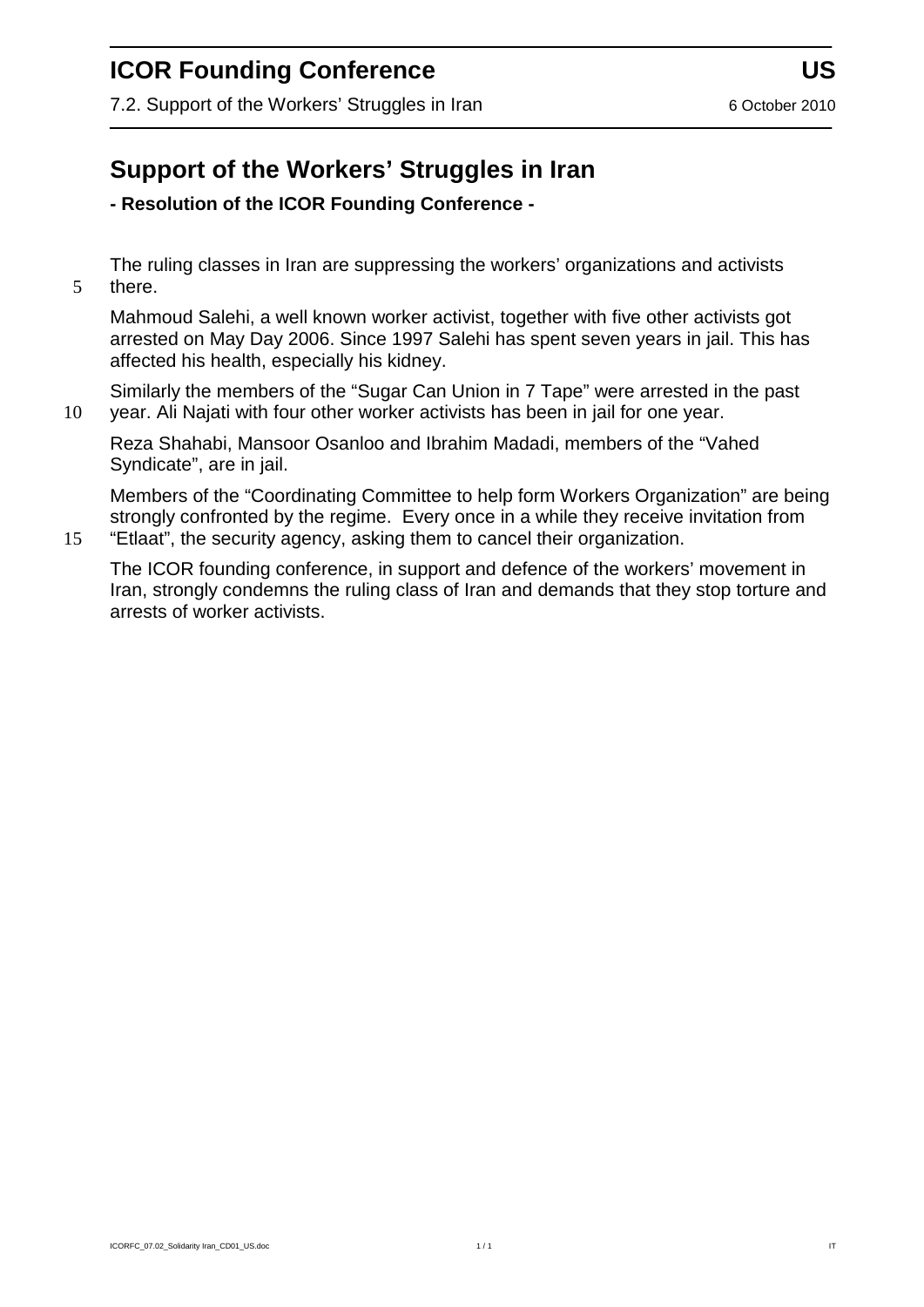7.3. Solidarity with the Garment Workers **6 October 2010** 6 October 2010

## **Solidarity with the Garment Workers in Bangladesh**

#### **- Resolution of the ICOR Founding Conference -**

The founding conference of ICOR deeply expresses its solidarity towards the militant 5 struggle of the garment workers in Bangladesh. There are more than three million workers, mostly women, who have been on strike from 28<sup>th</sup> of July to 2<sup>nd</sup> of August. The conference also demands immediate release of all workers, trade union members and political activists who are being held by the government related to their struggle.

The conference is deeply worried that 30,000 garment workers were accused with false 10 charges by the police of Bangladesh and about 10,000 workers are dismissed.

This strike and the struggle was against oppressive and inhuman conditions in Bangladesh and for decent working conditions, equal treatment, equality between men and women, for trade union and labor rights, 8 hour working conditions, minimum wage, bonus, holidays, maternity leave and other rights according to ILO convention and

15 Bangladesh law.

ICOR calls upon the revolutionary organizations, trade union and women's movement all over the world to support the struggle of the workers and the women workers in the garment industry and for the democratic struggle of the people of Bangladesh.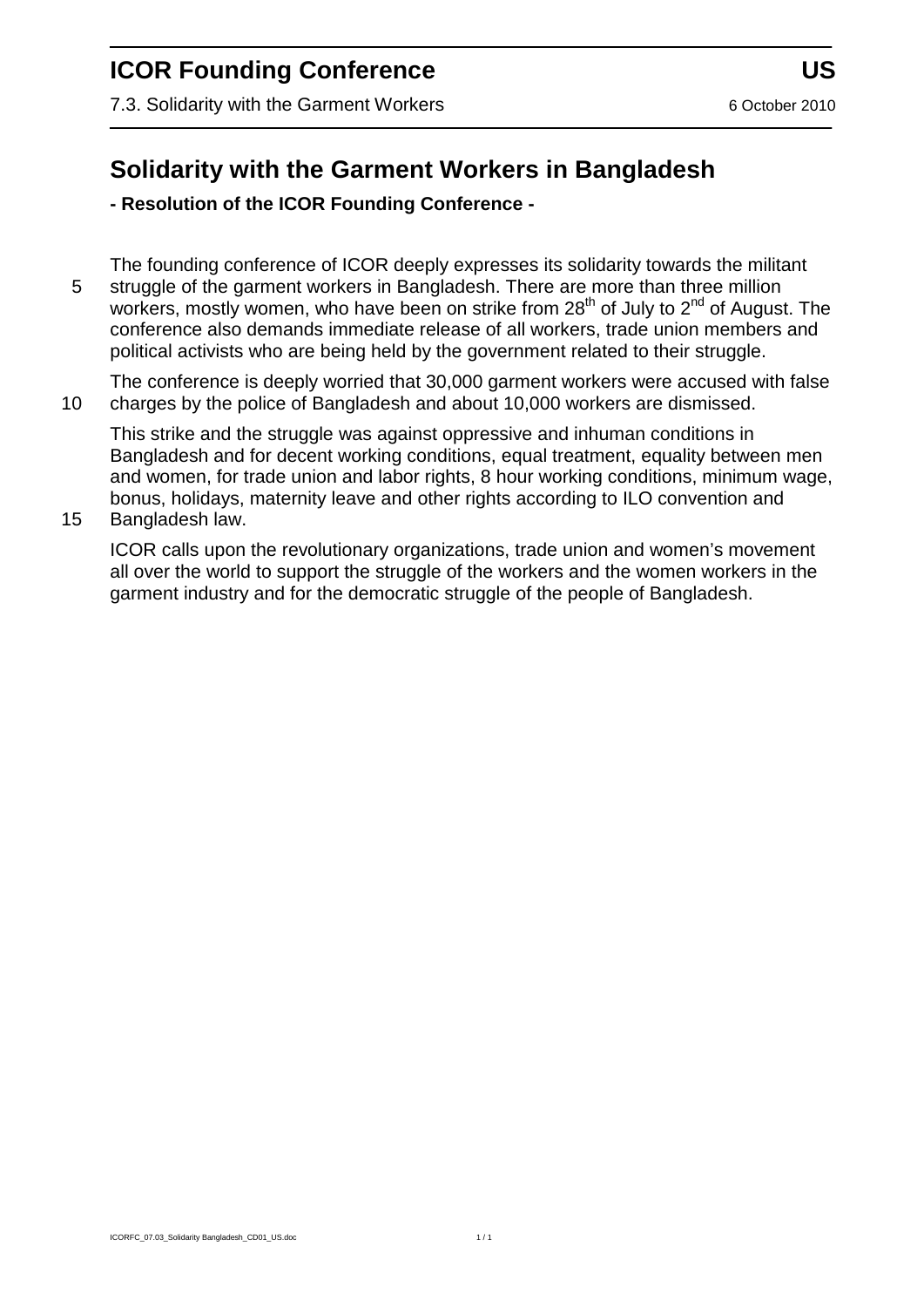7.4. Solidarity with the Protest against "Stuttgart 21" 6 October 2010

### **Solidarity with the Protest against "Stuttgart 21"**

**- Resolution of the ICOR Founding Conference -**

The ICOR declares its solidarity with the resistance of the people of Stuttgart against 5 the "Stuttgart 21" project, which makes absolutely no sense in terms of transportation, social and environmental policy.

We condemn in particular the various methods employed by the ruling circles – be it manipulation or deceit, be it the brutal, militarized use of police force – to break the justified protest of the people, which is spreading throughout the country.

10 The implementation of this project does not accord in the least with the interests of the people, but solely with the interests of the industrial and financial corporations who profit from it and who serve the interests of all the monopoly capitalists within the EU.

We therefore declare our international solidarity with the legitimate resistance of the population of Stuttgart ("*Wir sind das Volk!"* – "We are the people!"), whom we assure of 15 our greatest possible support.

ICORFC\_07.04\_Solidarity Stuttgart 21\_CD01\_US.doc 1 / 1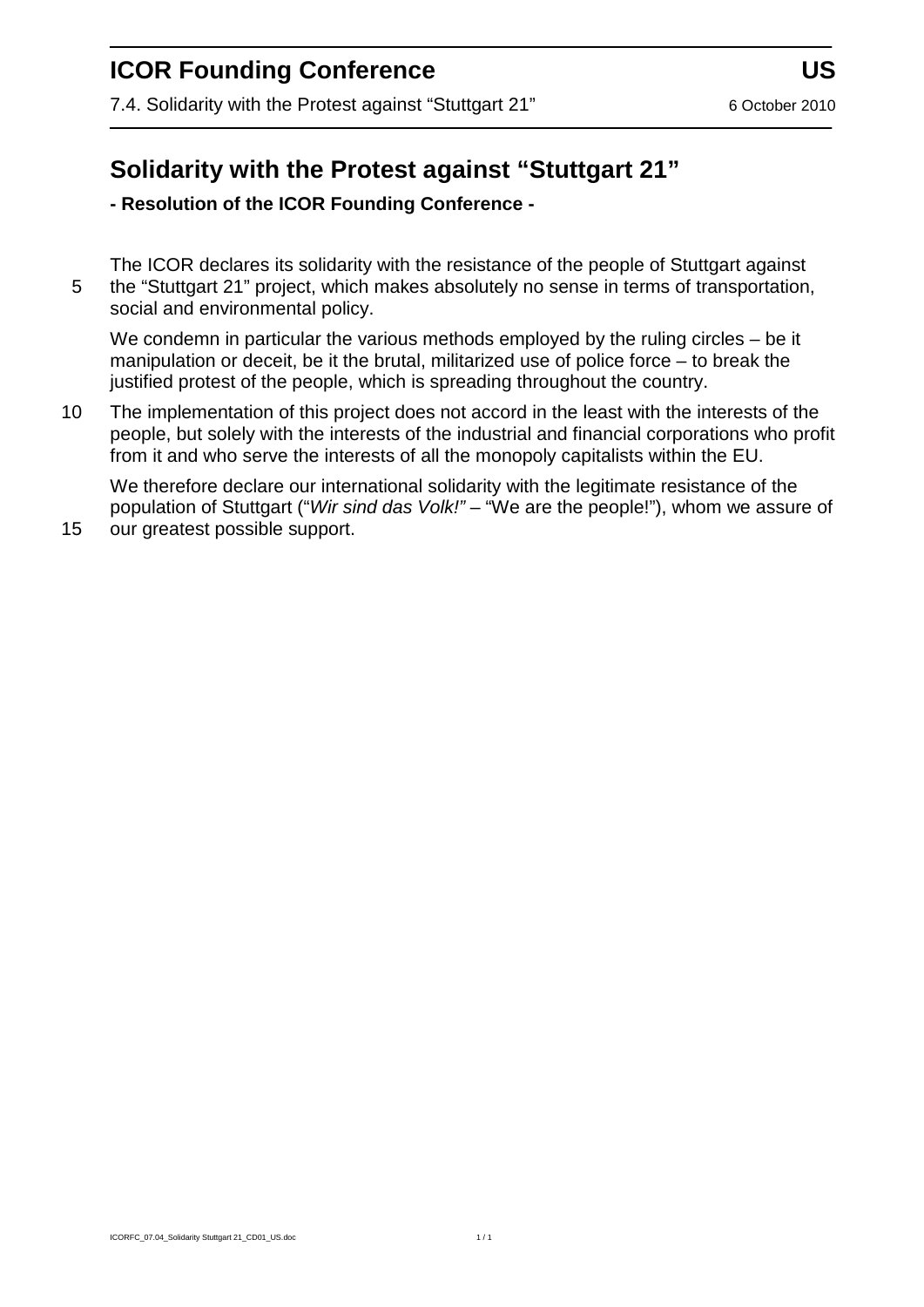7.5. Solidarity with the Roma 6 October 2010

### **Solidarity with the Roma**

#### **- Resolution of the ICOR Founding Conference -**

The ICOR condemns any discriminating and racist treatment in the EU and by the EU.

5 Most of all, the attempt of the French president Sarkozy to divert attention from the effects of the economic crisis in France and the struggle of the millions of toiling people against social dismantling, especially against the planned deterioration in the pension system, by stigmatizing the Roma, is simply despicable.

This in particular because in the days of Hitlerite fascism the Roma were the second 10 group of humans, besides the Jews, sacrificed to insane race politics. That humans today are again treated according to such criteria, and this in the motherland of human rights, challenges our sharpest protest and our internationalist solidarity with the Roma people.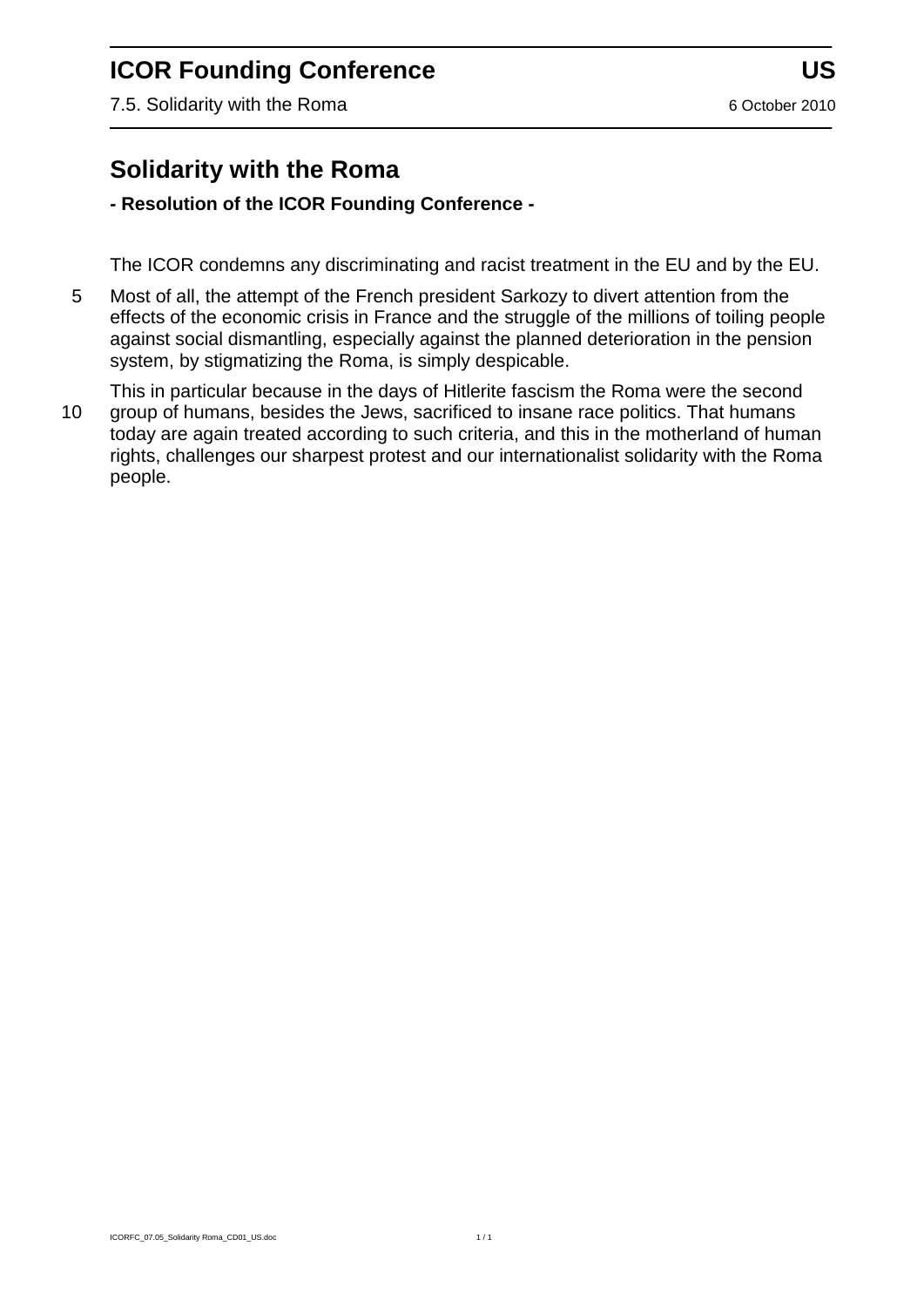7.6. Solidarity with the People of Haiti 6 October 2010

#### **Solidarity with the People of Haiti - Resolution of the ICOR Founding Conference -**

The ICOR condemns the conditions imposed by US imperialism to hold elections in 5 Haiti in November, in a country which is occupied by UN troops under the leadership of US troops.

This year the people of Haiti have been suffering from the aftermath of an earthquake that devastated this nation, which endures brutal exploitation by the great powers.

We condemn the dispatch of troops of the Dominican government to Haitian territory 10 with the intention of provoking a clash between the two peoples; this way the imperialists can wash their hands in innocence like Pontius Pilate.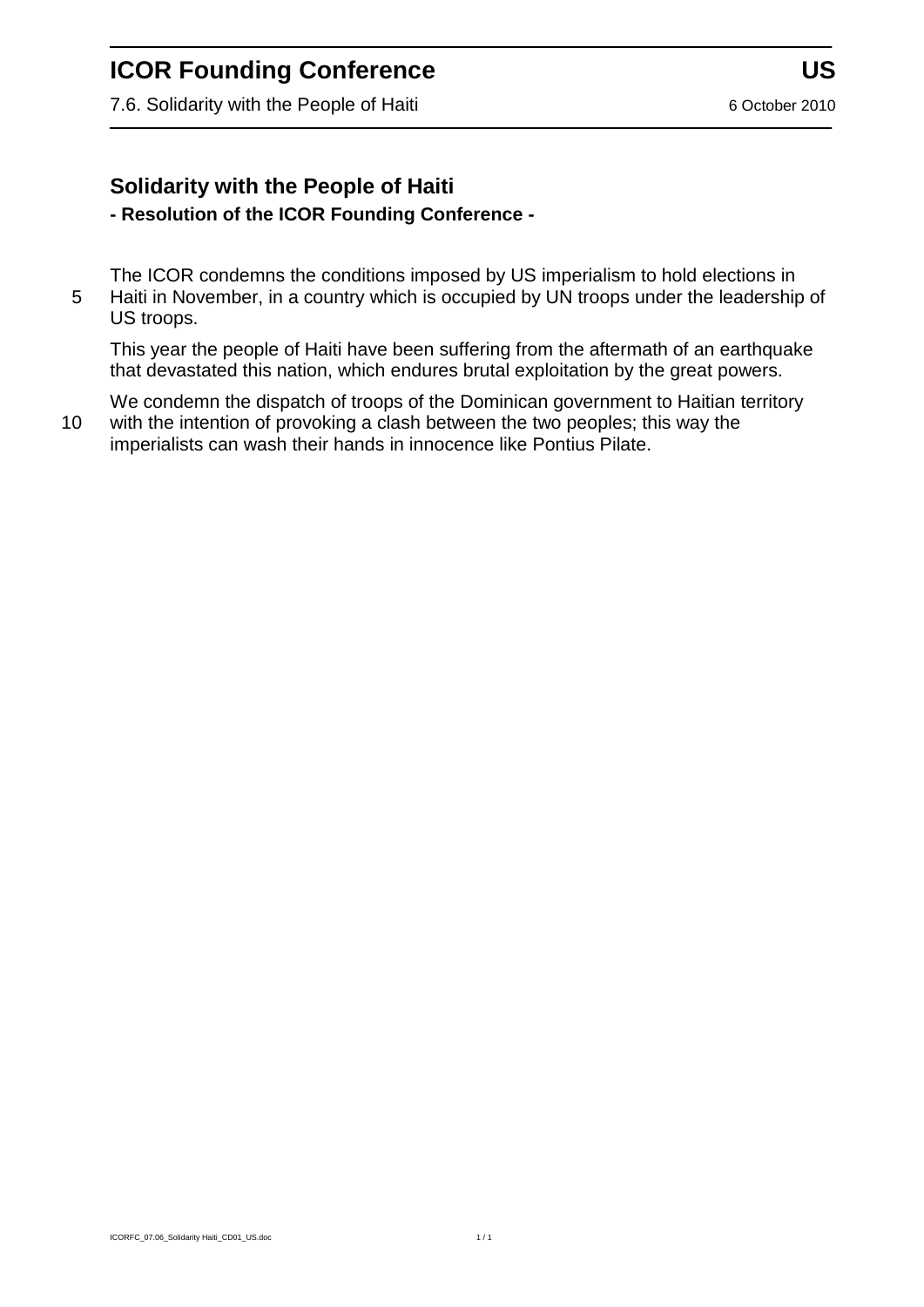7.7. Solidarity with the Resistance of the Youth 6 October 2010

# **Solidarity with the Resistance of the Youth**

**- Resolution of the ICOR Founding Conference -**

- 5 The ICOR expresses its solidarity and welcomes the actions of resistance and strikes of the youth in various countries on the basis of their alliances with the working class, oppressed peoples as well as other oppressed strata, in such forms as education and teaching boycotts, university and school occupations. The ICOR also welcomes actions against dismantling of the education system, for the achievement of basic rights like the
- 10 right to education, to the use of their mother tongue, and for the right to free, independent scientific education, free of charge, as in examples in Argentina and North Kurdistan.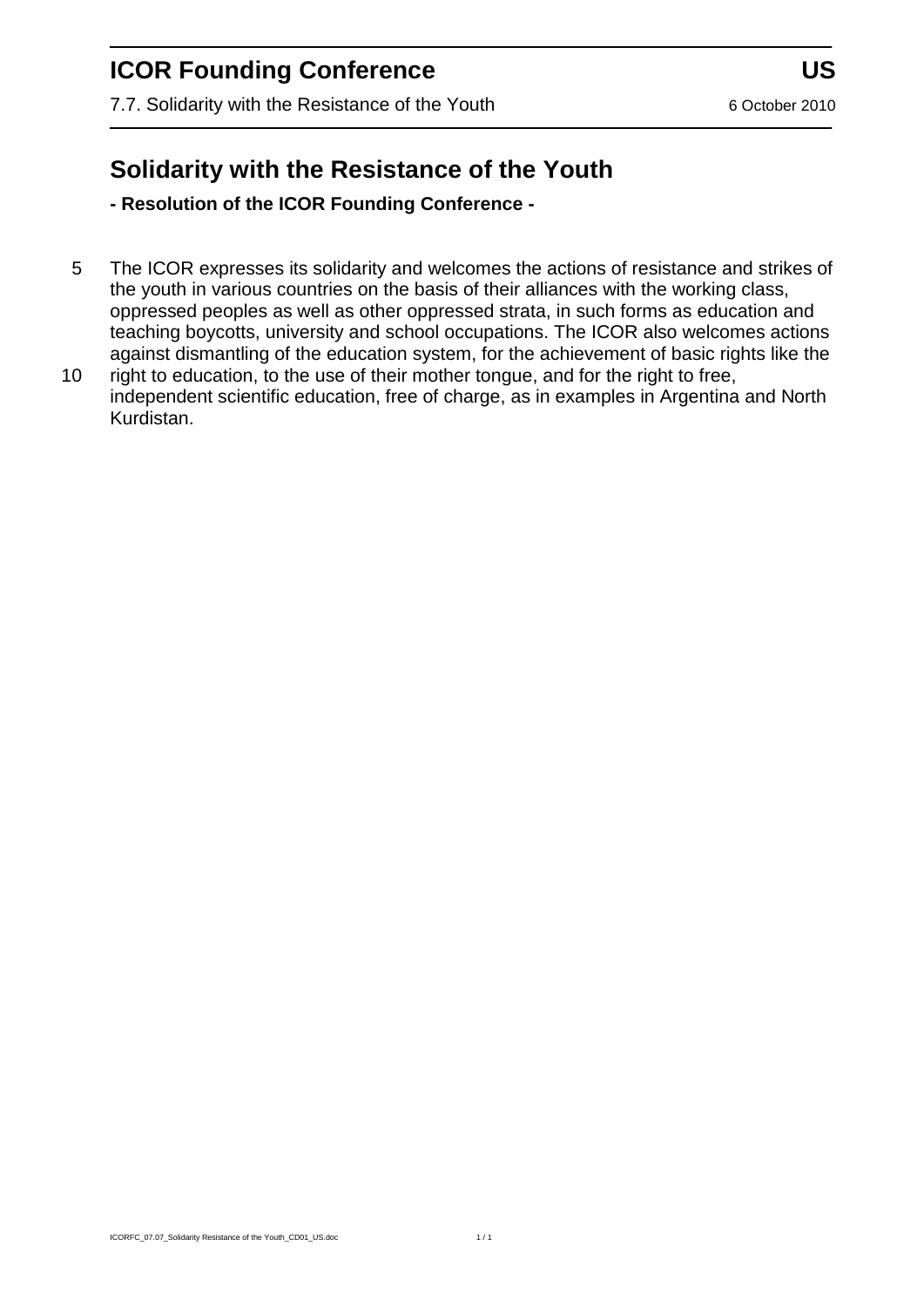7.8. Solidarity with the Mass Struggles against **6 Communist Research 10** 6 October 2010

#### **Solidarity with the Mass Struggles against Those Responsible for Military Fascist Coups d'État**

**- Resolution of the ICOR Founding Conference -**

5 The ICOR welcomes the movements against those responsible for the fascist military coups and expresses its solidarity. These movements fight for the punishment of the culprits in countries like Turkey, Chile, Indonesia and Argentina.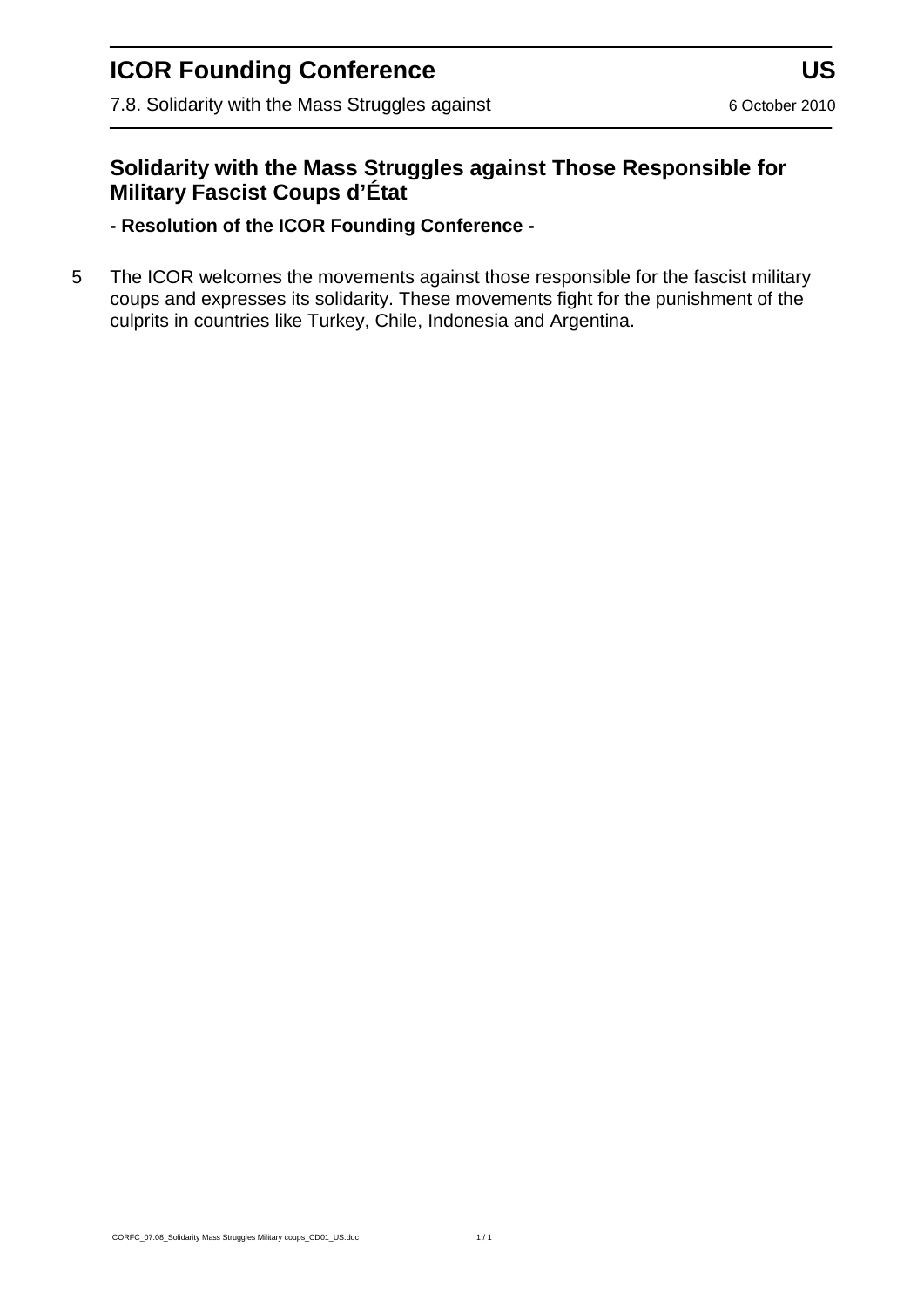7.9. Support of the Conference 6 October 2010

#### **Support of the Conference on** *"Wars, National Movements and Disappearances"* **from 9 to 12 December 2010 in London - Resolution of the ICOR Founding Conference -**

5 ICOR supports the 6th International Conference against Disappearances, which will take place under the title "Wars, National Movements and Disappearances" from 9-12 December, 2010 in London.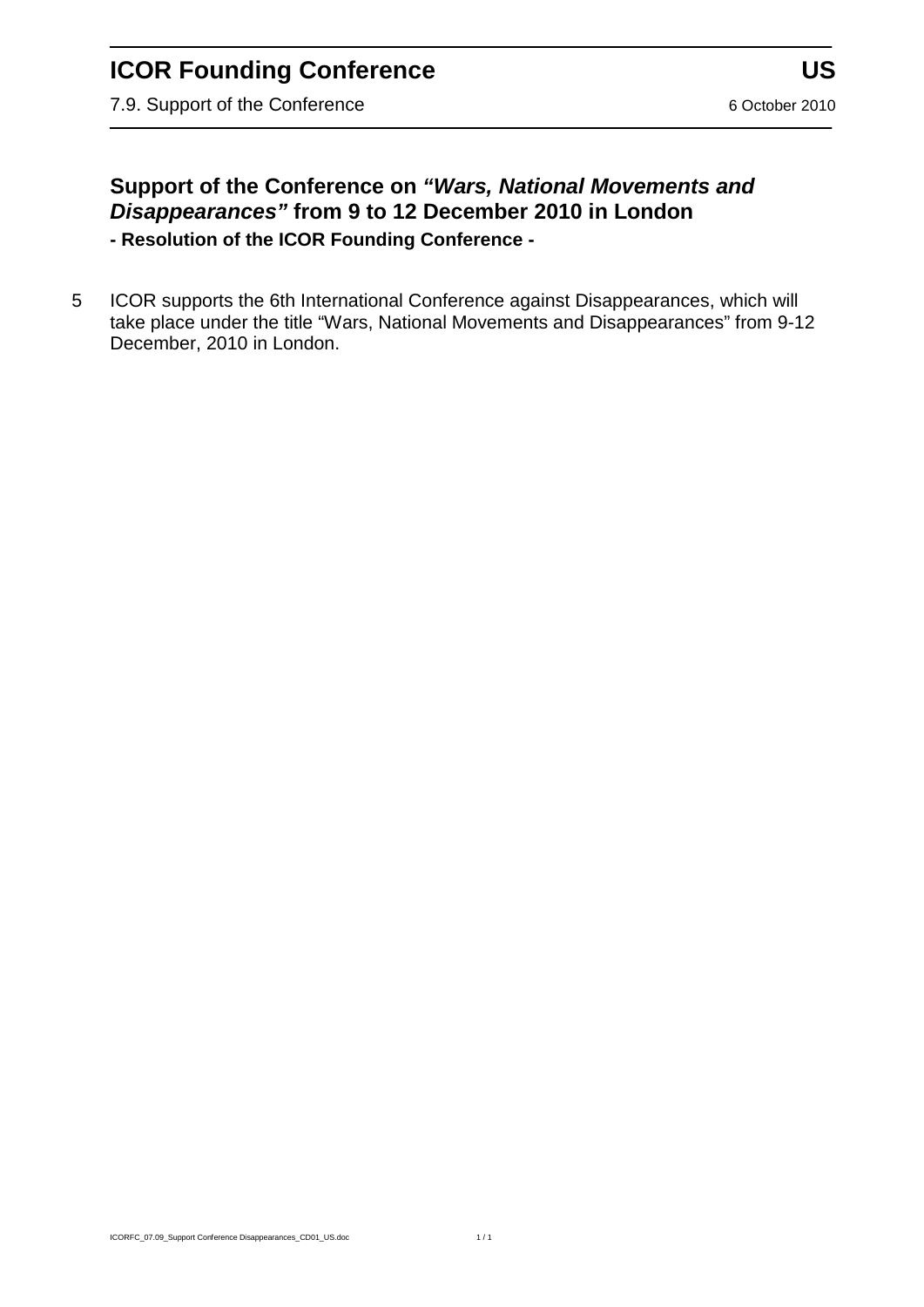# **Concluding Speech of the Presiding Committee**

*(held by Stefan Engel)*

#### **Dear Comrades,**

- 5 More than 30 delegations from the sphere of initiators traveled here for the foundation of the ICOR. In their discussions and contributions about the struggle and the situation in their countries they have once more impressively underlined how necessary the foundation of this international organization of practical cooperation of revolutionary parties and organizations is.
- 10 We have come to know very much about each other, we won more insights into the experiences and problems of the comrades of the participating organizations. Since we are now common members in one organization, though it has only a coordinating character, these are the problems of us all too, for which we all take over the responsibility.
- 15 The necessity of the ICOR was underlined by the overwhelming decision for its foundation.

The composition of this meeting was representative, as far as the ideological trends within ICOR are concerned, but as well, as the regional composition of ICOR is concerned. But naturally it was not comprehensive. Many difficulties have mounted.

20 They have prevented more comrades from taking part in this founding conference. This demands that after the conference we now inform all the others and take even more pains that they are included in the ICOR process on a basis of equality in the future.

The discussion altogether was in a spirit of great solidarity. It was factual and always oriented towards solving the problems, even though sometimes there were some

- 25 discrepancies. In the end one could feel that everybody here wants the ICOR. I relate this also explicitly to those who for the first withdrew from voting to discuss matters with their leading bodies and parties first. They have taken part in the preparatory conferences or the preparatory discussions. In the run-up to the ICOR and in the realization they contributed in many ways so that this meeting can take place. I would
- 30 be very glad if the parties and organizations of these comrades, based on the evaluation of this assembly, would decide to fully take part in the ICOR again and to make their contribution in this joint international activity.

Naturally, in this meeting single problems have occurred which give a hint that we will have to prepare future meetings even better. Maybe we should improve and formulate

- 35 more precisely one or the other passage in our rules of procedure. It is important that we evaluate this thoroughly. It was the first time that we met in such a composition, with so different experiences, and have come to terms with such different ideological-political opinions and with such different styles of work in the single parties. This is a very great achievement; one realizes that in very question one meets very different practical and
- 40 organizational experiences. Therefore, it was necessary to respect the different experiences, but naturally endeavor to reach solutions by consensus, to have decisions how we can jointly take action then.

I am of the firm conviction that in the next world conference even more organizations will make use of the opportunity to make motions about the documents. We have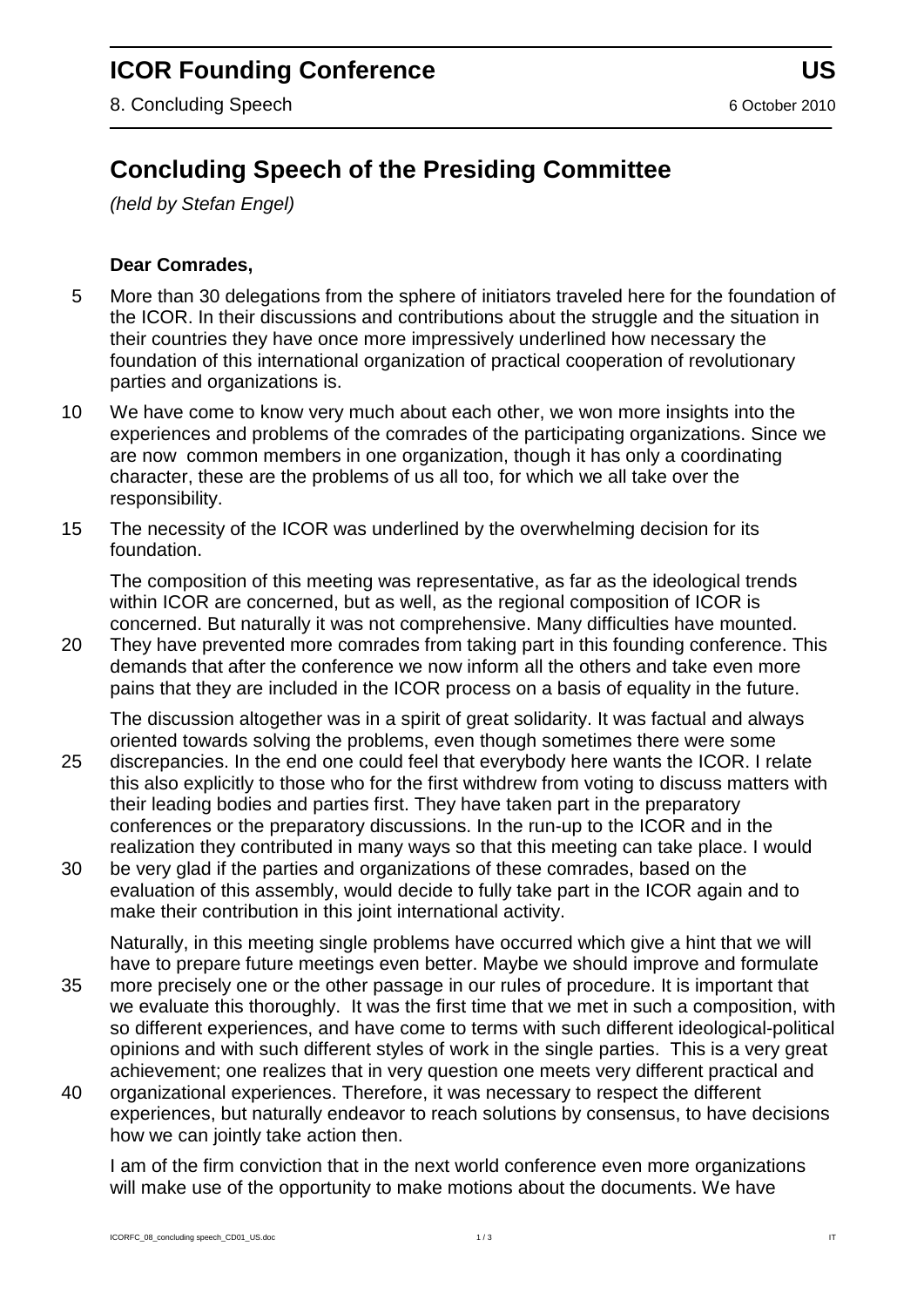8. Concluding Speech 6 October 2010

45 gained much experience, and this will help us to get things settled in the future even better.

Naturally there are organizations, too, who are standing outside the ICOR and are watching what we have done here. It will be important to inform these organizations well and to convince them of the correct way which we have taken. We should let them

- 50 take part as much as possible in the joint activities. We should downright invite them for that, even though they are not members of the ICOR yet, as the message of greetings form the PCR Uruguay proposed. We should accept such proposals and actively spread the spirit of the ICOR in the international revolutionary and workers' movement, for to further promote the process of unification on a revolutionary basis in practice too.
- 55 We are not only a common organization, but we should be the main carrier of practical cooperation with the revolutionaries of the world. After constituting of the elected new ICC the ICOR has to tackle the next phase of building-up. The participants up to now in the preparatory process for the foundation of the ICOR who could not be present at the founding conference will be given the opportunity to affirm their membership on the
- 60 basis of the documents. We will have to win over new members for the ICOR. Therefore, we will do publicity work for the project of the ICOR and fill this thought with practical life.

We have made decisions about the joint days of struggle, about the support for the World Women's Conference etc. I believe that all these first practical steps also will be a 65 test how we succeed in realizing the decisions of the ICOR in practice.

We will probably make one or the other mistake doing that, we will have contradictions too. But in this conference we have proven that with a proletarian culture of debate, unified rules and joint will, we are able to overcome and solve such problems.

- For three years now I have been involved as person in charge in the process and I can 70 assure you that this founding conference is a giant step from the first discussions to how we have been working together here. This is not self-evident. Each meeting was a step forward, at each stage there were new points in common**,** but new contradictions as well. The biggest instance of mutuality really was the founding conference, and I am of the firm conviction that this direction will consolidate further.
- 75 Personally I want to add the remark: I have felt very comfortable amongst all these comrades, a number of whom I did not know yet. We have struggled, but have united as well. The best friends have disputes. It is important that the dispute consolidates the friendship and that we do not quarrel so as not to be able to look into each other's eyes. I must honestly say that this solidarity of the comrades has touched me much and gives
- 80 me much hope. From here new impulses are spreading for all of us, for practicing a new stage of proletarian internationalism, a stage where we have a common organization. From that arises a new power, and we have got to know and won new friends.

At the end of this assembly I want to say thank you, first of all to the International 85 Preparatory Group, which has prepared this meeting ideologically-politically, organizationally and practically in the main very well. This applies to the comrades of the ORC Congo, the CPI(ML)India, the MLKP Turkey/North Kurdistan, the SKMC Czech Republic, the PML del Peru and the MLPD. Many thanks to this preparatory group!

I want to say thank you for the outstanding work of the different multilateral 90 organizational teams. In the end they made it possible in practice for us to do such good